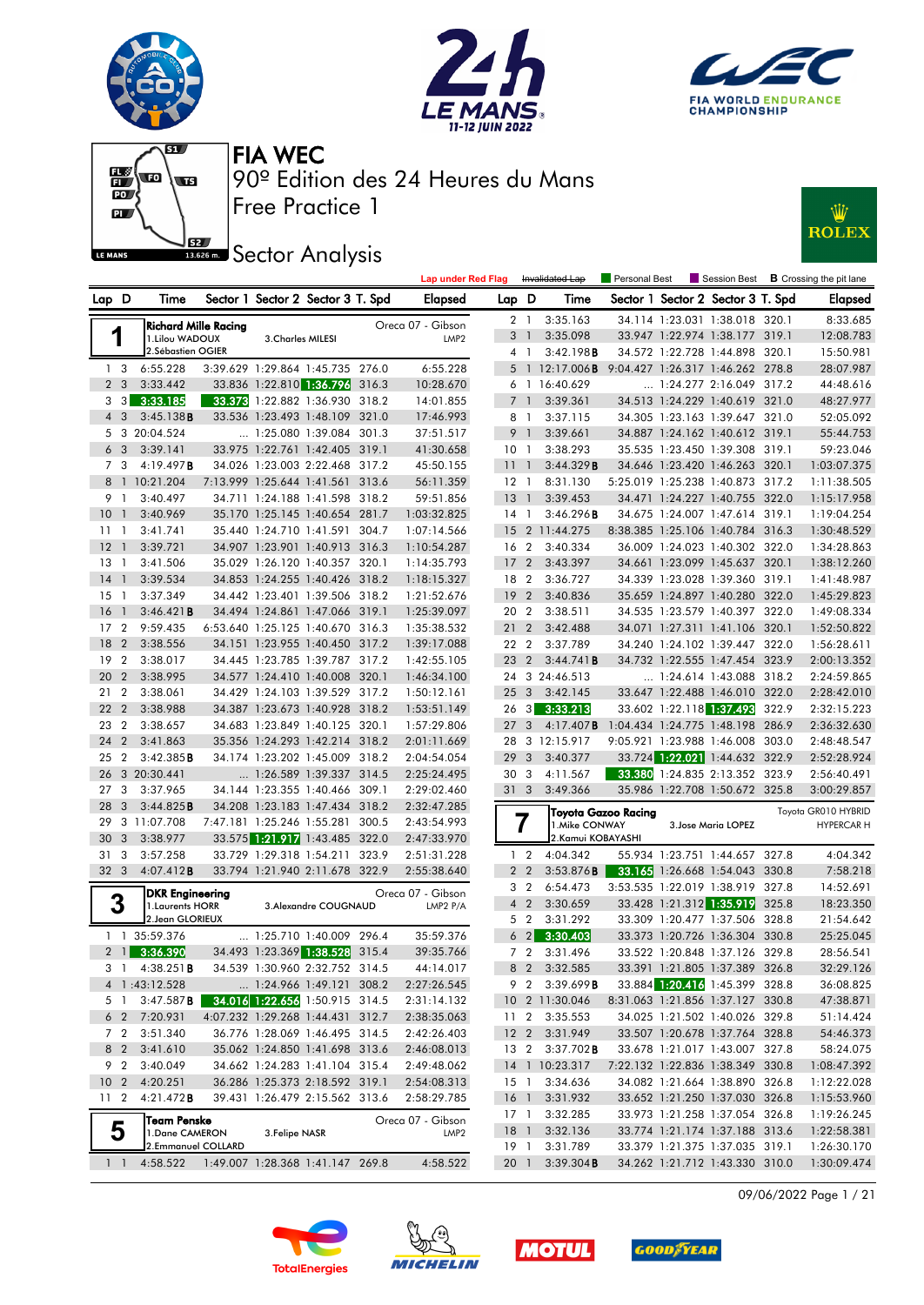







# **JEZ Sector Analysis**



|                 |                         |                        |                            |                                   |       | <b>Lap under Red Flag</b> |                 |                              | Invalidated Lap                 | Personal Best                              |                          |                                   |       | Session Best <b>B</b> Crossing the pit lane |
|-----------------|-------------------------|------------------------|----------------------------|-----------------------------------|-------|---------------------------|-----------------|------------------------------|---------------------------------|--------------------------------------------|--------------------------|-----------------------------------|-------|---------------------------------------------|
| Lap D           |                         | Time                   |                            | Sector 1 Sector 2 Sector 3 T. Spd |       | <b>Elapsed</b>            | Lap.            | D                            | Time                            |                                            |                          | Sector 1 Sector 2 Sector 3 T. Spd |       | <b>Elapsed</b>                              |
| $21 \quad 1$    |                         | 5:09.317               |                            | 2:10.838 1:21.379 1:37.100 327.8  |       | 1:35:18.791               | 32 2            |                              | 3:32.895                        |                                            |                          | 33.405 1:22.004 1:37.486 332.9    |       | 2:28:20.699                                 |
| 22              | $\overline{1}$          | 3:32.069               |                            | 33.351 1:21.205 1:37.513 327.8    |       | 1:38:50.860               | 33              | $\overline{2}$               | 3:41.435                        |                                            |                          | 34.138 1:20.690 1:46.607 329.8    |       | 2:32:02.134                                 |
| 23              | $\overline{1}$          | 3:32.135               |                            | 34.220 1:21.140 1:36.775 328.8    |       | 1:42:22.995               | 34 2            |                              | 4:06.076                        |                                            |                          | 1:05.169 1:24.411 1:36.496 324.9  |       | 2:36:08.210                                 |
| 24              | $\overline{1}$          | 3:31.671               |                            | 33.723 1:21.162 1:36.786 329.8    |       | 1:45:54.666               | 35              | $\left  \frac{2}{2} \right $ | 3:29.441                        |                                            |                          | 33.082 1:20.209 1:36.150 336.0    |       | 2:39:37.651                                 |
| 25              | $\overline{1}$          | 3:34.063               |                            | 34.723 1:21.294 1:38.046 315.4    |       | 1:49:28.729               | 36 2            |                              | 3:32.308                        |                                            |                          | 33.997 1:21.051 1:37.260 332.9    |       | 2:43:09.959                                 |
| 26 1            |                         | 3:33.369               |                            | 33.858 1:22.267 1:37.244 331.8    |       | 1:53:02.098               | 37              | $\overline{2}$               | 3:31.645                        |                                            |                          | 33.434 1:20.418 1:37.793 319.1    |       | 2:46:41.604                                 |
| 27              | $\overline{1}$          | 3:38.291B              |                            | 33.623 1:20.996 1:43.672 313.6    |       | 1:56:40.389               | 38 2            |                              | 3:30.235                        |                                            |                          | 33.438 1:20.507 1:36.290 323.9    |       | 2:50:11.839                                 |
| 28              | $\overline{\mathbf{3}}$ | 6:19.540               |                            | 3:19.479 1:22.229 1:37.832 329.8  |       | 2:02:59.929               | 39              | $\overline{2}$               | 4:03.080                        |                                            |                          | 33.250 1:20.406 2:09.424 315.4    |       | 2:54:14.919                                 |
| 29              | $\overline{\mathbf{3}}$ | 3:32.199               |                            | 33.780 1:21.473 1:36.946 333.9    |       | 2:06:32.128               | 40 2            |                              | 4:06.802                        |                                            |                          | 36.864 1:22.084 2:07.854 312.7    |       | 2:58:21.721                                 |
| 30 <sub>3</sub> |                         | 3:33.934               |                            | 33.725 1:22.088 1:38.121          | 330.8 | 2:10:06.062               | 41 2            |                              | 3:32.910                        |                                            |                          | 36.265 1:20.267 1:36.378 331.8    |       | 3:01:54.631                                 |
| 31              | 3                       | $9:28.842$ <b>B</b>    |                            | 39.451 4:20.183 4:29.208          | 80.4  | 2:19:34.904               |                 |                              | Prema Orlen Team                |                                            |                          |                                   |       | Oreca 07 - Gibson                           |
|                 |                         | 32 3 15:28.868         |                            | 1:25.173 1:38.636 323.9           |       | 2:35:03.772               |                 | 9                            | 1. Robert KUBICA                |                                            |                          | 3.Lorenzo COLOMBO                 |       | LMP <sub>2</sub>                            |
| 33 3            |                         | 3:31.476               |                            | 33.396 1:20.809 1:37.271 331.8    |       | 2:38:35.248               |                 |                              | 2. Louis DELETRAZ               |                                            |                          |                                   |       |                                             |
| 34              | 3                       | 3:32.313               |                            | 35.459 1:20.729 1:36.125 331.8    |       | 2:42:07.561               | 1 <sub>1</sub>  |                              | 4:07.219                        |                                            |                          | 51.741 1:29.899 1:45.579 215.5    |       | 4:07.219                                    |
| 35 <sub>3</sub> |                         | 3:32.054               |                            | 33.420 1:20.599 1:38.035 330.8    |       | 2:45:39.615               |                 | 2 <sub>1</sub>               | 3:31.881                        |                                            |                          | 33.462 1:22.100 1:36.319 320.1    |       | 7:39.100                                    |
| 36 <sub>3</sub> |                         | 3:30.912               |                            | 33.273 1:20.836 1:36.803 331.8    |       | 2:49:10.527               |                 | 3 1                          | 3:39.150                        |                                            |                          | 33.263 1:21.816 1:44.071          | 320.1 | 11:18.250                                   |
| 37 3            |                         | 3:31.400               |                            | 33.349 1:20.618 1:37.433 332.9    |       | 2:52:41.927               |                 | 4 1                          | 3:44.840                        |                                            |                          | 33.981 1:26.173 1:44.686 324.9    |       | 15:03.090                                   |
| 38 3            |                         | 4:05.765               |                            | 34.621 1:20.630 2:10.514 334.9    |       | 2:56:47.692               |                 | 5 1                          | $3:40.481$ <b>B</b>             |                                            |                          | 33.523 1:22.979 1:43.979 321.0    |       | 18:43.571                                   |
| 39 3            |                         | 3:38.054               |                            | 36.675 1:20.504 1:40.875 333.9    |       | 3:00:25.746               |                 | 6 <sub>2</sub>               | 5:21.927                        |                                            |                          | 2:18.055 1:24.736 1:39.136 298.8  |       | 24:05.498                                   |
|                 |                         |                        | <b>Toyota Gazoo Racing</b> |                                   |       | Toyota GR010 HYBRID       |                 | 7 <sub>2</sub>               | 3:36.930                        |                                            |                          | 34.677 1:23.844 1:38.409 317.2    |       | 27:42.428                                   |
|                 | 8                       | 1. Sébastien BUEMI     |                            | 3. Ryo HIRAKAWA                   |       | <b>HYPERCAR H</b>         |                 | 8 2                          | 3:35.795                        |                                            |                          | 34.114 1:23.101 1:38.580 316.3    |       | 31:18.223                                   |
|                 |                         | 2.Brendon HARTLEY      |                            |                                   |       |                           |                 | 9 2                          | 3:35.328                        |                                            |                          | 33.914 1:22.899 1:38.515 319.1    |       | 34:53.551                                   |
| $1\quad$        |                         | 3:55.539               |                            |                                   |       | 3:55.539                  | 10 <sub>2</sub> |                              | 3:40.064                        |                                            |                          | 35.192 1:23.169 1:41.703 319.1    |       | 38:33.615                                   |
| 2 1             |                         | 3:31.494               |                            | 33.617 1:20.809 1:37.068 330.8    |       | 7:27.033                  | 11              | $\overline{2}$               | 3:36.377                        |                                            |                          | 34.082 1:22.863 1:39.432 319.1    |       | 42:09.992                                   |
| 3 1             |                         | 3:30.464               |                            | 33.405 1:21.021 1:36.038          | 328.8 | 10:57.497                 | 12 <sub>2</sub> |                              | 4:13.823                        |                                            |                          | 33.877 1:22.928 2:17.018 319.1    |       | 46:23.815                                   |
| 4 1             |                         | 3:34.847               |                            | 33.516 1:20.916 1:40.415 328.8    |       | 14:32.344                 | 13 <sub>2</sub> |                              | 3:35.874                        |                                            |                          | 34.421 1:23.059 1:38.394 318.2    |       | 49:59.689                                   |
| 5 <sub>1</sub>  |                         | 3:32.988               |                            | 33.300 1:20.727 1:38.961 327.8    |       | 18:05.332                 | 14              | $\overline{2}$               | 3:41.674B                       |                                            |                          | 34.060 1:22.784 1:44.830 319.1    |       | 53:41.363                                   |
| 6 <sub>1</sub>  |                         | 3:30.682               |                            | 33.354 1:20.763 1:36.565 326.8    |       | 21:36.014                 |                 |                              | 15 1 33:58.769                  |                                            |                          | 1:26.832 1:46.317 301.3           |       | 1:27:40.132                                 |
| 7 <sub>1</sub>  |                         | 3:38.944B              |                            | 33.799 1:21.554 1:43.591 327.8    |       | 25:14.958                 | 16              | $\overline{1}$               | 3:44.429                        |                                            |                          | 33.681 1:22.356 1:48.392 322.0    |       | 1:31:24.561                                 |
| 8 1             |                         | 5:01.894               |                            | 2:00.659 1:22.542 1:38.693 327.8  |       | 30:16.852                 | $17-1$          |                              | 3:32.575                        |                                            |                          | 33.908 1:21.799 1:36.868 322.0    |       | 1:34:57.136                                 |
| 9 <sub>1</sub>  |                         | 3:32.104               |                            | 33.490 1:21.318 1:37.296 327.8    |       | 33:48.956                 | 18              | $\overline{1}$               | 3:45.656                        |                                            |                          | 33.827 1:23.049 1:48.780 322.0    |       | 1:38:42.792                                 |
| 10              | $\mathbf{1}$            | 3:40.417B              |                            | 34.220 1:22.223 1:43.974 315.4    |       | 37:29.373                 | $19-1$          |                              | 3:42.364B                       |                                            |                          | 34.632 1:22.920 1:44.812 317.2    |       | 1:42:25.156                                 |
|                 |                         | 11 10:07.897           |                            | 7:07.958 1:22.236 1:37.703 327.8  |       | 47:37.270                 | 20 <sub>3</sub> |                              | 9:47.035                        |                                            |                          | 6:43.213 1:24.609 1:39.213 310.9  |       | 1:52:12.191                                 |
| $12-1$          |                         | 3:33.941               |                            | 34.584 1:21.953 1:37.404 326.8    |       | 51:11.211                 | 21 <sub>3</sub> |                              | 3:38.421                        |                                            |                          | 34.826 1:24.498 1:39.097 322.9    |       | 1:55:50.612                                 |
| 13              | $\overline{1}$          | 3:39.271B              |                            | 33.559 1:21.209 1:44.503 331.8    |       | 54:50.482                 | 22 <sub>3</sub> |                              | 3:35.908                        |                                            |                          | 34.002 1:23.111 1:38.795 318.2    |       | 1:59:26.520                                 |
|                 |                         | 14 3 16:12.170         |                            | 1:22.412 1:38.315 325.8           |       | 1:11:02.652               | 23 3            |                              | 3:38.794                        |                                            |                          | 34.300 1:22.661 1:41.833 322.0    |       | 2:03:05.314                                 |
| 15              | $\overline{\mathbf{3}}$ | 3:35.137               |                            | 34.067 1:21.333 1:39.737 328.8    |       | 1:14:37.789               | 24 <sub>3</sub> |                              | 3:35.175                        |                                            |                          | 33.921 1:22.788 1:38.466 321.0    |       | 2:06:40.489                                 |
| 16 <sub>3</sub> |                         | 3:36.260               |                            | 33.987 1:22.164 1:40.109 322.0    |       | 1:18:14.049               | 25 3            |                              | 3:38.631                        |                                            |                          | 33.959 1:22.681 1:41.991 318.2    |       | 2:10:19.120                                 |
| 17 <sub>3</sub> |                         | 3:33.325               |                            | 33.917 1:21.716 1:37.692 326.8    |       | 1:21:47.374               | 26              | 3                            | 9:25.207                        |                                            | 40.355 4:18.196 4:26.656 |                                   | 80.7  | 2:19:44.327                                 |
| 18 3            |                         | 3:32.877               |                            | 33.770 1:21.539 1:37.568 331.8    |       | 1:25:20.251               | 27 3            |                              | 3:57.236                        |                                            |                          | 50.842 1:26.657 1:39.737 303.9    |       | 2:23:41.563                                 |
| 193             |                         | 3:32.156               |                            | 34.117 1:21.088 1:36.951 318.2    |       | 1:28:52.407               |                 | 28 3                         | 3:35.310                        |                                            |                          | 34.343 1:22.787 1:38.180 320.1    |       | 2:27:16.873                                 |
| 20 3            |                         | 3:38.413               |                            | 34.100 1:22.228 1:42.085 314.5    |       | 1:32:30.820               |                 | 29 3                         | 3:44.511B                       |                                            |                          | 34.941 1:23.644 1:45.926 310.0    |       | 2:31:01.384                                 |
| 21 3            |                         | 3:33.697               |                            | 34.155 1:21.090 1:38.452 310.9    |       | 1:36:04.517               | 30 2            |                              | 9:20.841                        |                                            |                          | 6:17.830 1:23.705 1:39.306 320.1  |       | 2:40:22.225                                 |
| 22 3            |                         | 3:33.424               |                            | 34.511 1:21.967 1:36.946 305.6    |       | 1:39:37.941               | 31 2            |                              | 3:36.349                        |                                            |                          | 34.049 1:22.682 1:39.618 316.3    |       | 2:43:58.574                                 |
|                 | 23 3                    | 3:32.343               |                            | 34.369 1:21.026 1:36.948 312.7    |       | 1:43:10.284               | 32 2            |                              | 3:35.816                        |                                            |                          | 33.985 1:22.098 1:39.733 322.9    |       | 2:47:34.390                                 |
| 24 3            |                         | 3:32.881               |                            | 33.725 1:20.915 1:38.241 313.6    |       | 1:46:43.165               | 33 2            |                              | 3:36.567                        |                                            |                          | 34.470 1:22.346 1:39.751 322.0    |       | 2:51:10.957                                 |
|                 | 25 <sub>3</sub>         | 3:38.044B              |                            | 33.617 1:20.841 1:43.586 309.1    |       | 1:50:21.209               |                 |                              | 34 2 4:08.121                   |                                            |                          | 33.670 1:23.202 2:11.249 318.2    |       | 2:55:19.078                                 |
|                 | 26 3                    | 4:32.541               |                            | 1:33.490 1:21.380 1:37.671 312.7  |       | 1:54:53.750               | 35 2            |                              | 4:12.330                        |                                            |                          | 38.815 1:22.459 2:11.056 316.3    |       | 2:59:31.408                                 |
| 27 3            |                         | 3:33.527               |                            | 34.048 1:21.076 1:38.403 332.9    |       | 1:58:27.277               |                 | 36 2                         | 3:45.830B                       |                                            |                          | 37.042 1:22.814 1:45.974 321.0    |       | 3:03:17.238                                 |
| 28 3            |                         | 3:34.611               |                            | 33.956 1:21.736 1:38.919 330.8    |       | 2:02:01.888               |                 |                              |                                 |                                            |                          |                                   |       |                                             |
|                 | 29 3                    | 3:36.448               |                            | 34.492 1:22.842 1:39.114 327.8    |       | 2:05:38.336               |                 | <b>10</b>                    | Vector Sport                    |                                            |                          | 3. Sébastien BOURDAIS             |       | Oreca 07 - Gibson                           |
|                 |                         | 30 3 3:42.618 <b>B</b> |                            | 34.417 1:22.378 1:45.823 333.9    |       | 2:09:20.954               |                 |                              | 1. Nico MÜLLER<br>2.Ryan CULLEN |                                            |                          |                                   |       | LMP <sub>2</sub>                            |
|                 |                         | 31 2 15:26.850         |                            | 1:21.413 1:38.209 329.8           |       | 2:24:47.804               |                 | 1 <sub>3</sub>               |                                 | 4:26.703B 1:06.183 1:29.342 1:51.178 272.5 |                          |                                   |       | 4:26.703                                    |
|                 |                         |                        |                            |                                   |       |                           |                 |                              |                                 |                                            |                          |                                   |       |                                             |

09/06/2022 Page 2 / 21





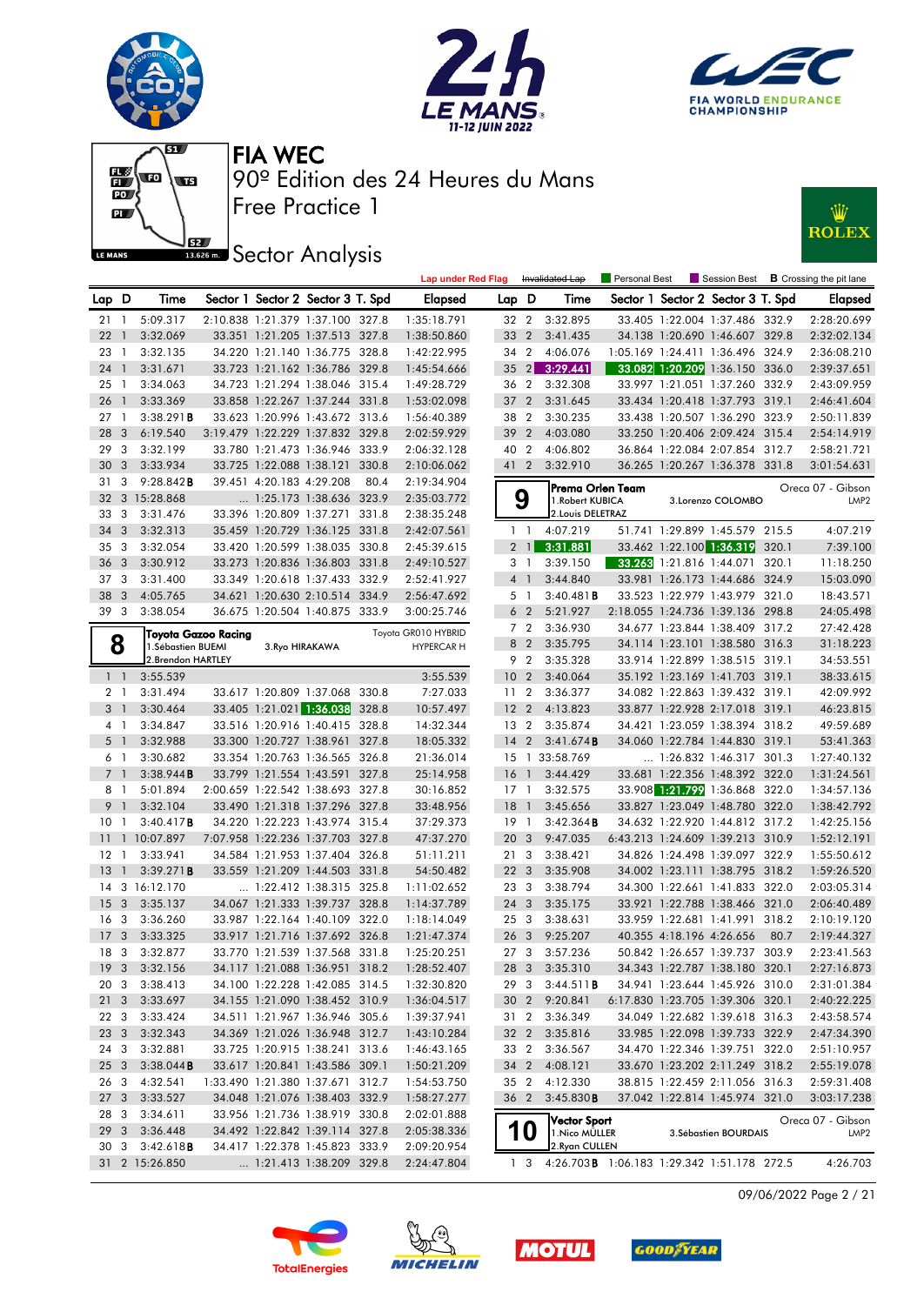











|                       |                                           |                           |                               |                                                                  |       | <b>Lap under Red Flag</b>  |                 |                         | Invalidated Lap                           | <b>Personal Best</b>  |                 | <b>Session Best</b>                                              |       | <b>B</b> Crossing the pit lane |
|-----------------------|-------------------------------------------|---------------------------|-------------------------------|------------------------------------------------------------------|-------|----------------------------|-----------------|-------------------------|-------------------------------------------|-----------------------|-----------------|------------------------------------------------------------------|-------|--------------------------------|
| Lap D                 |                                           | Time                      |                               | Sector 1 Sector 2 Sector 3 T. Spd                                |       | Elapsed                    | Lap D           |                         | Time                                      |                       |                 | Sector 1 Sector 2 Sector 3 T. Spd                                |       | <b>Elapsed</b>                 |
|                       |                                           | 2 3 15:08.926             |                               | $\ldots$ 1:24.569 1:38.908 309.1                                 |       | 19:35.629                  | $34 \quad 1$    |                         | 3:46.788                                  |                       |                 | 37.228 1:25.745 1:43.815 316.3                                   |       | 2:28:08.071                    |
|                       |                                           | $3\quad 3\quad 3:35.091$  |                               | 34.038 1:23.165 1:37.888                                         | 315.4 | 23:10.720                  | 35              | $\overline{1}$          | 3:44.069                                  |                       |                 | 35.373 1:25.189 1:43.507 318.2                                   |       | 2:31:52.140                    |
| $4\quad3$             |                                           | 4:06.670B                 |                               | 34.603 1:23.101 2:08.966 314.5                                   |       | 27:17.390                  | 36              | $\overline{1}$          | 4:31.865                                  |                       |                 | 1:14.389 1:31.215 1:46.261 311.8                                 |       | 2:36:24.005                    |
|                       |                                           | 5 3 12:36.671             |                               | 9:30.250 1:24.919 1:41.502 314.5                                 |       | 39:54.061                  | 37 1            |                         | 4:00.694B                                 |                       |                 | 35.354 1:27.123 1:58.217 319.1                                   |       | 2:40:24.699                    |
|                       | 6 <sub>3</sub>                            | 4:29.406B                 |                               | 34.359 1:24.150 2:30.897 314.5                                   |       | 44:23.467                  | 38              |                         | 2 12:09.404                               |                       |                 | 8:58.788 1:23.695 1:46.921 322.0                                 |       | 2:52:34.103                    |
|                       |                                           | 7 3 18:14.266             |                               | $\ldots$ 1:24.495 1:40.550 314.5                                 |       | 1:02:37.733                |                 | 39 2                    | 4:10.181                                  |                       |                 | 33.579 1:22.082 2:14.520 322.9                                   |       | 2:56:44.284                    |
| 8 3                   |                                           | 3:43.442B                 |                               | 34.925 1:23.787 1:44.730 315.4                                   |       | 1:06:21.175                | 40 2            |                         | 3:51.763B                                 |                       |                 | 36.125 1:21.838 1:53.800 323.9                                   |       | 3:00:36.047                    |
|                       |                                           | 9 3 14:27.129             |                               | 1:24.259 1:39.626 314.5                                          |       | 1:20:48.304                |                 |                         | <b>AF Corse</b>                           |                       |                 |                                                                  |       | Ferrari 488 GTE Evo            |
| 10                    | $\mathbf{3}$                              | 3:47.089B                 |                               | 34.294 1:24.668 1:48.127 320.1                                   |       | 1:24:35.393                |                 | 21                      | 1.Simon MANN                              |                       | 3.Toni VILANDER |                                                                  |       | <b>LMGTE Am</b>                |
| 11                    |                                           | 3 10:12.332               |                               | 7:08.579 1:23.613 1:40.140 312.7                                 |       | 1:34:47.725                |                 |                         | 2. Christoph ULRICH                       |                       |                 |                                                                  |       |                                |
| 12                    | $\overline{\mathbf{3}}$                   | 3:48.593B                 |                               | 34.586 1:23.736 1:50.271 317.2                                   |       | 1:38:36.318                |                 | 1 <sub>1</sub>          | 5:17.010                                  |                       |                 | 1:38.507 1:41.657 1:56.846 236.2                                 |       | 5:17.010                       |
| 13                    | $\mathbf{3}$                              | 8:32.402                  |                               | 5:29.187 1:23.456 1:39.759 316.3                                 |       | 1:47:08.720                |                 | 2 <sub>1</sub>          | 4:06.046                                  |                       |                 | 38.400 1:34.906 1:52.740 273.9                                   |       | 9:23.056                       |
| 14                    | $\overline{3}$                            | 3:43.661B                 |                               | 34.332 1:23.940 1:45.389 318.2                                   |       | 1:50:52.381                |                 | 3 1                     | 4:02.773                                  |                       |                 | 37.947 1:33.611 1:51.215 276.7                                   |       | 13:25.829                      |
| 15                    | $\overline{\mathbf{3}}$                   | 4:24.848                  |                               | 1:19.760 1:23.414 1:41.674 318.2                                 |       | 1:55:17.229                |                 | 4 <sup>1</sup>          | 4:01.632                                  |                       |                 | 38.006 1:33.490 1:50.136 278.1                                   |       | 17:27.461                      |
| 16                    | $\overline{\mathbf{3}}$                   | 3:35.613                  |                               | 33.805 1:22.451 1:39.357 319.1                                   |       | 1:58:52.842                |                 | 5 1                     | 4:03.556                                  |                       |                 | 38.458 1:34.047 1:51.051 270.4                                   |       | 21:31.017                      |
| 17                    | $\mathbf{3}$                              | 3:43.668B                 |                               | 34.115 1:22.370 1:47.183 318.2                                   |       | 2:02:36.510                |                 | 6 1                     | 4:02.225                                  |                       |                 | 38.279 1:32.896 1:51.050 279.5                                   |       | 25:33.242                      |
| 18 <sup>2</sup>       |                                           | 5:21.422                  |                               | 2:13.686 1:24.778 1:42.958 314.5                                 |       | 2:07:57.932                |                 | 7 1                     | 4:04.452                                  |                       |                 | 38.193 1:34.377 1:51.882 277.4                                   |       | 29:37.694                      |
|                       |                                           |                           | <b>TDS Racing x Vaillante</b> |                                                                  |       | Oreca 07 - Gibson          |                 | 8 1                     | 4:03.538                                  |                       |                 | 37.883 1:32.961 1:52.694 287.7                                   |       | 33:41.232                      |
| 1                     | 3                                         | 1.Philippe CIMADOMO       |                               | 3. Tijmen VAN DER HELM                                           |       | LMP2 $P/A$                 |                 | 91                      | 4:01.175                                  |                       |                 | 37.753 1:32.991 1:50.431 286.2                                   |       | 37:42.407                      |
|                       |                                           | 2.Mathias BECHE           |                               |                                                                  |       |                            | $10-1$          |                         | 4:12.110B                                 |                       |                 | 37.796 1:33.152 2:01.162 286.9                                   |       | 41:54.517                      |
|                       | $1\quad 2$                                | 4:13.856                  |                               | 1:02.375 1:27.587 1:43.894 310.9                                 |       | 4:13.856                   | 11 <sub>2</sub> |                         | 6:03.209                                  |                       |                 | 2:34.597 1:35.381 1:53.231                                       | 285.4 | 47:57.726                      |
| 2 <sub>2</sub>        |                                           | 3:32.975                  |                               | 33.449 1:22.203 1:37.323 319.1                                   |       | 7:46.831                   | 12 <sub>2</sub> |                         | 4:04.349                                  |                       |                 | 38.279 1:34.038 1:52.032 272.5                                   |       | 52:02.075                      |
|                       |                                           | $3\quad 2\quad 3:32.536$  |                               | 33.323 1:22.211 1:37.002 320.1                                   |       | 11:19.367                  | 13 <sub>2</sub> |                         | 4:05.105                                  |                       |                 | 38.174 1:34.217 1:52.714 286.9                                   |       | 56:07.180                      |
| 4 <sup>2</sup>        |                                           | 3:39.210B                 |                               | 33.716 1:22.152 1:43.342 322.9                                   |       | 14:58.577                  | $14 \quad 2$    |                         | 4:04.440                                  |                       |                 | 38.223 1:33.456 1:52.761 287.7                                   |       | 1:00:11.620                    |
|                       | 5 <sub>2</sub>                            | 6:11.293                  |                               | 3:09.456 1:23.708 1:38.129 321.0                                 |       | 21:09.870                  |                 | 15 2                    | 4:04.575                                  |                       |                 | 38.733 1:33.278 1:52.564 286.2                                   |       | 1:04:16.195                    |
| 6 <sub>2</sub>        |                                           | 3:34.651                  |                               | 33.869 1:22.713 1:38.069 317.2                                   |       | 24:44.521                  | 16              | $\overline{2}$          | 4:10.923                                  |                       |                 | 39.835 1:35.796 1:55.292 238.3                                   |       | 1:08:27.118                    |
|                       | 7 <sub>2</sub>                            | 3:34.001                  |                               | 33.806 1:22.655 1:37.540 317.2                                   |       | 28:18.522                  | 17 <sub>2</sub> |                         | 4:05.705                                  |                       |                 | 38.484 1:33.276 1:53.945 287.7                                   |       | 1:12:32.823                    |
|                       | 8 2                                       | 3:35.047                  |                               | 34.465 1:22.869 1:37.713 318.2                                   |       | 31:53.569                  | 18              | $\overline{2}$          | 4:04.732                                  |                       |                 | 38.668 1:33.703 1:52.361 290.8                                   |       | 1:16:37.555                    |
| 9 2                   |                                           | 3:41.956B                 |                               | 33.882 1:22.569 1:45.505 318.2                                   |       | 35:35.525                  |                 | 19 2                    | 4:04.897                                  |                       |                 | 38.432 1:33.748 1:52.717                                         | 290.8 | 1:20:42.452                    |
| 10                    | $\overline{1}$                            | 6:19.552                  |                               | 3:03.328 1:30.010 1:46.214 308.2                                 |       | 41:55.077                  | 20              | $\overline{2}$          | $4:10.262$ B                              |                       |                 | 38.639 1:33.219 1:58.404 290.8                                   |       | 1:24:52.714                    |
| 11                    | $\overline{1}$                            | 4:19.901                  |                               | 35.957 1:25.638 2:18.306 317.2                                   |       | 46:14.978                  | 21 3            |                         | 8:34.794                                  |                       |                 | 5:09.705 1:33.925 1:51.164 283.9                                 |       | 1:33:27.508                    |
| 12                    | $\overline{1}$                            | 4:17.805B                 |                               | 39.804 1:38.191 1:59.810 302.2                                   |       | 50:32.783                  | 22 <sub>3</sub> |                         | 4:00.475                                  |                       |                 | 37.852 1:32.198 1:50.425 292.4                                   |       | 1:37:27.983                    |
| 13                    | -3                                        | 6:21.085                  |                               | 3:11.390 1:26.978 1:42.717 293.2                                 |       | 56:53.868                  | 23 3            |                         | 3:58.721                                  |                       |                 | 37.672 1:31.950 1:49.099 290.0                                   |       | 1:41:26.704                    |
| 14                    | $\overline{\mathbf{3}}$                   | 3:38.748                  |                               | 34.703 1:24.186 1:39.859 317.2                                   |       | 1:00:32.616                | 24              | 3                       | 4:07.071 <b>B</b>                         |                       |                 | 37.988 1:31.993 1:57.090 290.0                                   |       | 1:45:33.775                    |
| 15                    | $\mathbf{3}$                              | 3:42.404                  |                               | 34.792 1:23.242 1:44.370 322.0<br>34.524 1:23.148 1:39.526 319.1 |       | 1:04:15.020                | 25 <sub>3</sub> |                         | 5:09.092                                  |                       |                 | 1:45.351 1:32.356 1:51.385 287.7                                 |       | 1:50:42.867                    |
| <b>16</b>             | $\overline{3}$                            | 3:37.198                  |                               |                                                                  |       | 1:07:52.218                | 26              | $\overline{\mathbf{3}}$ | 4:06.375B                                 |                       |                 | 37.914 1:31.939 1:56.522 290.0                                   |       | 1:54:49.242                    |
| 17 <sub>3</sub><br>18 |                                           | 3:39.685                  |                               | 34.328 1:24.263 1:41.094 322.0<br>34.204 1:23.129 1:45.871 320.1 |       | 1:11:31.903                | 27 <sub>3</sub> | 3                       | 5:29.403                                  |                       |                 | 2:05.316 1:33.676 1:50.411                                       | 287.7 | 2:00:18.645                    |
| 19                    | $\overline{\mathbf{3}}$<br>$\overline{1}$ | $3:43.204$ B              |                               | 2:45.659 1:27.812 1:47.709 309.1                                 |       | 1:15:15.107                | 28              | 3                       | 3:58.416<br>4:05.557B                     |                       |                 | 37.230 1:32.013 1:49.173 290.0<br>37.622 1:31.961 1:55.974 289.3 |       | 2:04:17.061<br>2:08:22.618     |
| 20                    | $\overline{1}$                            | 6:01.180<br>3:45.965      |                               | 36.136 1:25.603 1:44.226 316.3                                   |       | 1:21:16.287<br>1:25:02.252 | 29              |                         | 30 3 16:55.489                            |                       |                 | 1:33.851 1:52.843 286.2                                          |       | 2:25:18.107                    |
| $21 \quad 1$          |                                           | 3:45.565                  |                               | 35.572 1:25.709 1:44.284 317.2                                   |       | 1:28:47.817                |                 |                         | 31 3 3:56.954                             |                       |                 | 37.183 1:31.492 1:48.279 289.3                                   |       | 2:29:15.061                    |
|                       |                                           |                           |                               |                                                                  |       |                            |                 |                         | 32 3 4:10.730 <b>B</b>                    |                       |                 |                                                                  |       | 2:33:25.791                    |
| 23 1                  |                                           | 22 1 3:49.553<br>3:49.432 |                               | 35.386 1:26.354 1:47.813 320.1<br>36.787 1:28.063 1:44.582 322.9 |       | 1:32:37.370                |                 |                         | 33 3 22:18.860                            |                       |                 | 39.377 1:32.354 1:58.999 290.0<br>1:32.633 2:19.257 286.9        |       |                                |
|                       |                                           | 24 1 3:45.300             |                               | 35.443 1:24.887 1:44.970 319.1                                   |       | 1:36:26.802<br>1:40:12.102 |                 |                         | 34 3 4:27.533                             |                       |                 | 40.441 1:31.786 2:15.306 288.5                                   |       | 2:55:44.651<br>3:00:12.184     |
| $25 \quad 1$          |                                           | 3:46.994                  |                               | 36.052 1:25.267 1:45.675 322.9                                   |       | 1:43:59.096                |                 |                         |                                           |                       |                 |                                                                  |       |                                |
| 26 1                  |                                           | 3:42.785                  |                               | 35.067 1:24.840 1:42.878 319.1                                   |       | 1:47:41.881                |                 |                         |                                           | United Autosports USA |                 |                                                                  |       | Oreca 07 - Gibson              |
| 27 1                  |                                           | 3:53.885B                 |                               | 35.507 1:25.629 1:52.749 318.2                                   |       | 1:51:35.766                |                 | 22                      | 1. Philip HANSON<br>2. Filipe ALBUQUERQUE |                       | 3. Will OWEN    |                                                                  |       | LMP <sub>2</sub>               |
| 28 3                  |                                           | 6:37.390                  |                               | 3:28.027 1:25.456 1:43.907 321.0                                 |       | 1:58:13.156                |                 | $1\quad1$               | 7:59.829                                  |                       |                 | 4:54.913 1:25.167 1:39.749 308.2                                 |       | 7:59.829                       |
| 29 3                  |                                           | 3:42.866                  |                               | 34.984 1:24.758 1:43.124 322.0                                   |       | 2:01:56.022                |                 | 2 <sub>1</sub>          | 3:33.585                                  |                       |                 | 33.410 1:23.314 1:36.861 317.2                                   |       | 11:33.414                      |
| 30 <sub>3</sub>       |                                           | 3:41.078                  |                               | 34.528 1:25.715 1:40.835 322.9                                   |       | 2:05:37.100                |                 | 3 1                     | 4:21.513                                  |                       |                 | 33.613 1:29.368 2:18.532 319.1                                   |       | 15:54.927                      |
| 31 3                  |                                           | 3:46.001B                 |                               | 34.257 1:23.486 1:48.258 322.0                                   |       | 2:09:23.101                |                 |                         | $4$ 1 3:33.363                            |                       |                 | 33.787 1:22.528 1:37.048 315.4                                   |       | 19:28.290                      |
|                       |                                           | 32 1 11:00.889            |                               | 2:22.121 4:19.546 4:19.222 80.8                                  |       | 2:20:23.990                |                 | 5 1                     | 3:41.997B                                 |                       |                 | 33.661 1:22.169 1:46.167 321.0                                   |       | 23:10.287                      |
| 33 1                  |                                           | 3:57.293                  |                               | 40.306 1:30.511 1:46.476 300.5                                   |       | 2:24:21.283                |                 | 6 1                     | 9:41.785                                  |                       |                 | 6:33.568 1:25.429 1:42.788 314.5                                 |       | 32:52.072                      |
|                       |                                           |                           |                               |                                                                  |       |                            |                 |                         |                                           |                       |                 |                                                                  |       |                                |

09/06/2022 Page 3 / 21







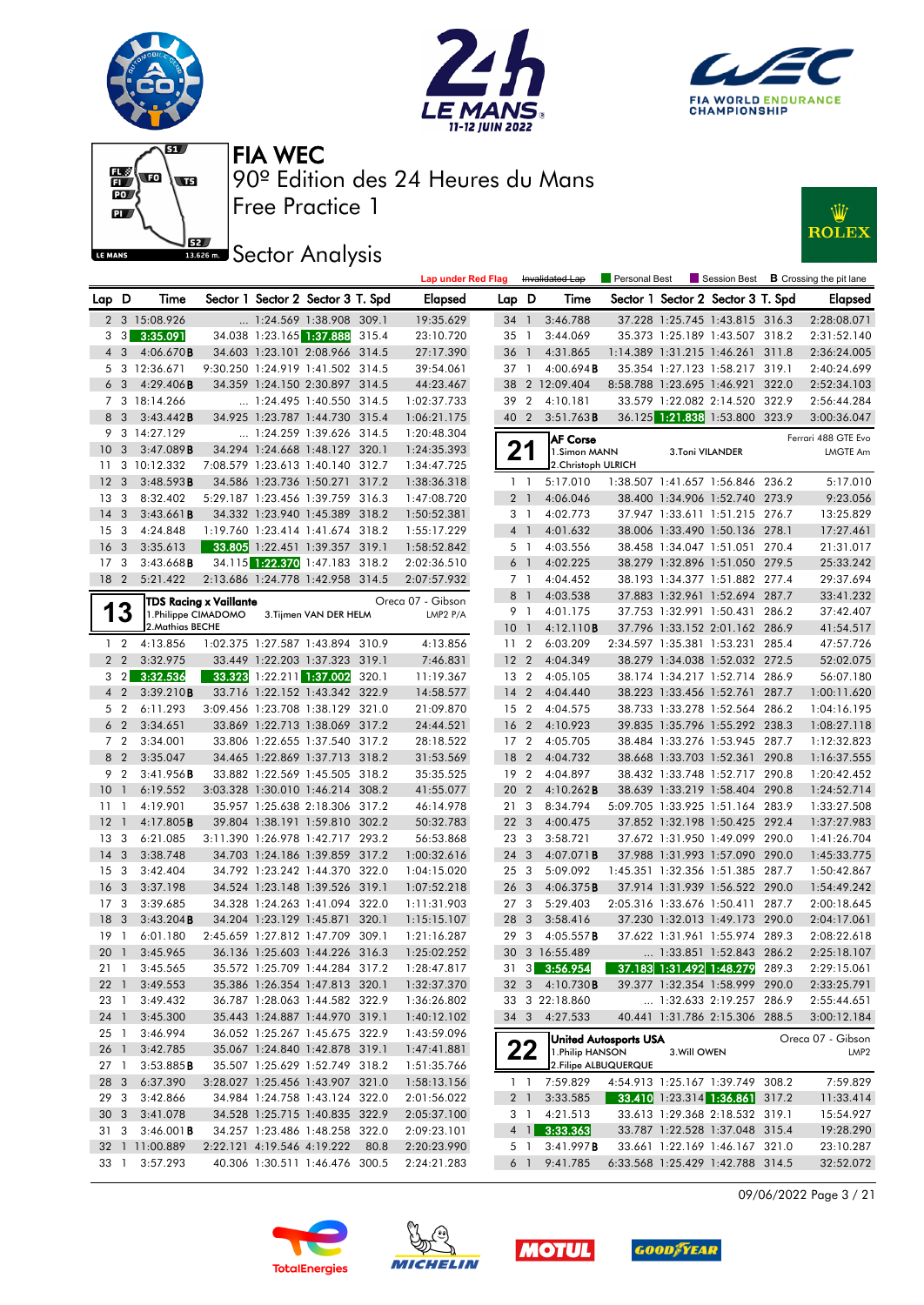







# **JEZ Sector Analysis**



|                 |                |                        |                              |                            |                                   |       | <b>Lap under Red Flag</b>             |                 |                         | Invalidated Lap                             | Personal Best |                            |                                   |       | Session Best <b>B</b> Crossing the pit lane |
|-----------------|----------------|------------------------|------------------------------|----------------------------|-----------------------------------|-------|---------------------------------------|-----------------|-------------------------|---------------------------------------------|---------------|----------------------------|-----------------------------------|-------|---------------------------------------------|
| Lap D           |                | Time                   |                              |                            | Sector 1 Sector 2 Sector 3 T. Spd |       | <b>Elapsed</b>                        | Lap D           |                         | Time                                        |               |                            | Sector 1 Sector 2 Sector 3 T. Spd |       | <b>Elapsed</b>                              |
| 7 1             |                | 3:36.448               |                              |                            | 34.058 1:22.928 1:39.462 319.1    |       | 36:28.520                             | 23 3            |                         | 8:39.099                                    |               |                            | 5:34.081 1:25.057 1:39.961 316.3  |       | 1:41:08.234                                 |
| 8               | $\overline{1}$ | 3:36.271               |                              |                            | 34.075 1:23.795 1:38.401 316.3    |       | 40:04.791                             | 24 3            |                         | 3:40.018                                    |               |                            | 34.309 1:24.607 1:41.102 322.9    |       | 1:44:48.252                                 |
| 9               | $\overline{1}$ | 4:21.597B              |                              |                            | 33.997 1:24.600 2:23.000 308.2    |       | 44:26.388                             | 25 3            |                         | 3:39.677                                    |               |                            | 34.364 1:23.221 1:42.092 320.1    |       | 1:48:27.929                                 |
| 10              |                | 1 12:57.544            |                              |                            | 9:51.274 1:24.156 1:42.114 314.5  |       | 57:23.932                             | 26 <sub>3</sub> |                         | 3:38.586                                    |               |                            | 34.698 1:24.063 1:39.825 320.1    |       | 1:52:06.515                                 |
| 1111            |                | 3:36.581               |                              |                            | 34.234 1:23.420 1:38.927 320.1    |       | 1:01:00.513                           | 273             |                         | 3:40.011                                    |               |                            | 35.543 1:24.266 1:40.202 320.1    |       | 1:55:46.526                                 |
| 12              | $\mathbf{1}$   | 3:36.356               |                              |                            | 34.710 1:23.490 1:38.156 318.2    |       | 1:04:36.869                           | 28 3            |                         | 3:37.404                                    |               |                            | 34.119 1:24.375 1:38.910 322.9    |       | 1:59:23.930                                 |
| 13              | $\overline{1}$ | 3:43.346B              |                              |                            | 34.353 1:22.839 1:46.154 319.1    |       | 1:08:20.215                           | 29              | $\mathbf{3}$            | 3:39.075                                    |               |                            | 34.770 1:23.845 1:40.460 319.1    |       | 2:03:03.005                                 |
| 14              |                | 3 10:05.360            |                              |                            | 6:59.064 1:25.746 1:40.550 319.1  |       | 1:18:25.575                           | 30              | $\overline{\mathbf{3}}$ | 3:36.802                                    |               |                            | 34.173 1:23.869 1:38.760 323.9    |       | 2:06:39.807                                 |
| 15              | 3              | 3:49.333B              |                              |                            | 36.569 1:25.225 1:47.539 308.2    |       | 1:22:14.908                           | 313             |                         | 3:44.010B                                   |               |                            | 34.054 1:22.875 1:47.081 321.0    |       | 2:10:23.817                                 |
| 16              | 3              | 8:17.540               |                              |                            | 5:13.520 1:24.032 1:39.988 318.2  |       | 1:30:32.448                           |                 |                         | 32 2 12:14.830                              |               | 7:56.126 2:36.135 1:42.569 |                                   | 81.0  | 2:22:38.647                                 |
| 17              | 3              | 3:36.691               |                              |                            | 34.333 1:23.323 1:39.035 320.1    |       | 1:34:09.139                           | 33 2            |                         | 3:38.108                                    |               |                            | 34.183 1:22.942 1:40.983 320.1    |       | 2:26:16.755                                 |
| 18              | 3              | 3:46.579               |                              |                            | 35.410 1:23.213 1:47.956 321.0    |       | 1:37:55.718                           | 34 2            |                         | 3:34.630                                    |               |                            | 33.896 1:22.693 1:38.041 319.1    |       | 2:29:51.385                                 |
| 19              | -3             | 3:35.251               |                              |                            | 34.091 1:22.968 1:38.192 320.1    |       | 1:41:30.969                           | 35 2            |                         | 3:53.312                                    |               |                            | 50.248 1:23.858 1:39.206 318.2    |       | 2:33:44.697                                 |
| 20              | 3              | 3:36.373               |                              |                            | 34.207 1:23.653 1:38.513 323.9    |       | 1:45:07.342                           | 36 <sub>2</sub> |                         | 3:45.432B                                   |               |                            | 33.657 1:22.771 1:49.004 323.9    |       | 2:37:30.129                                 |
| 21              | 3              | 3:35.994               |                              |                            | 34.607 1:22.687 1:38.700 322.0    |       | 1:48:43.336                           |                 |                         | 37 1 11:11.923                              |               |                            | 8:00.803 1:23.929 1:47.191        | 321.0 | 2:48:42.052                                 |
| 22              | 3              | 3:43.934B              |                              |                            | 34.056 1:23.423 1:46.455 322.0    |       | 1:52:27.270                           | 38              | $\mathbf{1}$            | 3:30.238                                    |               |                            | 33.117 1:21.020 1:36.101          | 323.9 | 2:52:12.290                                 |
| 23              | 3              | 8:17.903               |                              |                            | 5:14.689 1:23.890 1:39.324 317.2  |       | 2:00:45.173                           | 39 1            |                         | $4:18.664$ <b>B</b>                         |               |                            | 37.702 1:24.284 2:16.678 303.9    |       | 2:56:30.954                                 |
| 24              | 3              | 3:38.117               |                              |                            | 34.676 1:23.708 1:39.733 319.1    |       | 2:04:23.290                           |                 |                         |                                             |               |                            |                                   |       |                                             |
| 25              | 3              | 3:39.092               |                              |                            | 34.655 1:24.348 1:40.089 310.0    |       | 2:08:02.382                           |                 | 24                      | Nielsen Racing<br>1.Rodrigo SALES           |               | 3.Ben HANLEY               |                                   |       | Oreca 07 - Gibson<br>LMP <sub>2</sub> $P/A$ |
| 26              | 3              | $5:34.066$ B           |                              | 36.282 2:38.707 2:19.077   |                                   | 81.3  | 2:13:36.448                           |                 |                         | 2. Matthew BELL                             |               |                            |                                   |       |                                             |
| 27              | $\overline{2}$ | 8:21.812               |                              | 2:25.831 4:08.687 1:47.294 |                                   | 81.2  | 2:21:58.260                           |                 | 1 <sub>3</sub>          | 4:29.530 B 1:09.514 1:28.579 1:51.437 251.0 |               |                            |                                   |       | 4:29.530                                    |
| 28              | $\overline{2}$ | 3:42.120               |                              |                            | 34.694 1:24.737 1:42.689 315.4    |       | 2:25:40.380                           |                 |                         | 2 3 14:54.170                               |               |                            | 1:24.654 1:38.994 285.4           |       | 19:23.700                                   |
| 29              | $\overline{2}$ | 3:36.365               |                              |                            | 34.212 1:23.698 1:38.455 319.1    |       | 2:29:16.745                           |                 | 3 <sub>3</sub>          | 3:47.621B                                   |               |                            | 34.916 1:23.552 1:49.153 314.5    |       | 23:11.321                                   |
| 30              | $\overline{2}$ | 3:46.565B              |                              |                            | 36.247 1:23.677 1:46.641          | 320.1 | 2:33:03.310                           |                 | 4 3                     | 7:06.384                                    |               |                            | 3:59.738 1:24.685 1:41.961 315.4  |       | 30:17.705                                   |
| 31              |                | 2 10:49.073            |                              |                            | 7:16.506 1:31.808 2:00.759 231.2  |       | 2:43:52.383                           |                 | 5 <sub>3</sub>          | 3:43.717B                                   |               |                            | 33.973 1:23.025 1:46.719 318.2    |       | 34:01.422                                   |
| 32              | $\overline{2}$ | 3:33.788               |                              |                            | 33.552 1:22.094 1:38.142 323.9    |       | 2:47:26.171                           |                 | 6 3                     | 9:23.872                                    |               |                            | 5:32.499 1:23.885 2:27.488 304.7  |       | 43:25.294                                   |
| 33              | $\overline{2}$ | 3:33.989               |                              |                            | 33.786 1:22.787 1:37.416 322.9    |       | 2:51:00.160                           |                 | 7 <sub>3</sub>          | 3:38.690                                    |               |                            | 34.879 1:23.592 1:40.219 315.4    |       | 47:03.984                                   |
| 34 2            |                | 4:11.082B              |                              |                            | 34.798 1:22.946 2:13.338 322.0    |       | 2:55:11.242                           |                 | 8 3                     | 3:37.951                                    |               |                            | 34.111 1:24.525 1:39.315 318.2    |       | 50:41.935                                   |
|                 |                |                        |                              |                            |                                   |       |                                       | 9               | $\overline{\mathbf{3}}$ | 3:36.686                                    |               |                            | 35.196 1:23.289 1:38.201 317.2    |       | 54:18.621                                   |
| 23              |                | 1. Alexander LYNN      | <b>United Autosports USA</b> |                            | 3. Joshua PIERSON                 |       | Oreca 07 - Gibson<br>LMP <sub>2</sub> | 10 <sup>3</sup> |                         | 3:44.129B                                   |               |                            | 34.458 1:23.312 1:46.359 319.1    |       | 58:02.750                                   |
|                 |                | 2.Oliver JARVIS        |                              |                            |                                   |       |                                       | 11              |                         | 3 18:05.678                                 |               |                            | $\ldots$ 1:24.555 1:39.521        | 293.2 | 1:16:08.428                                 |
| $1\quad$        |                | 8:04.777               |                              |                            | 4:58.077 1:25.774 1:40.926 251.6  |       | 8:04.777                              | 12 <sup>3</sup> |                         | 3:36.878                                    |               |                            | 34.862 1:23.173 1:38.843 318.2    |       | 1:19:45.306                                 |
| 2 <sub>1</sub>  |                | 3:31.563               |                              |                            | 33.144 1:22.189 1:36.230 320.1    |       | 11:36.340                             | 13 <sup>3</sup> |                         | 3:36.112                                    |               |                            | 34.177 1:23.153 1:38.782 319.1    |       | 1:23:21.418                                 |
| 3 1             |                | 3:37.367               |                              |                            | 34.480 1:24.205 1:38.682 319.1    |       | 15:13.707                             | 14              | 3                       | 3:49.538B                                   |               |                            | 34.288 1:23.147 1:52.103 320.1    |       | 1:27:10.956                                 |
| 4 <sup>1</sup>  |                | 3:35.035               |                              |                            | 33.922 1:22.998 1:38.115 301.3    |       | 18:48.742                             | 15              |                         | 3 16:01.356                                 |               |                            | 1:26.791 1:50.491 288.5           |       | 1:43:12.312                                 |
| 5 1             |                | 3:34.338               |                              |                            | 34.151 1:22.740 1:37.447 307.3    |       | 22:23.080                             | 16 <sub>3</sub> |                         | 3:33.899                                    |               |                            | 33.953 1:22.274 1:37.672          | 319.1 | 1:46:46.211                                 |
| 6 <sup>1</sup>  |                | 3:39.571B              |                              |                            | 33.708 1:22.198 1:43.665 320.1    |       | 26:02.651                             | 17              | 3                       | 3:46.482B                                   |               |                            | 36.795 1:23.668 1:46.019 319.1    |       | 1:50:32.693                                 |
| 7 <sub>3</sub>  |                | 8:20.620               |                              |                            | 5:15.340 1:24.554 1:40.726 317.2  |       | 34:23.271                             | 18 1            |                         | 5:28.370                                    |               |                            | 2:12.968 1:28.293 1:47.109 312.7  |       | 1:56:01.063                                 |
| 8 3             |                | 3:35.668               |                              |                            | 34.173 1:23.058 1:38.437 319.1    |       | 37:58.939                             | 19              | $\overline{1}$          | 3:43.714                                    |               |                            | 35.357 1:25.611 1:42.746 317.2    |       | 1:59:44.777                                 |
|                 | 9 3            | 3:39.221               |                              |                            | 34.417 1:23.508 1:41.296 323.9    |       | 41:38.160                             | 20 1            |                         | 3:47.377                                    |               |                            | 37.537 1:26.655 1:43.185 316.3    |       | 2:03:32.154                                 |
|                 |                | 10 3 4:15.642          |                              |                            | 35.181 1:23.395 2:17.066 319.1    |       | 45:53.802                             |                 |                         | 21 1 3:42.789                               |               |                            | 35.224 1:25.283 1:42.282 317.2    |       | 2:07:14.943                                 |
| 11 3            |                | 3:37.206               |                              |                            | 34.546 1:23.367 1:39.293 318.2    |       | 49:31.008                             |                 |                         | 22 1 4:44.014                               |               |                            | 35.173 2:24.925 1:43.916          | 80.9  | 2:11:58.957                                 |
| 12 <sub>3</sub> |                | 3:37.038               |                              |                            | 34.293 1:23.278 1:39.467 321.0    |       | 53:08.046                             | 23 1            |                         | 8:48.909                                    |               |                            | 51.933 4:18.221 3:38.755          | 80.8  | 2:20:47.866                                 |
| 13 3            |                | 3:37.150               |                              |                            | 34.534 1:23.146 1:39.470 322.9    |       | 56:45.196                             |                 |                         | 24 1 3:59.735                               |               |                            | 42.069 1:31.451 1:46.215 271.1    |       | 2:24:47.601                                 |
|                 |                | 14 3 3:46.067 <b>B</b> |                              |                            | 34.088 1:22.962 1:49.017 320.1    |       | 1:00:31.263                           | $25 \quad 1$    |                         | 3:44.089                                    |               |                            | 35.929 1:25.712 1:42.448 295.6    |       | 2:28:31.690                                 |
|                 |                | 15 2 6:30.280          |                              |                            | 3:23.359 1:26.107 1:40.814 316.3  |       | 1:07:01.543                           | 26 1            |                         | $9:00.527$ <b>B</b>                         |               |                            | 4:29.460 2:06.541 2:24.526 173.9  |       | 2:37:32.217                                 |
|                 |                | 16 2 3:36.881          |                              |                            | 34.336 1:23.472 1:39.073 318.2    |       | 1:10:38.424                           | 27 <sub>2</sub> |                         | 6:24.859                                    |               |                            | 3:18.047 1:25.212 1:41.600 304.7  |       | 2:43:57.076                                 |
|                 |                | 17 2 3:36.962          |                              |                            | 34.253 1:23.157 1:39.552 321.0    |       | 1:14:15.386                           | 282             |                         | 3:44.824                                    |               |                            | 34.940 1:23.850 1:46.034 319.1    |       | 2:47:41.900                                 |
|                 |                | 18 2 3:35.829          |                              |                            | 34.121 1:23.168 1:38.540 320.1    |       | 1:17:51.215                           |                 |                         | 29 2 3:40.741                               |               |                            | 34.514 1:24.129 1:42.098 322.9    |       | 2:51:22.641                                 |
| 19 2            |                | 3:35.284               |                              |                            | 34.263 1:23.024 1:37.997 318.2    |       | 1:21:26.499                           | 30 2            |                         | 4:10.577                                    |               |                            | 34.939 1:24.400 2:11.238 318.2    |       | 2:55:33.218                                 |
|                 |                | 20 2 3:41.160          |                              |                            | 34.555 1:23.602 1:43.003 318.2    |       | 1:25:07.659                           |                 |                         | 31 2 4:13.503                               |               |                            | 37.933 1:24.015 2:11.555 318.2    |       | 2:59:46.721                                 |
|                 |                | 21 2 3:36.548          |                              |                            | 34.192 1:23.091 1:39.265 320.1    |       | 1:28:44.207                           |                 |                         | 32 2 3:41.301                               |               |                            | 36.616 1:24.095 1:40.590 317.2    |       | 3:03:28.022                                 |
|                 |                | 22 2 3:44.928 <b>B</b> |                              |                            | 34.355 1:24.136 1:46.437 321.0    |       | 1:32:29.135                           |                 |                         |                                             |               |                            |                                   |       |                                             |

09/06/2022 Page 4 / 21







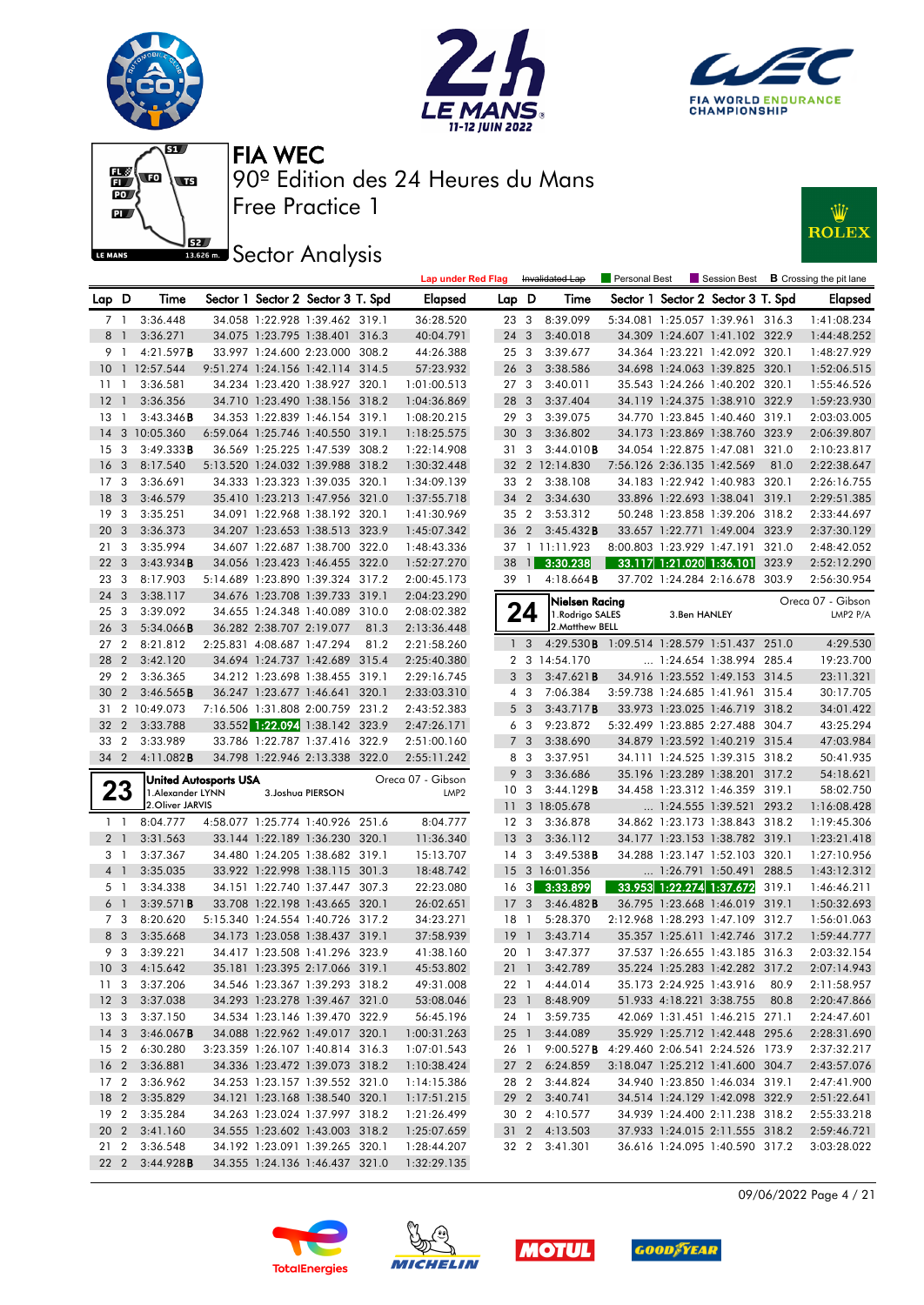







### **ISSECT:** Sector Analysis



|                 |                         |                                                    |  |                                   |       | <b>Lap under Red Flag</b> |                 |                         | Invalidated Lap                     | Personal Best |                          | Session Best                      |       | <b>B</b> Crossing the pit lane        |
|-----------------|-------------------------|----------------------------------------------------|--|-----------------------------------|-------|---------------------------|-----------------|-------------------------|-------------------------------------|---------------|--------------------------|-----------------------------------|-------|---------------------------------------|
| Lap D           |                         | Time                                               |  | Sector 1 Sector 2 Sector 3 T. Spd |       | <b>Elapsed</b>            | Lap D           |                         | Time                                |               |                          | Sector 1 Sector 2 Sector 3 T. Spd |       | Elapsed                               |
|                 |                         | <b>CD Sport</b>                                    |  |                                   |       | Ligier JSP217 - Gibson    | 18 2            |                         | 3:37.508                            |               |                          | 34.515 1:23.685 1:39.308 319.1    |       | 1:26:01.381                           |
| 27              |                         | 1. Christophe CRESP                                |  | 3. Steven PALETTE                 |       | LMP2 P/A                  | 19              | $\overline{2}$          | 3:39.437                            |               |                          | 34.650 1:23.664 1:41.123 319.1    |       | 1:29:40.818                           |
|                 |                         | 2. Michael JENSEN                                  |  |                                   |       |                           | 20 2            |                         | 3:39.036                            |               |                          | 34.650 1:23.537 1:40.849 322.0    |       | 1:33:19.854                           |
|                 |                         | 1 3 22:53.047 <b>B</b>                             |  | 1:40.302 2:05.586 234.2           |       | 22:53.047                 | 21              | $\overline{2}$          | 3:36.791                            |               |                          | 34.993 1:23.232 1:38.566 321.0    |       | 1:36:56.645                           |
|                 |                         | 2 3 11:21.576                                      |  | 8:11.352 1:27.292 1:42.932 308.2  |       | 34:14.623                 | 22 2            |                         | 3:37.412                            |               |                          | 34.937 1:23.486 1:38.989 317.2    |       | 1:40:34.057                           |
|                 | $3 \quad 3$             | 3:40.886                                           |  | 34.559 1:24.694 1:41.633          | 313.6 | 37:55.509                 | 23 2            |                         | 3:46.187B                           |               |                          | 35.279 1:23.303 1:47.605 319.1    |       | 1:44:20.244                           |
|                 | 4 3                     | 3:54.321B                                          |  | 35.600 1:25.329 1:53.392 316.3    |       | 41:49.830                 |                 |                         | 24 2 10:52.495                      |               |                          | 7:45.642 1:26.452 1:40.401 289.3  |       | 1:55:12.739                           |
| 5               | $\overline{\mathbf{3}}$ | 9:49.650                                           |  | 6:38.606 1:26.721 1:44.323 310.0  |       | 51:39.480                 | 25 <sub>2</sub> |                         | 3:37.748                            |               |                          | 34.564 1:23.205 1:39.979 318.2    |       | 1:58:50.487                           |
|                 | 6 3                     | 3:50.919B                                          |  | 34.772 1:25.294 1:50.853 314.5    |       | 55:30.399                 | 26 2            |                         | 3:38.143                            |               |                          | 34.089 1:22.891 1:41.163 318.2    |       | 2:02:28.630                           |
|                 |                         | 7 3 10:36.516                                      |  | 7:28.504 1:26.217 1:41.795 310.9  |       | 1:06:06.915               | 27 <sub>2</sub> |                         | 3:38.010                            |               |                          | 34.148 1:22.917 1:40.945 320.1    |       | 2:06:06.640                           |
| 8               | 3                       | 3:49.291B                                          |  | 35.919 1:24.798 1:48.574 316.3    |       | 1:09:56.206               | 28 2            |                         | 3:49.469B                           |               |                          | 34.322 1:25.903 1:49.244 321.0    |       | 2:09:56.109                           |
| 9               | $\overline{2}$          | 7:04.093                                           |  | 3:44.366 1:28.938 1:50.789 312.7  |       | 1:17:00.299               | 29              |                         | 3 13:02.665                         |               |                          | 9:07.538 2:14.252 1:40.875 193.5  |       | 2:22:58.774                           |
| 10 <sub>2</sub> |                         | 3:53.958                                           |  | 37.789 1:28.196 1:47.973 310.9    |       | 1:20:54.257               | 30              | 3                       | 3:36.948                            |               |                          | 34.754 1:23.590 1:38.604 316.3    |       | 2:26:35.722                           |
| 11              | $\overline{2}$          | 3:53.869                                           |  | 37.089 1:28.763 1:48.017 310.9    |       | 1:24:48.126               | 31              | 3                       | 3:42.450                            |               |                          | 33.989 1:23.288 1:45.173 322.0    |       | 2:30:18.172                           |
| 12              | $\overline{2}$          | 3:53.425                                           |  | 36.891 1:28.135 1:48.399 312.7    |       | 1:28:41.551               | 32 3            |                         | 4:05.753                            |               |                          | 1:04.166 1:23.175 1:38.412 318.2  |       | 2:34:23.925                           |
| 13              | $\overline{2}$          | 3:55.132                                           |  | 36.633 1:27.915 1:50.584          | 314.5 | 1:32:36.683               | 33              | 3                       | 3:43.319B                           |               |                          | 34.705 1:23.588 1:45.026 326.8    |       | 2:38:07.244                           |
| 14              | $\overline{2}$          | 3:54.228                                           |  | 36.919 1:29.044 1:48.265 313.6    |       | 1:36:30.911               |                 |                         | 34 3 10:30.698                      |               |                          | 7:25.476 1:23.666 1:41.556 321.0  |       | 2:48:37.942                           |
| 15              | $\overline{2}$          | 3:50.688                                           |  | 36.564 1:27.873 1:46.251 311.8    |       | 1:40:21.599               | 35              | $\overline{\mathbf{3}}$ | 3:52.465                            |               |                          | 33.316 1:22.562 1:56.587          | 321.0 | 2:52:30.407                           |
| 16              | $\overline{2}$          | 3:52.300                                           |  | 36.786 1:27.919 1:47.595          | 313.6 | 1:44:13.899               | 36 3            |                         | 4:43.671B                           |               |                          | 36.318 1:36.638 2:30.715 276.7    |       | 2:57:14.078                           |
| 17              | $\overline{2}$          | 3:58.331B                                          |  | 36.819 1:27.863 1:53.649 312.7    |       | 1:48:12.230               |                 |                         |                                     |               |                          |                                   |       |                                       |
| 18              |                         | 1 11:02.354                                        |  | 7:44.969 1:29.080 1:48.305        | 304.7 | 1:59:14.584               |                 | <b>30</b>               | Duqueine Team<br>1. Richard BRADLEY |               |                          | 3. Reshad DE GERUS                |       | Oreca 07 - Gibson<br>LMP <sub>2</sub> |
| 19              | $\mathbf{1}$            | 3:55.424                                           |  | 36.791 1:29.164 1:49.469          | 308.2 | 2:03:10.008               |                 |                         | 2.Guillermo ROJAS                   |               |                          |                                   |       |                                       |
| 20              | $\overline{1}$          | 3:51.275                                           |  | 36.489 1:27.443 1:47.343          | 311.8 | 2:07:01.283               | $\mathbf{1}$    | 3                       | 3:48.914                            |               |                          | 41.784 1:27.265 1:39.865 278.1    |       | 3:48.914                              |
| 21              | $\mathbf{1}$            | 4:00.223                                           |  | 36.618 1:35.764 1:47.841          | 291.6 | 2:11:01.506               |                 | 2 <sub>3</sub>          | 3:34.753                            |               | 33.956 1:22.894 1:37.903 |                                   | 320.1 | 7:23.667                              |
| 22              | $\overline{1}$          | 9:35.985B                                          |  | 52.160 4:19.943 4:23.882          | 80.9  | 2:20:37.491               |                 | 3 <sup>3</sup>          | 3:34.700                            |               |                          | <b>33.800 1:22.636 1:38.264</b>   | 320.1 | 10:58.367                             |
| 23              | $\overline{2}$          | 7:34.186                                           |  | 4:20.637 1:27.807 1:45.742 311.8  |       | 2:28:11.677               |                 | 4 3                     | 3:41.406B                           |               |                          | 33.927 1:23.491 1:43.988 320.1    |       | 14:39.773                             |
| 24              | $\overline{2}$          | 3:48.849                                           |  | 35.473 1:26.692 1:46.684          | 312.7 | 2:32:00.526               |                 | 5 <sub>1</sub>          | 11:58.358                           |               |                          | 8:49.180 1:26.161 1:43.017        | 306.5 | 26:38.131                             |
| 25              | $\overline{2}$          | 4:24.765                                           |  | 1:07.296 1:31.400 1:46.069        | 309.1 | 2:36:25.291               |                 | 6 1                     | 3:40.554                            |               |                          | 34.364 1:24.557 1:41.633 319.1    |       | 30:18.685                             |
| 26              | $\overline{2}$          | $4:00.568$ B                                       |  | 36.579 1:27.245 1:56.744 315.4    |       | 2:40:25.859               |                 | 7 <sup>1</sup>          | 3:37.441                            |               |                          | 34.441 1:23.336 1:39.664 320.1    |       | 33:56.126                             |
| 27              | $\overline{2}$          | 7:36.182                                           |  | 4:23.439 1:27.259 1:45.484 311.8  |       | 2:48:02.041               |                 | 8 1                     | 3:36.715                            |               |                          | 34.308 1:23.574 1:38.833 318.2    |       | 37:32.841                             |
| 28              | $\overline{2}$          | 3:47.381                                           |  | 35.865 1:26.511 1:45.005          | 315.4 | 2:51:49.422               | 9               | $\overline{1}$          | 3:49.050B                           |               |                          | 34.940 1:25.321 1:48.789 310.9    |       | 41:21.891                             |
| 29              | $\overline{2}$          | 4:21.845B                                          |  | 36.075 1:26.052 2:19.718 314.5    |       | 2:56:11.267               |                 |                         | 10 1 13:15.224                      |               |                          | 1:24.992 1:40.201 314.5           |       | 54:37.115                             |
| 30 1            |                         | 5:45.938                                           |  | 2:28.781 1:29.521 1:47.636 311.8  |       | 3:01:57.205               | 11 <sub>1</sub> |                         | 3:37.522                            |               |                          | 34.470 1:23.602 1:39.450 318.2    |       | 58:14.637                             |
|                 |                         | <b>JOTA</b>                                        |  |                                   |       | Oreca 07 - Gibson         | $12-1$          |                         | 3:41.681                            |               |                          | 34.733 1:24.276 1:42.672 317.2    |       | 1:01:56.318                           |
|                 | 28                      | 1. Oliver RASMUSSEN                                |  | 3. Jonathan ABERDEIN              |       | LMP <sub>2</sub>          | 13              | $\mathbb{C}$            | 3:45.457B                           |               |                          | 34.673 1:23.827 1:46.957 317.2    |       | 1:05:41.775                           |
|                 |                         | 2.Edward JONES                                     |  |                                   |       |                           |                 |                         | 14 2 14:49.471                      |               |                          | $\ldots$ 1:25.995 1:41.125 316.3  |       | 1:20:31.246                           |
|                 | $1\quad$                | 4:52.967 <b>B</b> 1:03.805 1:41.845 2:07.317 220.3 |  |                                   |       | 4:52.967                  | 15 <sub>2</sub> |                         | 3:40.503                            |               |                          | 35.181 1:24.843 1:40.479 315.4    |       | 1:24:11.749                           |
|                 |                         | 2 1 11:32.982                                      |  | 8:28.814 1:25.259 1:38.909 316.3  |       | 16:25.949                 | 16 <sub>2</sub> |                         | 3:40.071                            |               |                          | 34.595 1:24.808 1:40.668 321.0    |       | 1:27:51.820                           |
|                 | 3 <sup>1</sup>          | 3:34.847                                           |  | 33.826 1:22.876 1:38.145 319.1    |       | 20:00.796                 | 17              | $\overline{2}$          | 3:39.265                            |               |                          | 34.640 1:25.124 1:39.501          | 321.0 | 1:31:31.085                           |
|                 | 4 1                     | 3:34.434                                           |  | 33.942 1:22.545 1:37.947          | 322.0 | 23:35.230                 | 18 2            |                         | 3:37.545                            |               |                          | 34.646 1:23.684 1:39.215 320.1    |       | 1:35:08.630                           |
|                 | 5 1                     | 3:36.170                                           |  | 33.936 1:23.346 1:38.888 322.0    |       | 27:11.400                 |                 |                         | 19 2 3:45.119 <b>B</b>              |               |                          | 34.385 1:23.633 1:47.101 319.1    |       | 1:38:53.749                           |
|                 | 6 1                     | 3:39.481                                           |  | 34.458 1:23.758 1:41.265 322.0    |       | 30:50.881                 |                 |                         | 20 2 26:08.311                      |               |                          | $\ldots$ 1:24.650 1:42.319 316.3  |       | 2:05:02.060                           |
|                 | 7 <sup>1</sup>          | 3:40.151                                           |  | 34.287 1:22.963 1:42.901 321.0    |       | 34:31.032                 |                 |                         | 21 2 3:38.084                       |               |                          | 34.632 1:23.938 1:39.514 319.1    |       | 2:08:40.144                           |
|                 | 8 1                     | 3:34.706                                           |  | 34.144 1:22.539 1:38.023 322.0    |       | 38:05.738                 |                 |                         | 22 2 7:32.644 <b>B</b>              |               |                          | 48.897 2:39.401 4:04.346 80.6     |       | 2:16:12.788                           |
|                 | 9 <sup>1</sup>          | 3:46.853B                                          |  | 34.526 1:22.786 1:49.541 322.9    |       | 41:52.591                 |                 |                         | 23 3 10:05.537                      |               |                          | 6:54.428 1:27.507 1:43.602 293.2  |       | 2:26:18.325                           |
|                 | 101                     | 6:03.024                                           |  | 2:57.542 1:23.916 1:41.566 320.1  |       | 47:55.615                 |                 |                         | 24 3 3:38.446                       |               |                          | 34.690 1:23.836 1:39.920 320.1    |       | 2:29:56.771                           |
|                 |                         | 11 1 3:42.344                                      |  | 34.897 1:23.536 1:43.911 322.0    |       | 51:37.959                 |                 |                         | 25 3 4:05.491                       |               |                          | 1:01.774 1:24.205 1:39.512 318.2  |       | 2:34:02.262                           |
|                 |                         | 12 1 3:39.282                                      |  | 34.588 1:25.269 1:39.425 321.0    |       | 55:17.241                 |                 |                         | 26 3 3:36.793                       |               |                          | 34.466 1:23.099 1:39.228 322.0    |       | 2:37:39.055                           |
|                 |                         | 13 1 3:38.625                                      |  | 34.627 1:23.954 1:40.044 320.1    |       | 58:55.866                 | 27 3            |                         | 3:40.300                            |               |                          | 34.268 1:23.601 1:42.431 327.8    |       | 2:41:19.355                           |
|                 | 14 1                    | 3:44.631B                                          |  | 34.719 1:23.445 1:46.467 322.9    |       | 1:02:40.497               | 28 3            |                         | $3:49.007$ <b>B</b>                 |               |                          | 34.948 1:23.754 1:50.305 321.0    |       | 2:45:08.362                           |
|                 |                         | 15 2 12:20.144                                     |  | 9:07.777 1:28.991 1:43.376 293.2  |       | 1:15:00.641               |                 |                         | 29 3 9:15.619                       |               |                          | 5:28.145 1:24.094 2:23.380 314.5  |       | 2:54:23.981                           |
|                 |                         | 16 2 3:39.082                                      |  | 34.706 1:24.192 1:40.184 319.1    |       | 1:18:39.723               |                 |                         | 30 3 4:14.812                       |               |                          | 37.534 1:24.215 2:13.063 321.0    |       | 2:58:38.793                           |
|                 |                         | 17 2 3:44.150                                      |  | 35.169 1:24.219 1:44.762 317.2    |       | 1:22:23.873               |                 |                         | 31 3 3:40.707                       |               |                          | 37.518 1:23.483 1:39.706 319.1    |       | 3:02:19.500                           |

09/06/2022 Page 5 / 21







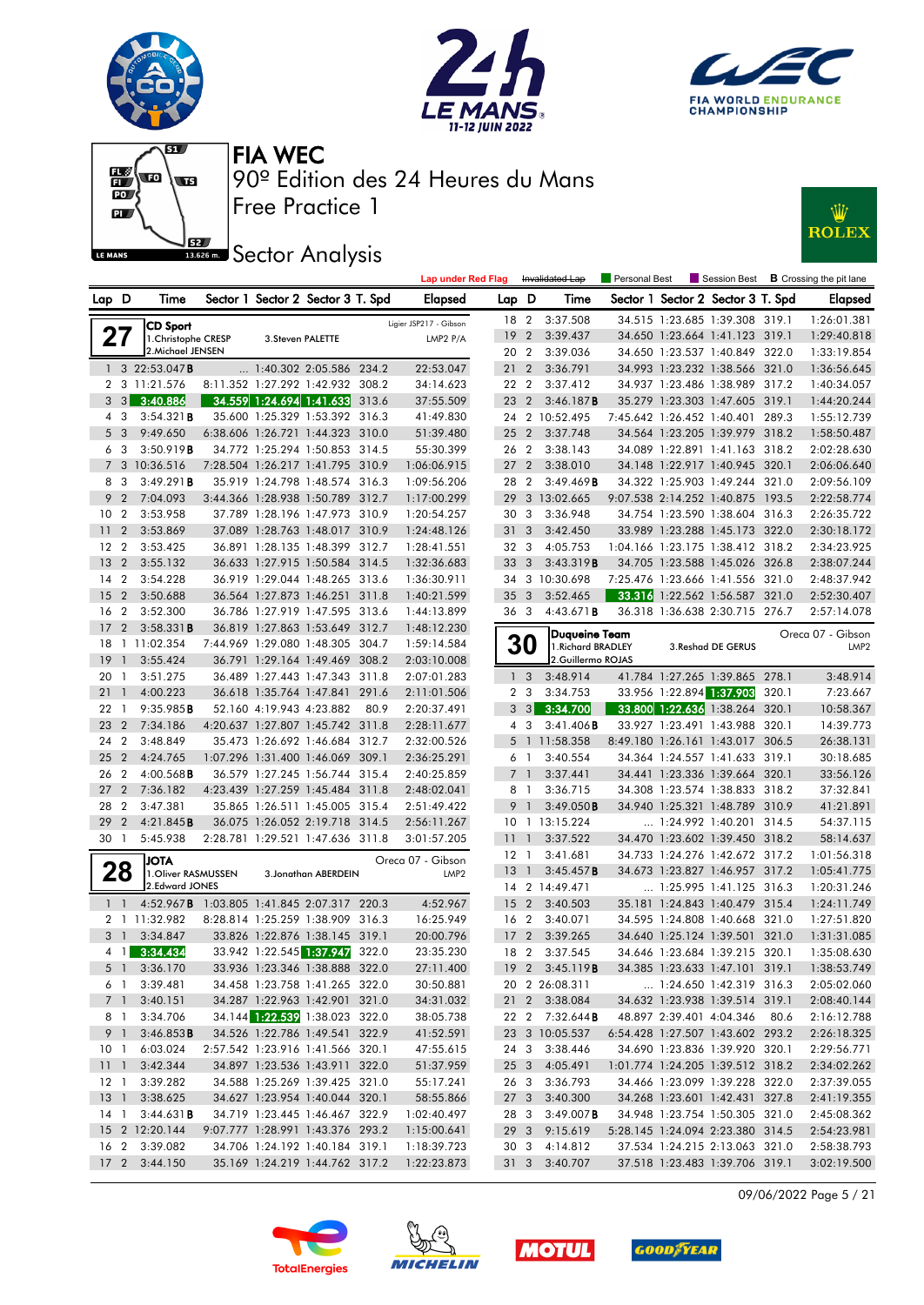







**JEZ**<br>BREAD Sector Analysis



|                 |                |                            |                          |                                   |       | <b>Lap under Red Flag</b> |    |                              | Invalidated Lap        | Personal Best |                                   |       | Session Best <b>B</b> Crossing the pit lane |
|-----------------|----------------|----------------------------|--------------------------|-----------------------------------|-------|---------------------------|----|------------------------------|------------------------|---------------|-----------------------------------|-------|---------------------------------------------|
| Lap D           |                | Time                       |                          | Sector 1 Sector 2 Sector 3 T. Spd |       | Elapsed                   |    | Lap D                        | Time                   |               | Sector 1 Sector 2 Sector 3 T. Spd |       | <b>Elapsed</b>                              |
|                 |                | WRT                        |                          |                                   |       | Oreca 07 - Gibson         |    | 14 <sup>1</sup>              | 3:48.407B              |               | 35.046 1:24.439 1:48.922 320.1    |       | 55:11.735                                   |
|                 | 31             | 1.Sean GELAEL              | 3.René RAST              |                                   |       | LMP <sub>2</sub>          | 15 |                              | 3 19:49.392            |               | $\ldots$ 1:26.481 1:41.005 308.2  |       | 1:15:01.127                                 |
|                 |                | 2. Robin FRIJNS            |                          |                                   |       |                           |    | 16 <sub>3</sub>              | 3:38.996               |               | 34.627 1:24.227 1:40.142 305.6    |       | 1:18:40.123                                 |
|                 | 1 <sub>2</sub> | 3:44.630                   |                          | 40.773 1:26.044 1:37.813 272.5    |       | 3:44.630                  |    | 17 <sub>3</sub>              | 4:02.264               |               | 59.320 1:23.739 1:39.205 318.2    |       | 1:22:42.387                                 |
|                 | 2 <sub>2</sub> | 3:41.318B                  |                          | 33.555 1:23.121 1:44.642 320.1    |       | 7:25.948                  | 18 | -3                           | 3:37.245               |               | 34.525 1:23.753 1:38.967 321.0    |       | 1:26:19.632                                 |
|                 |                | 3 2 12:05.455              |                          | 9:04.272 1:23.550 1:37.633 315.4  |       | 19:31.403                 |    | 19 <sup>3</sup>              | 3:38.148               |               | 34.074 1:25.329 1:38.745 321.0    |       | 1:29:57.780                                 |
| $\overline{4}$  | $\overline{2}$ | 3:46.455B                  |                          | 34.148 1:24.892 1:47.415 319.1    |       | 23:17.858                 | 20 | 3                            | 3:38.057               |               | 34.230 1:23.514 1:40.313 322.0    |       | 1:33:35.837                                 |
|                 |                | 5 2 18:33.284              |                          | 1:24.306 1:40.032 315.4           |       | 41:51.142                 |    | 213                          | 3:37.404               |               | 33.929 1:23.464 1:40.011 321.0    |       | 1:37:13.241                                 |
|                 | 6 <sub>2</sub> | 4:21.974B                  |                          | 33.898 1:22.975 2:25.101 319.1    |       | 46:13.116                 | 22 | -3                           | 3:43.888B              |               | 33.975 1:24.040 1:45.873 309.1    |       | 1:40:57.129                                 |
|                 | 7 1            | 7:38.942                   |                          | 4:33.470 1:25.597 1:39.875 314.5  |       | 53:52.058                 | 23 | $\overline{1}$               | 6:00.674               |               | 2:52.359 1:26.326 1:41.989 315.4  |       | 1:46:57.803                                 |
| 8               | $\overline{1}$ | 3:38.021                   |                          | 34.519 1:24.304 1:39.198 317.2    |       | 57:30.079                 |    | 24 1                         | 3:45.386               |               | 35.021 1:24.845 1:45.520 319.1    |       | 1:50:43.189                                 |
|                 | 9 1            | 3:38.526                   |                          | 35.478 1:24.326 1:38.722 316.3    |       | 1:01:08.605               |    | $25-1$                       | 3:44.087               |               | 34.727 1:24.924 1:44.436 318.2    |       | 1:54:27.276                                 |
| 10 <sup>°</sup> | $\overline{1}$ | 3:37.358                   |                          | 34.527 1:23.557 1:39.274 319.1    |       | 1:04:45.963               |    | 26 1                         | 3:39.636               |               | 34.791 1:24.081 1:40.764 320.1    |       | 1:58:06.912                                 |
| 11              | $\overline{1}$ | 3:41.578                   |                          | 34.247 1:23.611 1:43.720 321.0    |       | 1:08:27.541               |    | $27-1$                       | 3:44.566               |               | 37.077 1:24.764 1:42.725 318.2    |       | 2:01:51.478                                 |
| 12              | $\overline{1}$ | 3:47.649B                  |                          | 34.255 1:25.321 1:48.073 320.1    |       | 1:12:15.190               | 28 | $\mathbf{J}$                 | 3:50.640               |               | 35.129 1:30.943 1:44.568 319.1    |       | 2:05:42.118                                 |
|                 |                | 13 1 10:22.243             |                          | 7:13.449 1:25.712 1:43.082 313.6  |       | 1:22:37.433               | 29 | $\overline{1}$               | 9:25.309B              |               | 34.389 5:23.990 3:26.930 318.2    |       | 2:15:07.427                                 |
| 14              | $\overline{1}$ | 3:40.481                   |                          | 34.634 1:26.046 1:39.801 319.1    |       | 1:26:17.914               | 30 |                              | 2 16:26.740 <b>B</b>   |               | $\ldots$ 1:25.318 1:48.275 316.3  |       | 2:31:34.167                                 |
| 15              | $\overline{1}$ | 3:36.632                   |                          | 34.185 1:23.423 1:39.024 317.2    |       | 1:29:54.546               | 31 |                              | 2 12:56.629            |               | 9:47.402 1:24.234 1:44.993 316.3  |       | 2:44:30.796                                 |
| 16              | $\overline{1}$ | 3:39.646                   |                          | 34.840 1:23.688 1:41.118 317.2    |       | 1:33:34.192               | 32 | $\vert$ 2                    | 3:33.502               |               | 33.817 1:22.384 1:37.301          | 321.0 | 2:48:04.298                                 |
| $17-1$          |                | 3:38.039                   |                          | 34.217 1:23.345 1:40.477 323.9    |       | 1:37:12.231               | 33 | $\overline{2}$               | 3:34.905               |               | 34.195 1:23.159 1:37.551 321.0    |       | 2:51:39.203                                 |
| 18              | $\overline{1}$ | 3:36.799                   |                          | 34.504 1:23.700 1:38.595 317.2    |       | 1:40:49.030               |    | 34 2                         | 4:10.476B              |               | 33.511 1:22.926 2:14.039 323.9    |       | 2:55:49.679                                 |
| 19              | $\overline{1}$ | 3:46.211B                  |                          | 34.733 1:23.043 1:48.435 317.2    |       | 1:44:35.241               |    |                              | <b>TF Sport</b>        |               |                                   |       | Aston Martin VANTAGE AMR                    |
| 20              | $\overline{3}$ | 5:25.730                   |                          | 2:22.080 1:23.942 1:39.708 315.4  |       | 1:50:00.971               |    | 33                           | 1.Ben KEATING          |               | 3. Marco SØRENSEN                 |       | LMGTE Am                                    |
| 21 3            |                | 3:36.512                   |                          | 34.407 1:23.207 1:38.898 320.1    |       | 1:53:37.483               |    |                              | 2. Henrique CHAVES     |               |                                   |       |                                             |
| 22 <sub>3</sub> |                | 3:39.523                   |                          | 34.062 1:24.263 1:41.198 322.0    |       | 1:57:17.006               |    |                              | 1 3 12:36.432          |               | 9:13.563 1:33.821 1:49.048 283.2  |       | 12:36.432                                   |
| 23              | 3              | 3:37.139                   |                          | 34.474 1:24.038 1:38.627 316.3    |       | 2:00:54.145               |    | 2 <sub>3</sub>               | 3:56.276               |               | 36.882 1:31.693 1:47.701          | 286.2 | 16:32.708                                   |
| 24 3            |                | 3:36.019                   |                          | 33.933 1:22.906 1:39.180 319.1    |       | 2:04:30.164               |    | 3 <sub>3</sub>               | 3:55.997               |               | 36.702 1:31.489 1:47.806 286.2    |       | 20:28.705                                   |
| 25 <sub>3</sub> |                | 3:37.412                   |                          | 34.359 1:24.000 1:39.053 320.1    |       | 2:08:07.576               |    | $4\quad3$                    | 4:03.740B              |               | 36.930 1:31.513 1:55.297 288.5    |       | 24:32.445                                   |
| 26 3            |                | 6:02.916B                  | 42.007 2:39.759 2:41.150 |                                   | 80.4  | 2:14:10.492               |    | 5 3                          | 5:26.196               |               | 2:04.036 1:32.461 1:49.699 287.7  |       | 29:58.641                                   |
| 27              |                | 2 13:27.976                |                          | 1:23.248 1:37.805 315.4           |       | 2:27:38.468               |    | 6 <sub>3</sub>               | 3:57.163               |               | 36.921 1:31.048 1:49.194 289.3    |       | 33:55.804                                   |
| 28              | $\overline{2}$ | 3:32.158                   |                          | 33.590 1:21.797 1:36.771          | 319.1 | 2:31:10.626               |    | 7 <sub>3</sub>               | 3:56.408               |               | 36.950 1:31.120 1:48.338          | 288.5 | 37:52.212                                   |
| 29              | $\overline{2}$ | 4:19.846B                  |                          | 1:09.032 1:23.911 1:46.903 318.2  |       | 2:35:30.472               |    | 8<br>$\overline{\mathbf{3}}$ | 4:04.625B              |               | 37.570 1:31.196 1:55.859 291.6    |       | 41:56.837                                   |
| 30              | $\overline{2}$ | 5:27.634                   |                          | 2:23.810 1:23.241 1:40.583 320.1  |       | 2:40:58.106               |    | 9 1                          | 6:15.520               |               | 2:50.753 1:33.467 1:51.300 286.9  |       | 48:12.357                                   |
| 31              | $\overline{2}$ | 3:33.778                   |                          | 33.930 1:22.535 1:37.313 320.1    |       | 2:44:31.884               | 10 | $\overline{1}$               | 4:02.564               |               | 38.691 1:32.875 1:50.998          | 289.3 | 52:14.921                                   |
| 32              | $\vert$ 2      | 3:33.350                   |                          | 33.784 1:22.318 1:37.248 322.9    |       | 2:48:05.234               | 11 | $\overline{1}$               | 4:00.849               |               | 37.971 1:32.349 1:50.529 288.5    |       | 56:15.770                                   |
| 33              | $\overline{2}$ | 3:36.026                   |                          | 33.755 1:23.148 1:39.123 323.9    |       | 2:51:41.260               |    | $12-1$                       | 4:01.620               |               | 39.096 1:32.836 1:49.688 285.4    |       | 1:00:17.390                                 |
| 34 2            |                | 4:10.152B                  |                          | 33.730 1:22.854 2:13.568 327.8    |       | 2:55:51.412               |    | 13 1                         | 4:00.805               |               | 37.717 1:32.434 1:50.654 268.4    |       | 1:04:18.195                                 |
|                 |                | <b>Team WRT</b>            |                          |                                   |       | Oreca 07 - Gibson         |    | $14-1$                       | 4:01.955               |               | 38.357 1:32.008 1:51.590 288.5    |       | 1:08:20.150                                 |
|                 | 32             | 1. Rolf INEICHEN           |                          | 3. Dries VANTHOOR                 |       | LMP <sub>2</sub>          |    | $15-1$                       | 4:03.495               |               | 38.023 1:33.023 1:52.449 289.3    |       | 1:12:23.645                                 |
|                 |                | 2. Mirko BORTOLOTTI        |                          |                                   |       |                           |    | 16 <sup>1</sup>              | 4:02.097               |               | 38.948 1:32.219 1:50.930 279.5    |       | 1:16:25.742                                 |
|                 | $1\quad 2$     | 3:51.226                   |                          | 42.988 1:26.694 1:41.544 273.2    |       | 3:51.226                  |    |                              | 17 1 4:03.070          |               | 37.784 1:33.858 1:51.428 288.5    |       | 1:20:28.812                                 |
|                 |                | 2 2 3:36.107               |                          | 33.845 1:22.927 1:39.335 319.1    |       | 7:27.333                  |    |                              | 18 1 4:08.234 <b>B</b> |               | 38.443 1:32.328 1:57.463 288.5    |       | 1:24:37.046                                 |
|                 |                | 3 2 3:34.757               |                          | 33.563 1:22.608 1:38.586 321.0    |       | 11:02.090                 |    |                              | 19 1 5:14.265          |               | 1:48.406 1:33.296 1:52.563 287.7  |       | 1:29:51.311                                 |
|                 |                | 4 2 3:34.378               |                          | 33.729 1:22.482 1:38.167 322.9    |       | 14:36.468                 |    |                              | 20 1 4:01.920          |               | 38.372 1:32.553 1:50.995 290.8    |       | 1:33:53.231                                 |
|                 |                | 5 2 3:39.927 <b>B</b>      |                          | 33.568 1:22.568 1:43.791 318.2    |       | 18:16.395                 |    |                              | 21 1 4:45.333          |               | 38.223 1:32.404 2:34.706 293.2    |       | 1:38:38.564                                 |
|                 |                | $6 \quad 1 \quad 6:42.116$ |                          | 3:33.821 1:25.992 1:42.303 314.5  |       | 24:58.511                 |    |                              | 22 1 4:04.698          |               | 39.389 1:33.711 1:51.598 287.7    |       | 1:42:43.262                                 |
|                 | 7 1            | 3:40.518                   |                          | 35.197 1:24.198 1:41.123 317.2    |       | 28:39.029                 |    |                              | 23 1 4:01.121          |               | 38.103 1:32.346 1:50.672 287.7    |       | 1:46:44.383                                 |
|                 | 8 1            | 3:40.222                   |                          | 34.546 1:24.499 1:41.177 316.3    |       | 32:19.251                 |    |                              | 24 1 4:01.939          |               | 37.911 1:32.520 1:51.508 266.5    |       | 1:50:46.322                                 |
|                 |                | 9 1 3:39.431               |                          | 34.639 1:23.989 1:40.803 317.2    |       | 35:58.682                 |    |                              | 25 1 4:08.866 <b>B</b> |               | 38.110 1:32.437 1:58.319 291.6    |       | 1:54:55.188                                 |
|                 |                | 10 1 3:40.874              |                          | 36.290 1:23.889 1:40.695 321.0    |       | 39:39.556                 |    |                              | 26 2 5:32.345          |               | 2:09.413 1:32.229 1:50.703 289.3  |       | 2:00:27.533                                 |
|                 |                | 11 1 4:24.442              |                          | 35.861 1:28.855 2:19.726 321.0    |       | 44:03.998                 |    |                              | 27 2 3:58.084          |               | 37.329 1:31.503 1:49.252 290.8    |       | 2:04:25.617                                 |
|                 |                | 12 1 3:40.696              |                          | 34.948 1:24.543 1:41.205 312.7    |       | 47:44.694                 |    |                              | 28 2 3:57.451          |               | 37.116 1:31.304 1:49.031 285.4    |       | 2:08:23.068                                 |
|                 |                | 13 1 3:38.634              |                          | 34.036 1:23.641 1:40.957 319.1    |       | 51:23.328                 |    |                              | 29 2 6:46.513          |               | 40.024 2:44.598 3:21.891 80.9     |       | 2:15:09.581                                 |

09/06/2022 Page 6 / 21







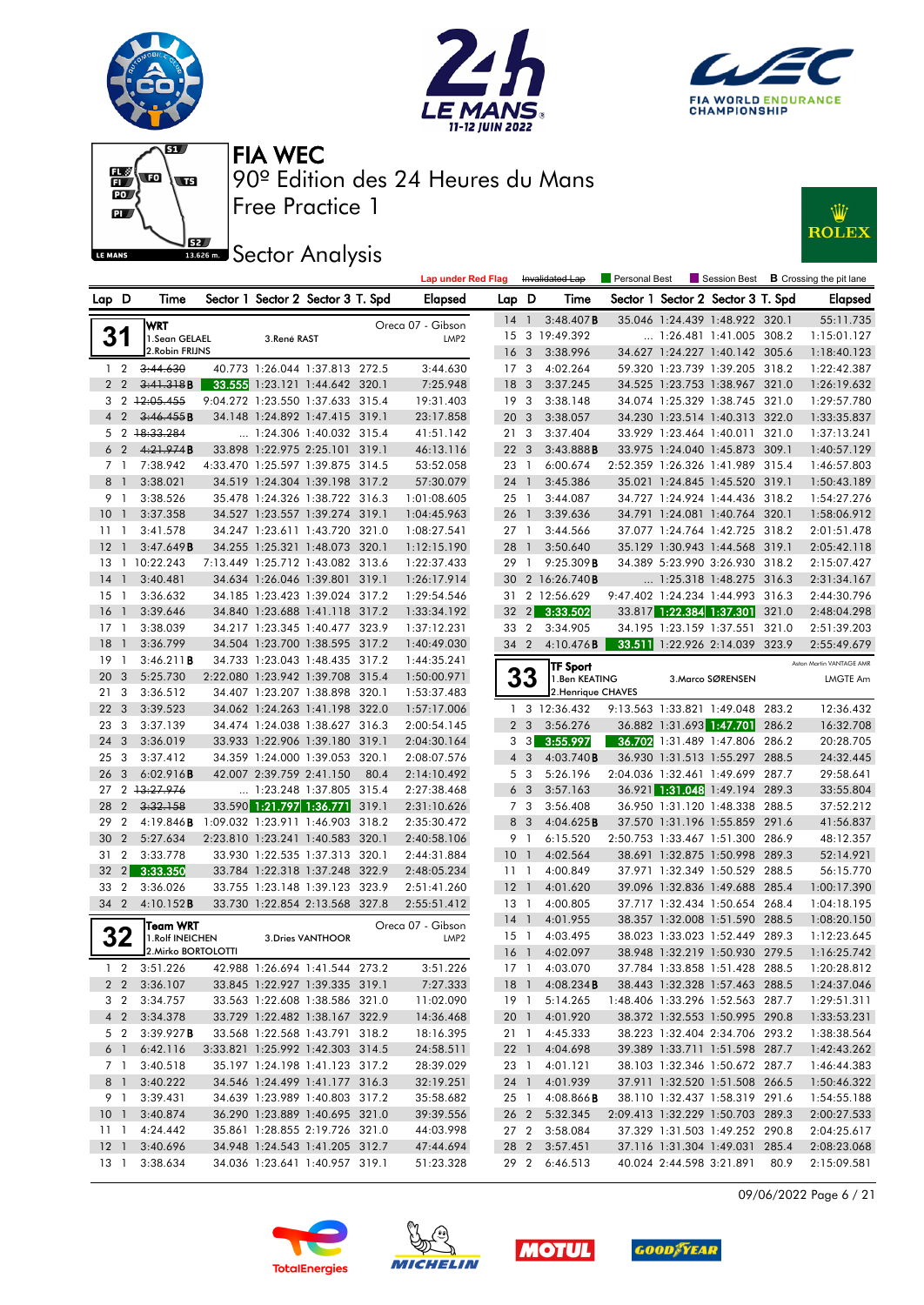







# **JEZ**<br>BREAD Sector Analysis



|                 |                         |                                             |                                  |                            |                                                                  |      | <b>Lap under Red Flag</b> |                 |                         | Invalidated Lap                            | Personal Best |                                                                    | Session Best $\,$ <b>B</b> Crossing the pit lane |
|-----------------|-------------------------|---------------------------------------------|----------------------------------|----------------------------|------------------------------------------------------------------|------|---------------------------|-----------------|-------------------------|--------------------------------------------|---------------|--------------------------------------------------------------------|--------------------------------------------------|
| Lap D           |                         | Time                                        |                                  |                            | Sector 1 Sector 2 Sector 3 T. Spd                                |      | Elapsed                   | Lap D           |                         | Time                                       |               | Sector 1 Sector 2 Sector 3 T. Spd                                  | Elapsed                                          |
|                 | 30 2                    | 7:05.842                                    |                                  | 1:24.574 3:48.919 1:52.349 |                                                                  | 80.7 | 2:22:15.423               |                 | 7 <sub>2</sub>          | 3:44.050B                                  |               | 34.393 1:23.850 1:45.807 321.0                                     | 55:24.910                                        |
| 31              | $\overline{2}$          | 4:02.177                                    |                                  |                            | 39.660 1:32.263 1:50.254 287.7                                   |      | 2:26:17.600               | 8               | $\mathbf{3}$            | 5:58.826                                   |               | 2:49.483 1:26.261 1:43.082 314.5                                   | 1:01:23.736                                      |
| 32 2            |                         | 4:01.076                                    |                                  |                            | 37.968 1:31.875 1:51.233 286.9                                   |      | 2:30:18.676               |                 | 9 3                     | 3:43.722                                   |               | 36.222 1:25.231 1:42.269 318.2                                     | 1:05:07.458                                      |
| 33              | $\overline{2}$          | 4:33.259B                                   | 1:05.276 1:31.417 1:56.566 287.7 |                            |                                                                  |      | 2:34:51.935               | 10 <sub>3</sub> |                         | 3:41.987                                   |               | 35.466 1:24.580 1:41.941 316.3                                     | 1:08:49.445                                      |
| 34 2            |                         | 5:10.083                                    |                                  |                            | 1:47.184 1:32.817 1:50.082 289.3                                 |      | 2:40:02.018               | 11 <sub>3</sub> |                         | 3:42.152                                   |               | 35.015 1:24.431 1:42.706 318.2                                     | 1:12:31.597                                      |
| 35 2            |                         | 3:59.215                                    |                                  |                            | 37.299 1:31.927 1:49.989 288.5                                   |      | 2:44:01.233               | 12 <sup>3</sup> |                         | 3:42.243                                   |               | 34.949 1:24.267 1:43.027 322.9                                     | 1:16:13.840                                      |
| 36 2            |                         | 4:04.089B                                   |                                  |                            | 37.419 1:31.483 1:55.187 290.0                                   |      | 2:48:05.322               | 13 <sub>3</sub> |                         | 3:41.692                                   |               | 34.812 1:24.210 1:42.670 319.1                                     | 1:19:55.532                                      |
| 37 3            |                         | 6:08.216                                    |                                  |                            | 2:15.879 1:31.757 2:20.580 289.3                                 |      | 2:54:13.538               | 14 <sub>3</sub> |                         | 3:43.167                                   |               | 35.963 1:24.709 1:42.495 314.5                                     | 1:23:38.699                                      |
| 38              | $\overline{\mathbf{3}}$ | 4:32.033                                    |                                  |                            | 40.483 1:32.195 2:19.355 293.2                                   |      | 2:58:45.571               | 15 <sub>3</sub> |                         | 3:41.023                                   |               | 34.970 1:24.325 1:41.728 317.2                                     | 1:27:19.722                                      |
| 39 3            |                         | 4:01.450                                    |                                  |                            | 40.594 1:31.414 1:49.442 289.3                                   |      | 3:02:47.021               | 16 <sub>3</sub> |                         | 3:46.738B                                  |               | 34.732 1:23.934 1:48.072 319.1                                     | 1:31:06.460                                      |
|                 |                         |                                             | Inter Europol Competition        |                            |                                                                  |      | Oreca 07 - Gibson         | $17-1$          |                         | 5:39.915                                   |               | 2:33.790 1:24.358 1:41.767 316.3                                   | 1:36:46.375                                      |
|                 | 34                      |                                             | 1. Jakub SMIECHOWSKI             |                            | 3.Esteban GUTIERREZ                                              |      | LMP <sub>2</sub>          | 18 <sup>1</sup> |                         | 3:37.480                                   |               | 34.560 1:23.165 1:39.755 321.0                                     | 1:40:23.855                                      |
|                 |                         | 2. Alex BRUNDLE                             |                                  |                            |                                                                  |      |                           | $19-1$          |                         | 3:42.879                                   |               | 36.780 1:24.888 1:41.211 322.0                                     | 1:44:06.734                                      |
|                 | 1 <sub>3</sub>          | 4:43.246 B 1:09.128 1:33.595 2:00.523 221.7 |                                  |                            |                                                                  |      | 4:43.246                  | 20              | $\overline{1}$          | 3:39.317                                   |               | 34.880 1:24.760 1:39.677 315.4                                     | 1:47:46.051                                      |
|                 |                         | 2 3 24:22.301                               |                                  |                            | 1:30.824 1:48.704 289.3                                          |      | 29:05.547                 | 21 1            |                         | 3:37.419                                   |               | 34.396 1:23.399 1:39.624 319.1                                     | 1:51:23.470                                      |
|                 | 3 <sup>3</sup>          | 3:48.160                                    |                                  |                            | 37.317 1:26.056 1:44.787 316.3                                   |      | 32:53.707                 | $22 \quad 1$    |                         | 3:45.571B                                  |               | 34.603 1:23.858 1:47.110 317.2                                     | 1:55:09.041                                      |
| 4               | 3                       | 3:47.437B                                   |                                  |                            | 34.738 1:24.906 1:47.793 317.2                                   |      | 36:41.144                 |                 |                         | 23 2 29:20.305                             |               | 1:26.628 1:40.771 310.9                                            | 2:24:29.346                                      |
|                 |                         | 5 3 14:24.219                               |                                  |                            | $\ldots$ 1:26.042 1:40.268 312.7                                 |      | 51:05.363                 | 24 2            |                         | 3:38.816                                   |               | 33.940 1:22.924 1:41.952 318.2                                     | 2:28:08.162                                      |
|                 | 6 3                     | 3:38.814                                    |                                  |                            | 34.672 1:23.641 1:40.501 318.2                                   |      | 54:44.177                 | 25 2            |                         | 3:42.204B                                  |               | 34.042 1:22.638 1:45.524 317.2                                     | 2:31:50.366                                      |
| $7^{\circ}$     | 3                       | 3:40.353                                    |                                  |                            | 35.522 1:25.285 1:39.546 319.1                                   |      | 58:24.530                 | 26 <sub>3</sub> |                         | 5:25.330                                   |               | 2:15.793 1:26.769 1:42.768 317.2                                   | 2:37:15.696                                      |
|                 | 8 3                     | 3:36.905                                    |                                  |                            | 34.373 1:23.408 1:39.124 318.2                                   |      | 1:02:01.435               | 27 <sub>3</sub> |                         | 3:43.822                                   |               | 34.947 1:24.040 1:44.835 320.1                                     | 2:40:59.518                                      |
|                 | $9 \quad 3$             | 3:36.519                                    |                                  |                            | 34.283 1:23.043 1:39.193 318.2                                   |      | 1:05:37.954               | 28              | 3                       | 3:40.502                                   |               | 34.967 1:24.338 1:41.197 318.2                                     | 2:44:40.020                                      |
| 10 <sub>3</sub> |                         | 3:42.863B                                   |                                  |                            | 34.552 1:23.403 1:44.908 321.0                                   |      | 1:09:20.817               | 29 3            |                         | 3:39.983                                   |               | 34.665 1:24.139 1:41.179 318.2                                     | 2:48:20.003                                      |
| 11              | 3                       | 7:00.943                                    |                                  |                            | 3:55.442 1:23.658 1:41.843 318.2                                 |      | 1:16:21.760               | 30 <sub>3</sub> |                         | 3:40.899                                   |               | 34.686 1:23.714 1:42.499 321.0                                     | 2:52:00.902                                      |
| 12 <sup>3</sup> |                         | 3:36.723                                    |                                  |                            | 34.449 1:23.510 1:38.764 315.4                                   |      | 1:19:58.483               | 31 3            |                         | 4:12.970                                   |               | 35.020 1:24.378 2:13.572 319.1                                     | 2:56:13.872                                      |
| 13 <sub>3</sub> |                         | 3:46.306B                                   |                                  |                            | 34.944 1:23.680 1:47.682 316.3                                   |      | 1:23:44.789               | 32 <sub>3</sub> |                         | 4:04.925                                   |               | 37.276 1:23.811 2:03.838 318.2                                     | 3:00:18.797                                      |
| 14 <sup>3</sup> |                         | 6:44.882                                    |                                  |                            | 3:40.335 1:23.940 1:40.607 319.1                                 |      | 1:30:29.671               |                 |                         | Alpine ELF Team                            |               |                                                                    | Alpine A480 - Gibson                             |
| 15 <sub>3</sub> |                         | 3:37.125                                    |                                  |                            | 34.482 1:23.305 1:39.338 319.1                                   |      | 1:34:06.796               |                 | 36                      | 1.André NEGRÃO                             |               | 3. Matthieu VAXIVIERE                                              | <b>HYPERCAR</b>                                  |
| 16              | 3                       | 3:49.540B                                   |                                  |                            | 35.957 1:24.197 1:49.386 320.1                                   |      | 1:37:56.336               |                 |                         | 2. Nicolas LAPIERRE                        |               |                                                                    |                                                  |
| 17 <sub>3</sub> |                         | 5:32.557                                    |                                  |                            | 2:28.912 1:24.406 1:39.239 319.1                                 |      | 1:43:28.893               |                 | $1\quad1$               | 4:30.836B 1:06.926 1:32.491 1:51.419 262.6 |               |                                                                    | 4:30.836                                         |
| 18 3            |                         | 3:36.677                                    |                                  |                            | 34.599 1:23.406 1:38.672 319.1                                   |      | 1:47:05.570               |                 | 2 <sub>1</sub>          | 8:48.842                                   |               | 5:45.365 1:24.773 1:38.704 316.3                                   | 13:19.678                                        |
| 19              | 3                       | 3:39.198                                    |                                  |                            | 34.635 1:23.809 1:40.754 321.0                                   |      | 1:50:44.768               | 3               | $\overline{1}$          | 3:35.609                                   |               | 35.928 1:22.515 1:37.166 320.1                                     | 16:55.287                                        |
| 20 3            |                         | 3:45.045B                                   |                                  |                            | 36.233 1:23.797 1:45.015 319.1                                   |      | 1:54:29.813               |                 | $4 \mid$                | 3:32.075                                   |               | 33.452 1:22.093 1:36.530 319.1                                     | 20:27.362                                        |
| 21              | $\overline{1}$          | 7:30.451                                    |                                  |                            | 4:17.800 1:28.961 1:43.690 244.8                                 |      | 2:02:00.264               |                 | 5 1                     | 3:46.509B                                  |               | 34.564 1:22.619 1:49.326 320.1                                     | 24:13.871                                        |
| 22 <sub>1</sub> |                         | 3:44.421                                    |                                  |                            | 35.808 1:25.384 1:43.229 292.4                                   |      | 2:05:44.685               |                 |                         | 6 3 22:26.209                              |               | 1:24.914 1:44.528 310.9                                            | 46:40.080                                        |
| 23              | $\overline{1}$          | 3:44.539                                    |                                  |                            | 34.978 1:24.911 1:44.650 320.1                                   |      | 2:09:29.224               | 7               | 3                       | 3:35.831                                   |               | 34.449 1:22.768 1:38.614 307.3                                     | 50:15.911                                        |
| 24              | -1                      | 8:39.416                                    |                                  | 46.407 3:26.391 4:26.618   |                                                                  | 81.5 | 2:18:08.640               | 8               | $\overline{\mathbf{3}}$ | 3:48.385B                                  |               | 34.930 1:23.325 1:50.130 324.9                                     | 54:04.296                                        |
| 25              | $\overline{1}$          | 5:02.418                                    |                                  |                            | 1:25.275 1:52.555 1:44.588 275.3                                 |      | 2:23:11.058               |                 |                         | 9 2 13:54.980                              |               | 1:26.378 1:38.799 299.7                                            | 1:07:59.276                                      |
| 26              | $\overline{1}$          | 3:52.390B                                   |                                  |                            | 35.628 1:25.245 1:51.517 316.3                                   |      | 2:27:03.448               | 10 <sub>2</sub> |                         | 3:35.919                                   |               | 33.745 1:23.709 1:38.465 323.9                                     | 1:11:35.195                                      |
|                 |                         | 27 2 17:19.724                              |                                  |                            | 1:25.442 1:40.574 315.4                                          |      | 2:44:23.172               | 11 <sub>2</sub> |                         | 3:33.055                                   |               | 34.025 1:22.266 1:36.764 323.9                                     | 1:15:08.250                                      |
|                 |                         | 28 2 3:46.116 <b>B</b>                      |                                  |                            | 34.452 1:24.525 1:47.139 319.1                                   |      | 2:48:09.288               |                 |                         | 12 2 3:35.081                              |               | 33.957 1:23.321 1:37.803 323.9                                     | 1:18:43.331                                      |
|                 |                         | 29 2 4:29.915                               |                                  |                            | 1:21.330 1:26.453 1:42.132 319.1                                 |      | 2:52:39.203               |                 |                         | 13 2 3:41.459 <b>B</b>                     |               | 34.062 1:22.288 1:45.109 322.9                                     | 1:22:24.790                                      |
|                 |                         | 30 2 4:26.820                               |                                  |                            | 34.031 1:25.820 2:26.969 321.0                                   |      | 2:57:06.023               |                 |                         | 14 1 21:50.636                             |               | 1:25.013 1:39.872 313.6                                            | 1:44:15.426                                      |
| 31 <sub>2</sub> |                         | 3:38.286                                    |                                  |                            | 36.596 1:23.062 1:38.628 320.1                                   |      | 3:00:44.309               |                 | $15-1$                  | 3:39.559                                   |               | 35.052 1:23.717 1:40.790 324.9                                     | 1:47:54.985                                      |
|                 |                         | <b>Ultimate</b>                             |                                  |                            |                                                                  |      | Oreca 07 - Gibson         |                 | 16 1                    | 3:33.855                                   |               | 34.040 1:22.337 1:37.478 323.9                                     | 1:51:28.840                                      |
|                 | 35                      |                                             | 1. Jean-Baptiste LAHAYE          |                            | 3. François HERIAU                                               |      | LMP2 P/A                  |                 | $17-1$                  | 3:33.915                                   |               | 34.246 1:22.389 1:37.280 322.9                                     | 1:55:02.755                                      |
|                 |                         | 2. Matthieu LAHAYE                          |                                  |                            |                                                                  |      |                           | 18 <sup>1</sup> |                         | 3:34.674                                   |               | 34.501 1:22.727 1:37.446 305.6                                     | 1:58:37.429                                      |
|                 | $1\quad 2$              | 4:08.980                                    |                                  |                            | 53.603 1:29.138 1:46.239 286.9                                   |      | 4:08.980                  |                 | 19 1                    | 3:42.074B                                  |               | 34.492 1:21.967 1:45.615 307.3                                     | 2:02:19.503                                      |
|                 |                         | $2 \quad 2 \quad 3:34.564$                  |                                  |                            | 33.845 1:22.805 1:37.914 318.2                                   |      | 7:43.544                  |                 | 20 3                    | $9:12.106$ <b>B</b>                        |               | 2:53.602 2:53.260 3:25.244 127.0                                   | 2:11:31.609                                      |
|                 | 3 2                     | 6:17.497B                                   |                                  |                            | 33.618 2:53.150 2:50.729 317.2                                   |      | 14:01.041                 |                 |                         | 21 3 13:38.749                             |               | 1:27.086 1:41.309 289.3                                            | 2:25:10.358                                      |
|                 |                         | 4 2 30:24.233                               |                                  |                            | 1:25.781 2:16.940 310.9                                          |      | 44:25.274                 |                 |                         | 22 3 3:35.426                              |               | 33.793 1:22.144 1:39.489 323.9                                     | 2:28:45.784<br>2:32:21.038                       |
|                 | 5 2<br>6 <sub>2</sub>   | 3:35.782<br>3:39.804                        |                                  |                            | 34.392 1:23.265 1:38.125 319.1<br>35.189 1:24.009 1:40.606 316.3 |      | 48:01.056<br>51:40.860    |                 | 23 3                    | 3:35.254<br>24 3 4:05.256                  |               | 33.779 1:21.658 1:39.817 324.9<br>1:04.999 1:23.763 1:36.494 322.9 | 2:36:26.294                                      |
|                 |                         |                                             |                                  |                            |                                                                  |      |                           |                 |                         |                                            |               |                                                                    |                                                  |

09/06/2022 Page 7 / 21







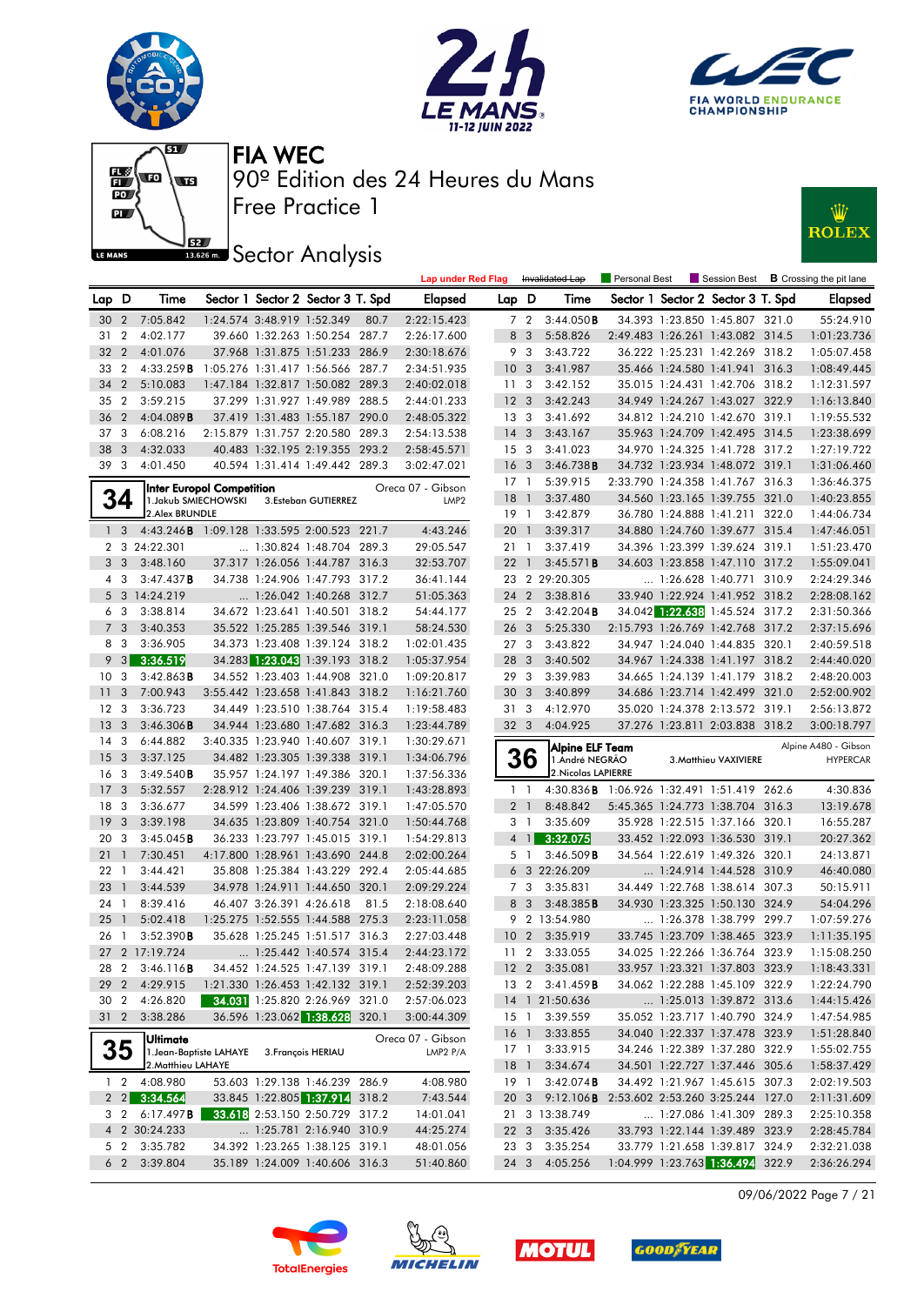







# **JEZ Sector Analysis**



|                 |                 |                            |                           |                                   | <b>Lap under Red Flag</b> |                 |                         | Invalidated Lap                                         | Personal Best |                | Session Best                      |      | <b>B</b> Crossing the pit lane |
|-----------------|-----------------|----------------------------|---------------------------|-----------------------------------|---------------------------|-----------------|-------------------------|---------------------------------------------------------|---------------|----------------|-----------------------------------|------|--------------------------------|
| Lap D           |                 | Time                       |                           | Sector 1 Sector 2 Sector 3 T. Spd | Elapsed                   | Lap D           |                         | Time                                                    |               |                | Sector 1 Sector 2 Sector 3 T. Spd |      | <b>Elapsed</b>                 |
|                 | 25 <sub>3</sub> | $3:48.346$ <b>B</b>        |                           | 33.866 1:23.866 1:50.614 322.9    | 2:40:14.640               |                 | 7 <sup>1</sup>          | 3:39.709                                                |               |                | 34.395 1:23.793 1:41.521 321.0    |      | 33:25.157                      |
| 26 2            |                 | 7:10.398                   |                           | 4:07.391 1:23.972 1:39.035 322.0  | 2:47:25.038               | 8               | $\overline{1}$          | 3:37.880                                                |               |                | 34.407 1:24.328 1:39.145 319.1    |      | 37:03.037                      |
| 27 <sub>2</sub> |                 | 3:33.226                   |                           | 33.695 1:22.316 1:37.215 299.7    | 2:50:58.264               | 9               | $\overline{1}$          | 3:37.255                                                |               |                | 34.439 1:23.192 1:39.624 320.1    |      | 40:40.292                      |
| 28 2            |                 | 4:05.643                   |                           | 33.418 1:21.247 2:10.978 325.8    | 2:55:03.907               | 10 <sub>1</sub> |                         | 4:27.830B                                               |               |                | 35.116 1:24.314 2:28.400 316.3    |      | 45:08.122                      |
| 29              | $\overline{2}$  | 4:09.100                   |                           | 36.953 1:21.814 2:10.333 324.9    | 2:59:13.007               | 111             |                         | 5:01.982                                                |               |                | 1:56.136 1:25.321 1:40.525 314.5  |      | 50:10.104                      |
|                 | 30 2            | 3:37.094                   |                           | 35.934 1:24.520 1:36.640 322.0    | 3:02:50.101               | $12-1$          |                         | 3:40.028                                                |               |                | 35.825 1:24.508 1:39.695 317.2    |      | 53:50.132                      |
|                 |                 | <b>COOL Racing</b>         |                           |                                   | Oreca 07 - Gibson         | $13-1$          |                         | 3:37.755                                                |               |                | 34.437 1:23.644 1:39.674 317.2    |      | 57:27.887                      |
|                 | 37              | 1.Yifei YE                 |                           | 3. Niklas KRUETTEN                | LMP <sub>2</sub>          | $14-1$          |                         | 3:37.577                                                |               |                | 34.597 1:23.549 1:39.431 320.1    |      | 1:01:05.464                    |
|                 |                 | 2. Ricky TAYLOR            |                           |                                   |                           | 15 <sub>1</sub> |                         | 3:39.127                                                |               |                | 34.573 1:24.889 1:39.665 320.1    |      | 1:04:44.591                    |
|                 | 1 <sub>3</sub>  | 4:18.572                   |                           | 55.388 1:31.734 1:51.450 291.6    | 4:18.572                  | 16 <sub>1</sub> |                         | 3:38.725                                                |               |                | 34.800 1:23.913 1:40.012 320.1    |      | 1:08:23.316                    |
|                 | 2 <sub>3</sub>  | 3:36.781                   |                           | 34.122 1:23.431 1:39.228 316.3    | 7:55.353                  | $17-1$          |                         | 3:39.774                                                |               |                | 34.648 1:24.447 1:40.679 317.2    |      | 1:12:03.090                    |
|                 | 3 <sub>3</sub>  | 3:34.495                   |                           | 33.601 1:23.128 1:37.766 316.3    | 11:29.848                 | 18 1            |                         | 3:38.607                                                |               |                | 34.413 1:24.263 1:39.931 322.0    |      | 1:15:41.697                    |
|                 | $4 \quad 3$     | 3:37.253                   |                           | 34.514 1:23.225 1:39.514 316.3    | 15:07.101                 | 19              | $\overline{1}$          | 3:44.730B                                               |               |                | 34.766 1:23.756 1:46.208 316.3    |      | 1:19:26.427                    |
|                 | 5 3             | 3:44.419B                  |                           | 34.082 1:23.420 1:46.917 315.4    | 18:51.520                 | 20              |                         | 3 11:48.628                                             |               |                | 8:42.884 1:25.199 1:40.545 303.9  |      | 1:31:15.055                    |
|                 | 6 <sub>2</sub>  | 8:27.912                   |                           | 5:21.328 1:25.976 1:40.608 309.1  | 27:19.432                 | 21 <sub>3</sub> |                         | 3:38.444                                                |               |                | 34.481 1:24.222 1:39.741 319.1    |      | 1:34:53.499                    |
|                 | 7 <sub>2</sub>  | 3:38.338                   |                           | 34.353 1:24.449 1:39.536 322.0    | 30:57.770                 | 22 3            |                         | 3:40.519                                                |               |                | 35.487 1:24.070 1:40.962 319.1    |      | 1:38:34.018                    |
|                 | 8 2             | 3:44.887B                  |                           | 35.027 1:23.568 1:46.292 317.2    | 34:42.657                 | 23              | $\overline{\mathbf{3}}$ | 3:36.360                                                |               |                | 34.242 1:23.298 1:38.820 317.2    |      | 1:42:10.378                    |
|                 |                 | 9 2 11:56.258              |                           | 8:40.800 1:24.502 1:50.956 312.7  | 46:38.915                 | 24 3            |                         | 3:40.539                                                |               |                | 34.172 1:23.314 1:43.053 319.1    |      | 1:45:50.917                    |
| 10 <sub>2</sub> |                 | 3:50.323B                  |                           | 34.737 1:24.331 1:51.255 316.3    | 50:29.238                 | 25 3            |                         | 3:36.449                                                |               |                | 34.485 1:23.005 1:38.959 319.1    |      | 1:49:27.366                    |
| 11 <sub>3</sub> |                 | 9:53.710                   |                           | 6:44.311 1:23.885 1:45.514 317.2  | 1:00:22.948               | 26 3            |                         | 3:40.985                                                |               |                | 34.757 1:27.017 1:39.211 293.2    |      | 1:53:08.351                    |
| 12 <sub>3</sub> |                 | 3:38.211                   |                           | 34.625 1:24.068 1:39.518 317.2    | 1:04:01.159               | 27 <sub>3</sub> |                         | 3:36.294                                                |               |                | 33.964 1:22.821 1:39.509 320.1    |      | 1:56:44.645                    |
| 13 <sub>3</sub> |                 | 3:46.489B                  |                           | 34.270 1:23.091 1:49.128 319.1    | 1:07:47.648               | 28              | $\overline{\mathbf{3}}$ | 3:46.034B                                               |               |                | 34.643 1:23.589 1:47.802 319.1    |      | 2:00:30.679                    |
| $14 \quad 3$    |                 | 7:53.502                   |                           | 4:48.540 1:24.674 1:40.288 313.6  | 1:15:41.150               | 29              |                         | 3 12:14.919 <b>B</b> 7:47.332 2:39.538 1:48.049         |               |                |                                   | 81.2 | 2:12:45.598                    |
| 15 <sub>3</sub> |                 | 3:40.938                   |                           | 36.222 1:24.562 1:40.154 305.6    | 1:19:22.088               |                 |                         | 30 2 13:26.439                                          |               |                | 1:25.318 1:41.698 315.4           |      | 2:26:12.037                    |
| 16 <sub>3</sub> |                 | 3:38.457                   |                           | 34.687 1:23.840 1:39.930 310.0    | 1:23:00.545               |                 | $31\quad2$              | 3:37.970                                                |               |                | 34.736 1:23.875 1:39.359 320.1    |      | 2:29:50.007                    |
| 17 <sub>3</sub> |                 | 3:39.969                   |                           | 35.406 1:24.327 1:40.236 311.8    | 1:26:40.514               | 32 2            |                         | 3:42.943                                                |               |                | 39.873 1:23.644 1:39.426 317.2    |      | 2:33:32.950                    |
| 18 3            |                 | 3:39.431                   |                           | 34.599 1:24.502 1:40.330 314.5    | 1:30:19.945               | 33 2            |                         | 3:45.140B                                               |               |                | 35.434 1:23.815 1:45.891 322.0    |      | 2:37:18.090                    |
| 19 <sup>3</sup> |                 | 3:39.404                   |                           | 35.386 1:23.622 1:40.396 310.9    | 1:33:59.349               |                 |                         | 34 2 11:28.001                                          |               |                | 8:17.741 1:24.660 1:45.600 305.6  |      | 2:48:46.091                    |
| 20 3            |                 | 3:38.205                   |                           | 34.597 1:23.734 1:39.874 313.6    | 1:37:37.554               | 35              |                         | 2 3:31.624                                              |               |                | 33.292 1:21.719 1:36.613 324.9    |      | 2:52:17.715                    |
| 21 3            |                 | 3:40.366                   |                           | 34.962 1:25.522 1:39.882 303.9    | 1:41:17.920               |                 |                         | 36 2 4:07.782 <b>B</b>                                  |               |                | 33.327 1:22.413 2:12.042 326.8    |      | 2:56:25.497                    |
| 22 <sub>3</sub> |                 | 3:45.373B                  |                           | 34.658 1:23.956 1:46.759 310.9    | 1:45:03.293               |                 |                         | <b>Graff Racing</b>                                     |               |                |                                   |      | Oreca 07 - Gibson              |
|                 |                 | 23 1 11:10.416             |                           | 8:05.051 1:24.891 1:40.474 312.7  | 1:56:13.709               |                 | 39                      | 1. Eric TROUILLET                                       |               | 3. David DROUX |                                   |      | LMP2 P/A                       |
| 24              | $\overline{1}$  | 3:36.245                   |                           | 34.566 1:23.197 1:38.482 320.1    | 1:59:49.954               |                 |                         | 2. Sébastien PAGE                                       |               |                |                                   |      |                                |
| 25 <sub>1</sub> |                 | 3:36.851                   |                           | 34.357 1:23.671 1:38.823 321.0    | 2:03:26.805               |                 | 1 <sup>3</sup>          | 4:56.800 <b>B</b> 1:14.153 1:38.476 2:04.171 199.2      |               |                |                                   |      | 4:56.800                       |
| 26 1            |                 | 3:41.413B                  |                           | 34.251 1:23.123 1:44.039 319.1    | 2:07:08.218               |                 |                         | 2 3 14:44.056                                           |               |                | 1:24.336 1:39.261 314.5           |      | 19:40.856                      |
|                 |                 | 27 1 17:34.601             |                           | $\ldots$ 1:24.017 1:38.995 317.2  | 2:24:42.819               |                 | 3 <sub>3</sub>          | 3:38.968                                                |               |                | 33.914 1:24.713 1:40.341 314.5    |      | 23:19.824                      |
| 28              | $\overline{1}$  | 3:37.053                   |                           | 34.625 1:23.853 1:38.575 320.1    | 2:28:19.872               |                 | 4 3                     | $3:43.063$ B                                            |               |                | 34.005 1:23.935 1:45.123 323.9    |      | 27:02.887                      |
| 29 1            |                 | 3:43.078B                  |                           | 34.598 1:22.657 1:45.823 324.9    | 2:32:02.950               |                 |                         | 5 3 22:26.468B                                          |               |                | 1:24.145 1:46.570 315.4           |      | 49:29.355                      |
| 30              | $\overline{1}$  | 7:40.604                   |                           | 4:27.010 1:25.635 1:47.959 318.2  | 2:39:43.554               |                 | 6 <sub>2</sub>          | 5:38.371                                                |               |                | 2:28.114 1:26.797 1:43.460 316.3  |      | 55:07.726                      |
| 31 1            |                 | 3:35.543                   |                           | 33.706 1:22.184 1:39.653 320.1    | 2:43:19.097               |                 | 7 <sub>2</sub>          | 3:44.640                                                |               |                | 35.921 1:25.335 1:43.384 315.4    |      | 58:52.366                      |
|                 |                 | 32 1 3:33.642              |                           | 33.656 1:21.987 1:37.999 322.9    | 2:46:52.739               | 8               | $\overline{2}$          | 3:46.950                                                |               |                | 36.022 1:26.273 1:44.655 320.1    |      | 1:02:39.316                    |
|                 |                 | 33 1 3:43.883 <b>B</b>     |                           | 34.642 1:22.959 1:46.282 322.9    | 2:50:36.622               |                 |                         | 9 2 3:49.266 <b>B</b>                                   |               |                | 35.489 1:25.165 1:48.612 320.1    |      | 1:06:28.582                    |
|                 |                 | 34 3 6:35.777              |                           | 2:56.639 1:23.627 2:15.511 322.0  | 2:57:12.399               |                 |                         | 10 1 8:13.447                                           |               |                | 4:57.355 1:30.287 1:45.805 315.4  |      | 1:14:42.029                    |
|                 |                 | 35 3 3:38.225              |                           | 36.416 1:23.372 1:38.437 320.1    | 3:00:50.624               |                 |                         | 11 1 3:55.614 <b>B</b>                                  |               |                | 36.557 1:26.181 1:52.876 321.0    |      | 1:18:37.643                    |
|                 |                 | <b>ATOL</b>                |                           |                                   | Oreca 07 - Gibson         |                 |                         | 12 1 19:19.314                                          |               |                | 1:28.394 1:45.097 308.2           |      | 1:37:56.957                    |
|                 | 38              | 1. Roberto GONZALEZ        |                           | 3. William STEVENS                | LMP2                      |                 |                         | 13 1 3:43.798                                           |               |                | 35.304 1:25.116 1:43.378 320.1    |      | 1:41:40.755                    |
|                 |                 |                            | 2. Antonio Felix DA COSTA |                                   |                           |                 |                         | 14 1 3:50.635 <b>B</b>                                  |               |                | 35.607 1:24.400 1:50.628 319.1    |      | 1:45:31.390                    |
|                 |                 | $1 \quad 2 \quad 3:46.699$ |                           | 42.069 1:26.339 1:38.291 279.5    | 3:46.699                  |                 |                         | 15 3 6:52.814 <b>B</b> 3:40.016 1:24.999 1:47.799 320.1 |               |                |                                   |      | 1:52:24.204                    |
|                 |                 | 2 2 3:34.092               |                           | 33.613 1:22.414 1:38.065 319.1    | 7:20.791                  |                 |                         | 16 3 5:02.205                                           |               |                | 1:58.332 1:24.123 1:39.750 321.0  |      | 1:57:26.409                    |
|                 |                 | 3 2 3:32.852               |                           | 33.408 1:22.472 1:36.972 320.1    | 10:53.643                 |                 |                         | 17 3 3:38.850                                           |               |                | 36.110 1:23.425 1:39.315 322.0    |      | 2:01:05.259                    |
|                 |                 | 4 2 3:32.675               |                           | 33.697 1:22.519 1:36.459 320.1    | 14:26.318                 |                 |                         | 18 3 3:35.834                                           |               |                | 34.117 1:22.741 1:38.976 321.0    |      | 2:04:41.093                    |
|                 |                 | 5 2 3:39.671 <b>B</b>      |                           | 33.609 1:22.348 1:43.714 320.1    | 18:05.989                 |                 |                         | 19 3 3:47.164 <b>B</b>                                  |               |                | 34.977 1:23.842 1:48.345 321.0    |      | 2:08:28.257                    |
|                 |                 | 6 1 11:39.459              |                           | 8:28.989 1:27.912 1:42.558 316.3  | 29:45.448                 |                 |                         | 20 2 11:46.148                                          |               |                | 2:52.559 4:24.346 4:29.243 79.3   |      | 2:20:14.405                    |

09/06/2022 Page 8 / 21







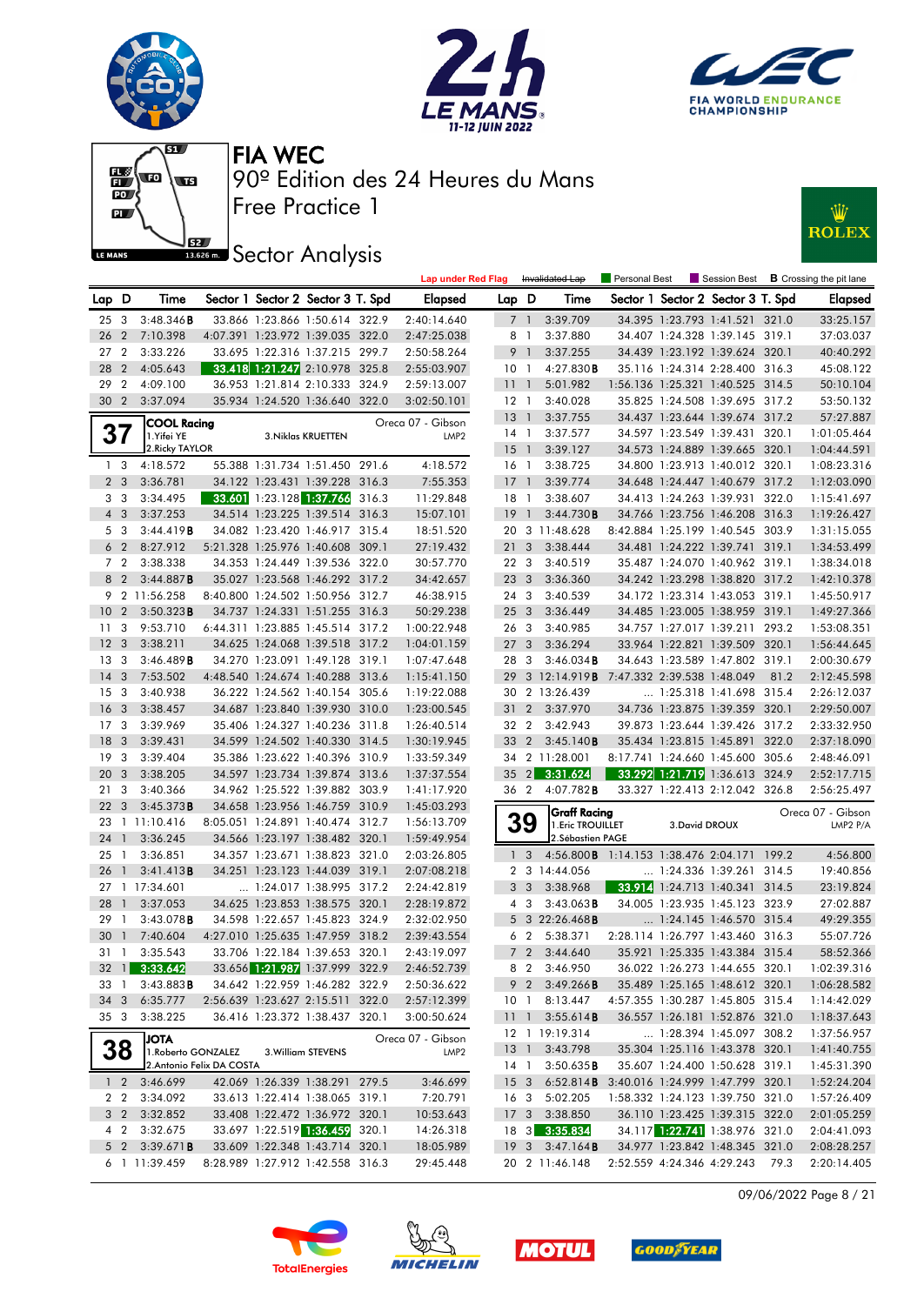







# **JEZ**<br>BREAD Sector Analysis



|                 |                         |                        |                                              |               |                                   |      | <b>Lap under Red Flag</b> |                 |                | Invalidated Lap                                    | Personal Best |                            |                                   |      | Session Best <b>B</b> Crossing the pit lane |
|-----------------|-------------------------|------------------------|----------------------------------------------|---------------|-----------------------------------|------|---------------------------|-----------------|----------------|----------------------------------------------------|---------------|----------------------------|-----------------------------------|------|---------------------------------------------|
| Lap D           |                         | Time                   |                                              |               | Sector 1 Sector 2 Sector 3 T. Spd |      | <b>Elapsed</b>            | Lap D           |                | Time                                               |               |                            | Sector 1 Sector 2 Sector 3 T. Spd |      | <b>Elapsed</b>                              |
| 21 2            |                         | 3:57.444               |                                              |               | 42.666 1:30.430 1:44.348 300.5    |      | 2:24:11.849               |                 | 6 3            | 3:49.653B                                          |               |                            | 34.445 1:23.315 1:51.893 318.2    |      | 34:41.878                                   |
| 22              | $\overline{2}$          | 3:43.739               |                                              |               | 35.557 1:25.666 1:42.516 315.4    |      | 2:27:55.588               | 7               | 3              | 9:00.933                                           |               |                            | 5:17.217 1:25.102 2:18.614 315.4  |      | 43:42.811                                   |
| 23 2            |                         | 3:53.592B              |                                              |               | 35.554 1:26.215 1:51.823 308.2    |      | 2:31:49.180               |                 | 8 3            | 3:41.422                                           |               |                            | 35.179 1:24.185 1:42.058 318.2    |      | 47:24.233                                   |
| 24 1            |                         | 5:47.824               |                                              |               | 2:39.803 1:25.542 1:42.479 318.2  |      | 2:37:37.004               | 9               | $\overline{3}$ | 3:39.428                                           |               |                            | 35.069 1:24.311 1:40.048 316.3    |      | 51:03.661                                   |
| 25              | $\overline{1}$          | 3:41.935               |                                              |               | 34.974 1:24.033 1:42.928 322.9    |      | 2:41:18.939               | 10 <sub>3</sub> |                | 3:36.980                                           |               |                            | 35.212 1:23.014 1:38.754 319.1    |      | 54:40.641                                   |
| 26              | $\overline{1}$          | 4:25.362B              |                                              |               | 35.096 1:58.831 1:51.435 320.1    |      | 2:45:44.301               | 11 <sub>3</sub> |                | 3:42.370B                                          |               |                            | 34.107 1:22.932 1:45.331 319.1    |      | 58:23.011                                   |
| 27              |                         | 3 11:40.547            |                                              |               | 8:07.852 1:23.286 2:09.409 319.1  |      | 2:57:24.848               | $12-1$          |                | 6:46.105                                           |               |                            | 3:38.531 1:25.505 1:42.069 311.8  |      | 1:05:09.116                                 |
| 28 3            |                         | 3:38.432               |                                              |               | 36.470 1:23.006 1:38.956 324.9    |      | 3:01:03.280               | 13 <sup>1</sup> |                | 3:40.700                                           |               |                            | 34.994 1:24.256 1:41.450 313.6    |      | 1:08:49.816                                 |
|                 |                         | <b>Realteam by WRT</b> |                                              |               |                                   |      | Oreca 07 - Gibson         | 14 1            |                | 3:42.121                                           |               |                            | 35.118 1:24.468 1:42.535 318.2    |      | 1:12:31.937                                 |
| 41              |                         | 1.Rui ANDRADE          |                                              | 3.Norman NATO |                                   |      | LMP <sub>2</sub>          | $15-1$          |                | 3:39.186                                           |               |                            | 34.844 1:24.360 1:39.982 324.9    |      | 1:16:11.123                                 |
|                 |                         |                        | 2. Ferdinand HABSBURG                        |               |                                   |      |                           | 16 1            |                | 3:38.232                                           |               |                            | 34.909 1:23.576 1:39.747 322.0    |      | 1:19:49.355                                 |
|                 | 1 <sup>3</sup>          | 3:54.900               |                                              |               | 47.048 1:27.806 1:40.046 273.9    |      | 3:54.900                  | $17-1$          |                | 3:37.891                                           |               |                            | 34.752 1:23.444 1:39.695 318.2    |      | 1:23:27.246                                 |
|                 | 2 <sub>3</sub>          | 3:41.702               |                                              |               | 33.508 1:23.188 1:45.006 318.2    |      | 7:36.602                  | 18 1            |                | 3:37.114                                           |               |                            | 34.802 1:23.304 1:39.008 320.1    |      | 1:27:04.360                                 |
|                 | $3 \quad 3$             | 3:32.183               |                                              |               | 33.369 1:22.076 1:36.738 318.2    |      | 11:08.785                 | 19              | $\overline{1}$ | 3:38.275                                           |               |                            | 34.845 1:23.886 1:39.544 318.2    |      | 1:30:42.635                                 |
|                 | 4 3                     | 3:41.672B              |                                              |               | 33.693 1:22.879 1:45.100 317.2    |      | 14:50.457                 | 20 1            |                | 3:46.427B                                          |               |                            | 36.005 1:24.318 1:46.104 318.2    |      | 1:34:29.062                                 |
|                 |                         | 5 3 12:58.570          |                                              |               | 9:44.703 1:25.207 1:48.660 310.0  |      | 27:49.027                 | 21 <sub>3</sub> |                | 9:33.262                                           |               |                            | 6:27.437 1:24.106 1:41.719 319.1  |      | 1:44:02.324                                 |
|                 | 6 3                     | 3:36.904               |                                              |               | 33.674 1:22.411 1:40.819 317.2    |      | 31:25.931                 | 22 3            |                | 3:39.914                                           |               |                            | 34.936 1:23.643 1:41.335 319.1    |      | 1:47:42.238                                 |
|                 | 7 <sub>3</sub>          | 3:32.623               |                                              |               | 33.707 1:22.074 1:36.842 318.2    |      | 34:58.554                 | 23 <sub>3</sub> |                | 3:38.852                                           |               |                            | 35.416 1:23.390 1:40.046 319.1    |      | 1:51:21.090                                 |
|                 | 8 3                     | 3:48.295B              |                                              |               | 34.459 1:24.207 1:49.629 319.1    |      | 38:46.849                 | 24 3            |                | 3:37.011                                           |               |                            | 34.417 1:22.315 1:40.279 322.9    |      | 1:54:58.101                                 |
|                 |                         | 9 3 11:08.720          |                                              |               | 7:43.301 1:24.194 2:01.225 310.0  |      | 49:55.569                 | 25 <sub>3</sub> |                | 3:36.378                                           |               |                            | 34.607 1:22.759 1:39.012 322.0    |      | 1:58:34.479                                 |
| 10 <sup>3</sup> |                         | 3:34.485               |                                              |               | 33.975 1:22.729 1:37.781 317.2    |      | 53:30.054                 | 26 3            |                | 3:36.133                                           |               |                            | 34.335 1:23.061 1:38.737 321.0    |      | 2:02:10.612                                 |
| 11              | $\overline{\mathbf{3}}$ | 3:34.478               |                                              |               | 34.104 1:22.580 1:37.794 319.1    |      | 57:04.532                 | 27 <sub>3</sub> |                | 3:36.707                                           |               |                            | 34.907 1:22.524 1:39.276 322.0    |      | 2:05:47.319                                 |
| 12 <sup>3</sup> |                         | 3:43.431B              |                                              |               | 34.949 1:24.038 1:44.444 315.4    |      | 1:00:47.963               | 28 3            |                | 3:47.246B                                          |               |                            | 34.557 1:23.167 1:49.522 319.1    |      | 2:09:34.565                                 |
| 13              |                         | 3 12:55.524            |                                              |               | 9:52.917 1:24.328 1:38.279 312.7  |      | 1:13:43.487               |                 |                | 29 2 12:56.057                                     |               | 8:06.938 3:05.431 1:43.688 |                                   | 81.4 | 2:22:30.622                                 |
| 14              | $\mathbf{3}$            | 3:35.974               |                                              |               | 34.487 1:23.196 1:38.291 318.2    |      | 1:17:19.461               | 30 2            |                | 3:41.023                                           |               |                            | 35.875 1:23.993 1:41.155 323.9    |      | 2:26:11.645                                 |
| 15              | $\mathbf{3}$            | 3:34.933               |                                              |               | 34.140 1:22.426 1:38.367 317.2    |      | 1:20:54.394               | 31              | $\overline{2}$ | 3:37.752                                           |               |                            | 34.664 1:23.957 1:39.131 320.1    |      | 2:29:49.397                                 |
| 16 <sub>3</sub> |                         | $3:43.801$ <b>B</b>    |                                              |               | 34.140 1:23.500 1:46.161 317.2    |      | 1:24:38.195               | 32 2            |                | 3:44.503B                                          |               |                            | 34.660 1:23.305 1:46.538 322.0    |      | 2:33:33.900                                 |
|                 |                         | 17 2 10:27.667         |                                              |               | 7:24.182 1:24.646 1:38.839 315.4  |      | 1:35:05.862               |                 |                | 33 2 13:56.902                                     |               |                            | 1:24.190 1:43.627 319.1           |      | 2:47:30.802                                 |
| 18              | $\overline{2}$          | 3:37.284               |                                              |               | 34.343 1:23.355 1:39.586 318.2    |      | 1:38:43.146               | $34 \quad 2$    |                | 3:34.292                                           |               |                            | 33.858 1:22.316 1:38.118 324.9    |      | 2:51:05.094                                 |
| 19              | $\overline{2}$          | 3:37.052               |                                              |               | 35.004 1:23.623 1:38.425 316.3    |      | 1:42:20.198               | 35 2            |                | 4:10.486                                           |               |                            | 34.166 1:24.550 2:11.770 322.0    |      | 2:55:15.580                                 |
| 20 2            |                         | 3:35.906               |                                              |               | 34.479 1:22.791 1:38.636 316.3    |      | 1:45:56.104               | 36 2            |                | 4:12.928                                           |               |                            | 36.407 1:22.370 2:14.151 322.0    |      | 2:59:28.508                                 |
| 21              | $\overline{2}$          | 3:35.169               |                                              |               | 34.401 1:22.866 1:37.902 319.1    |      | 1:49:31.273               |                 |                | 37 2 3:37.362                                      |               |                            | 35.628 1:22.637 1:39.097 321.0    |      | 3:03:05.870                                 |
| 22              | $\overline{2}$          | 3:43.278B              |                                              |               | 34.189 1:23.982 1:45.107 323.9    |      | 1:53:14.551               |                 |                | <b>ARC Bratislava</b>                              |               |                            |                                   |      | Oreca 07 - Gibson                           |
|                 |                         | 23 2 13:11.283         |                                              |               | $\ldots$ 1:24.143 1:39.717 314.5  |      | 2:06:25.834               |                 | 44             | 1. Miroslav KONOPKA                                |               |                            | 3.Tristan VAUTIER                 |      | LMP2 P/A                                    |
| 24              | $\overline{2}$          | 3:39.328               |                                              |               | 34.979 1:24.772 1:39.577 315.4    |      | 2:10:05.162               |                 |                | 2.Bent VISCAAL                                     |               |                            |                                   |      |                                             |
| 25              | 2                       | 9:28.255B              |                                              |               | 39.709 4:18.674 4:29.872          | 80.7 | 2:19:33.417               | $\mathbf{1}$    | $\overline{2}$ | 4:44.671 <b>B</b> 1:18.577 1:29.946 1:56.148 281.0 |               |                            |                                   |      | 4:44.671                                    |
| 26              |                         | 1 10:39.777            |                                              |               | 7:29.700 1:26.025 1:44.052 314.5  |      | 2:30:13.194               |                 |                | 2 2 10:35.312                                      |               |                            | 7:31.280 1:24.538 1:39.494 303.9  |      | 15:19.983                                   |
| 27              | $\overline{1}$          | 4:09.578               |                                              |               | 1:04.412 1:24.241 1:40.925 316.3  |      | 2:34:22.772               |                 | 3 <sub>2</sub> | 3:38.116                                           |               |                            | 34.839 1:23.682 1:39.595 314.5    |      | 18:58.099                                   |
| 28              | $\overline{1}$          | 3:41.520               |                                              |               | 35.137 1:24.815 1:41.568 287.7    |      | 2:38:04.292               |                 | 4 <sub>2</sub> | 3:38.537                                           |               |                            | 34.696 1:24.888 1:38.953 317.2    |      | 22:36.636                                   |
| 29 <sup>1</sup> |                         | 3:39.670               |                                              |               | 34.530 1:23.990 1:41.150 320.1    |      | 2:41:43.962               |                 | 5 <sub>2</sub> | 3:37.310                                           |               |                            | 33.991 1:24.310 1:39.009 314.5    |      | 26:13.946                                   |
|                 |                         | 30 1 3:36.834          |                                              |               | 34.670 1:23.239 1:38.925 321.0    |      | 2:45:20.796               |                 |                | 6 2 3:38.002 34.316 1:23.719 1:39.967 317.2        |               |                            |                                   |      | 29:51.948                                   |
| 31 1            |                         | 3:41.476               |                                              |               | 36.399 1:25.521 1:39.556 316.3    |      | 2:49:02.272               |                 |                | 7 2 3:51.804 <b>B</b>                              |               |                            | 35.108 1:24.252 1:52.444 319.1    |      | 33:43.752                                   |
| 32 1            |                         | 3:39.200               |                                              |               | 34.210 1:24.931 1:40.059 297.2    |      | 2:52:41.472               |                 |                | 8 1:04:29.683                                      |               |                            | 1:31.951 1:54.649 309.1           |      | 1:38:13.435                                 |
| 33 1            |                         | 4:09.426               |                                              |               | 34.476 1:23.530 2:11.420 322.0    |      | 2:56:50.898               |                 | 9 1            | 3:50.337                                           |               |                            | 36.154 1:27.190 1:46.993 313.6    |      | 1:42:03.772                                 |
| 34 1            |                         | $3:47.060$ <b>B</b>    |                                              |               | 36.613 1:22.839 1:47.608 322.0    |      | 3:00:37.958               | 10 <sub>1</sub> |                | 3:49.422                                           |               |                            | 35.863 1:26.678 1:46.881 312.7    |      | 1:45:53.194                                 |
|                 |                         |                        | Inter Europol Competition                    |               |                                   |      | Oreca 07 - Gibson         | $11-1$          |                | 3:49.382                                           |               |                            | 36.506 1:27.155 1:45.721 317.2    |      | 1:49:42.576                                 |
|                 | 43                      |                        | 1. David HEINEMEIER-HANS3. Pietro FITTIPALDI |               |                                   |      | LMP <sub>2</sub>          | $12-1$          |                | 3:50.030                                           |               |                            | 36.398 1:27.730 1:45.902 315.4    |      | 1:53:32.606                                 |
|                 |                         | 2. Fabio SCHERER       |                                              |               |                                   |      |                           | 13 1            |                | 3:52.023                                           |               |                            | 36.632 1:27.056 1:48.335 315.4    |      | 1:57:24.629                                 |
|                 | 1 <sub>3</sub>          | 5:33.837               |                                              |               | 1:25.357 1:56.318 2:12.162 224.9  |      | 5:33.837                  | 14 <sup>1</sup> |                | 3:50.207                                           |               |                            | 36.859 1:26.517 1:46.831 310.9    |      | 2:01:14.836                                 |
|                 | 2 3                     | 4:40.344               |                                              |               | 43.459 1:50.183 2:06.702 221.7    |      | 10:14.181                 | 15 1            |                | 3:48.055                                           |               |                            | 36.253 1:26.163 1:45.639 312.7    |      | 2:05:02.891                                 |
|                 | 3 3                     | 4:29.379B              |                                              |               | 42.352 1:43.050 2:03.977 229.7    |      | 14:43.560                 | 16 1            |                | 3:56.846B                                          |               |                            | 36.069 1:26.271 1:54.506 313.6    |      | 2:08:59.737                                 |
|                 |                         | 4 3 12:23.756          |                                              |               | 8:44.571 1:44.014 1:55.171 248.1  |      | 27:07.316                 |                 |                | 17 3 11:31.694 <b>B</b> 2:51.888 4:16.475 4:23.331 |               |                            |                                   | 81.6 | 2:20:31.431                                 |
|                 | 5 3                     | 3:44.909               |                                              |               | 35.894 1:25.728 1:43.287 314.5    |      | 30:52.225                 |                 |                | 18 3 5:14.097                                      |               |                            | 2:04.619 1:25.102 1:44.376 317.2  |      | 2:25:45.528                                 |

09/06/2022 Page 9 / 21







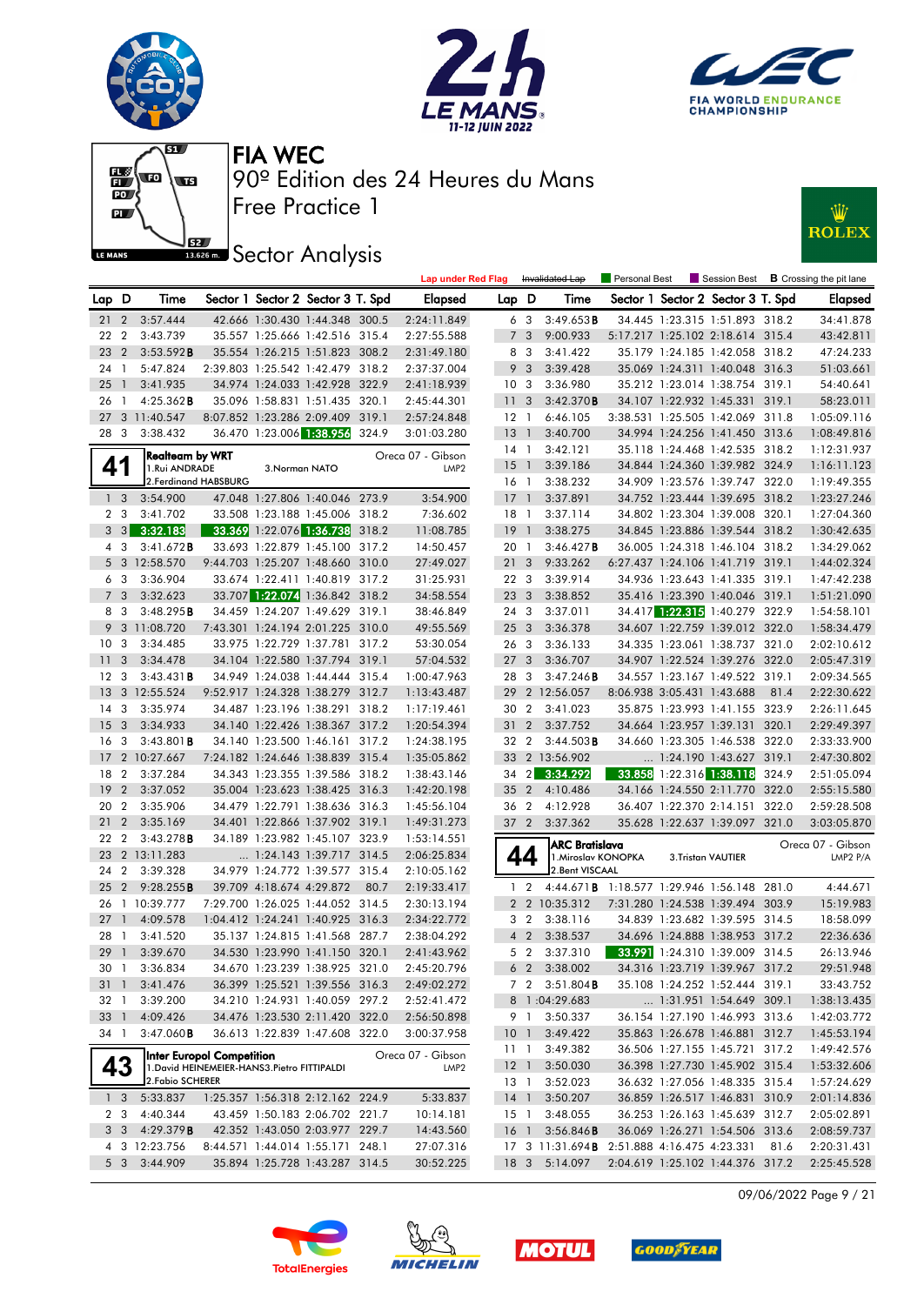







### **ISEE** Sector Analysis



|       |                |                                            |                            |                                                                    |       | <b>Lap under Red Flag</b> |                         |                | Invalidated Lap           | Personal Best |                | Session Best                                                     |       | <b>B</b> Crossing the pit lane |
|-------|----------------|--------------------------------------------|----------------------------|--------------------------------------------------------------------|-------|---------------------------|-------------------------|----------------|---------------------------|---------------|----------------|------------------------------------------------------------------|-------|--------------------------------|
| Lap D |                | Time                                       |                            | Sector 1 Sector 2 Sector 3 T. Spd                                  |       | Elapsed                   | Lap D                   |                | Time                      |               |                | Sector 1 Sector 2 Sector 3 T. Spd                                |       | <b>Elapsed</b>                 |
| 19    |                | 3 3:35.754                                 |                            | 34.322 1:23.086 1:38.346                                           | 317.2 | 2:29:21.282               |                         | 8 1            | 4:06.058B                 |               |                | 37.445 1:33.892 1:54.721 293.2                                   |       | 53:18.789                      |
| 20    | 3              | 3:44.689                                   |                            | 34.827 1:24.262 1:45.600 314.5                                     |       | 2:33:05.971               | 9                       | $\overline{1}$ | 9:45.283                  |               |                | 6:23.738 1:31.323 1:50.222 294.0                                 |       | 1:03:04.072                    |
| 21    | 3              | $4:02.661$ B                               |                            | 53.361 1:23.093 1:46.207 318.2                                     |       | 2:37:08.632               | $10-1$                  |                | 3:58.341                  |               |                | 37.317 1:31.002 1:50.022 294.0                                   |       | 1:07:02.413                    |
| 22    | $\mathbf{1}$   | 5:57.992                                   |                            | 2:42.313 1:28.364 1:47.315 310.9                                   |       | 2:43:06.624               | 11                      | $\overline{1}$ | $4:02.757$ <b>B</b>       |               |                | 37.033 1:31.226 1:54.498 290.0                                   |       | 1:11:05.170                    |
| 23    | $\overline{1}$ | 3:49.039                                   |                            | 36.241 1:26.640 1:46.158 317.2                                     |       | 2:46:55.663               | 12 <sup>3</sup>         |                | 5:54.063                  |               |                | 2:28.306 1:32.945 1:52.812 295.6                                 |       | 1:16:59.233                    |
| 24    | $\mathbf{1}$   | 3:47.172                                   |                            | 35.938 1:25.449 1:45.785 319.1                                     |       | 2:50:42.835               | 13 <sub>3</sub>         |                | 4:06.090                  |               |                | 38.522 1:32.706 1:54.862 296.4                                   |       | 1:21:05.323                    |
| 25    | - 1            | 4:19.103                                   |                            | 36.238 1:26.241 2:16.624 315.4                                     |       | 2:55:01.938               | $14 \quad 3$            |                | 4:04.785                  |               |                | 38.929 1:32.873 1:52.983 294.0                                   |       | 1:25:10.108                    |
| 26    | $\overline{1}$ | 4:25.804B                                  |                            | 39.318 1:26.075 2:20.411 318.2                                     |       | 2:59:27.742               | 15 <sub>3</sub>         |                | 4:02.150                  |               |                | 38.303 1:32.237 1:51.610 293.2                                   |       | 1:29:12.258                    |
|       |                | Algarve Pro Racing                         |                            |                                                                    |       | Oreca 07 - Gibson         | 16 <sub>3</sub>         |                | 4:02.111                  |               |                | 38.475 1:31.936 1:51.700 294.8                                   |       | 1:33:14.369                    |
|       | 45             | 1.Steven THOMAS                            | 3.René BINDER              |                                                                    |       | LMP2 P/A                  | 17 <sub>3</sub>         |                | 4:02.158                  |               |                | 38.082 1:32.547 1:51.529 295.6                                   |       | 1:37:16.527                    |
|       |                | 2. James ALLEN                             |                            |                                                                    |       |                           | 18 <sup>3</sup>         |                | 4:00.930                  |               |                | 38.153 1:31.744 1:51.033 295.6                                   |       | 1:41:17.457                    |
|       | 1 <sub>2</sub> | 4:54.879                                   |                            | 1:49.688 1:26.419 1:38.772 315.4                                   |       | 4:54.879                  | 19 <sup>3</sup>         |                | 4:01.207                  |               |                | 38.488 1:32.040 1:50.679 293.2                                   |       | 1:45:18.664                    |
|       | 2 <sub>2</sub> | 3:32.919                                   |                            | 33.510 1:22.685 1:36.724                                           | 320.1 | 8:27.798                  | 20                      | 3              | 4:00.514                  |               |                | 38.064 1:31.770 1:50.680 293.2                                   |       | 1:49:19.178                    |
|       | 3 <sub>2</sub> | 3:33.372                                   |                            | 33.383 1:22.840 1:37.149 317.2                                     |       | 12:01.170                 | 21                      | 3              | 4:04.715                  |               |                | 39.714 1:31.902 1:53.099 294.0                                   |       | 1:53:23.893                    |
|       | $4 \quad 2$    | 3:32.621                                   |                            |                                                                    |       | 15:33.791                 | 22 <sub>2</sub>         | 3              | 4:01.573                  |               |                | 38.073 1:31.589 1:51.911 294.0                                   |       | 1:57:25.466                    |
|       | 5 <sub>2</sub> | 3:44.453B                                  |                            | 33.892 1:23.731 1:46.830 319.1                                     |       | 19:18.244                 | 23                      | -3             | $4:08.148$ <b>B</b>       |               |                | 39.067 1:31.312 1:57.769 297.2                                   |       | 2:01:33.614                    |
| 6     | $\overline{2}$ | 8:49.630                                   |                            | 5:46.958 1:23.444 1:39.228 316.3                                   |       | 28:07.874                 |                         |                | 24 2 23:06.461            |               |                | 1:31.825 1:51.431 295.6                                          |       | 2:24:40.075                    |
|       | 7 2            | 3:42.400B                                  |                            | 34.004 1:23.058 1:45.338 316.3                                     |       | 31:50.274                 | 25 2                    |                | 3:57.672                  |               |                | 37.662 1:30.696 1:49.314 296.4                                   |       | 2:28:37.747                    |
|       |                | 8 1 13:28.083                              |                            | 9:37.295 1:28.154 2:22.634 310.0                                   |       | 45:18.357                 | 26 2                    |                | 3:59.057                  |               |                | 37.211 1:30.527 1:51.319 295.6                                   |       | 2:32:36.804                    |
|       | 9 1            | 3:46.329                                   |                            | 35.912 1:26.140 1:44.277 315.4                                     |       | 49:04.686                 | 27 2                    |                | 4:25.861                  |               |                | 1:05.621 1:30.660 1:49.580 296.4                                 |       | 2:37:02.665                    |
| 10    | $\overline{1}$ | 3:44.966                                   |                            | 36.084 1:25.760 1:43.122 318.2                                     |       | 52:49.652                 | 28                      | $\overline{2}$ | 4:04.391B                 |               |                | 37.377 1:30.182 1:56.832 298.8                                   |       | 2:41:07.056                    |
| 1111  |                | 3:45.360                                   |                            | 36.217 1:26.654 1:42.489 315.4                                     |       | 56:35.012                 | 29 1                    |                | 5:34.371                  |               |                | 2:02.885 1:30.313 2:01.173 297.2                                 |       | 2:46:41.427                    |
| 12    | $\overline{1}$ | 3:48.629                                   |                            | 35.275 1:25.285 1:48.069 319.1                                     |       | 1:00:23.641               | 30                      | $\overline{1}$ | 4:03.541B                 |               |                | 37.052 1:31.070 1:55.419 297.2                                   |       | 2:50:44.968                    |
| 13    | $\overline{1}$ | 3:42.920                                   |                            | 35.467 1:24.999 1:42.454 320.1                                     |       | 1:04:06.561               | 31 1                    |                | 8:27.089                  |               |                | 4:37.270 1:30.642 2:19.177 294.8                                 |       | 2:59:12.057                    |
| 14    | $\mathbf{1}$   | 3:44.081                                   |                            | 35.809 1:26.258 1:42.014 318.2                                     |       | 1:07:50.642               | 32 1                    |                | 3:59.010                  |               |                | 39.574 1:30.454 1:48.982 295.6                                   |       | 3:03:11.067                    |
|       |                |                                            |                            |                                                                    |       |                           |                         |                |                           |               |                |                                                                  |       |                                |
| 15    | $\overline{1}$ | 3:42.453                                   |                            | 35.114 1:25.419 1:41.920 319.1                                     |       | 1:11:33.095               |                         |                | Algarve Pro Racing        |               |                |                                                                  |       | Oreca 07 - Gibson              |
| 16    | $\mathbf{1}$   | 3:53.203B                                  |                            | 35.807 1:25.477 1:51.919 319.1                                     |       | 1:15:26.298               | 47                      |                | 1. Sophia FLOERSCH        |               | 3. Jack AITKEN |                                                                  |       | LMP2 P/A                       |
| 17    |                | 1 17:37.398                                |                            | 1:26.683 1:42.157 298.8                                            |       | 1:33:03.696               |                         |                | 2.John FALB               |               |                |                                                                  |       |                                |
| 18    | $\mathbf{1}$   | 3:39.990                                   |                            | 34.831 1:23.931 1:41.228 318.2                                     |       | 1:36:43.686               | $1\quad$                |                | 6:59.455                  |               |                | 3:52.693 1:26.675 1:40.087 290.0                                 |       | 6:59.455                       |
| 19    | $\overline{1}$ | 3:39.722                                   |                            | 35.050 1:24.143 1:40.529 319.1                                     |       | 1:40:23.408               | 2 <sub>1</sub>          |                | 3:34.897                  |               |                | 33.932 1:22.970 1:37.995 317.2                                   |       | 10:34.352                      |
| 20    | $\mathbf{1}$   | 3:44.955                                   |                            | 36.613 1:25.684 1:42.658 321.0                                     |       | 1:44:08.363               | 3 <sub>1</sub>          |                | 3:35.515                  |               |                | 33.656 1:22.717 1:39.142 317.2                                   |       | 14:09.867                      |
| 21    | $\overline{1}$ | 3:49.425B                                  |                            | 34.777 1:24.954 1:49.694 320.1                                     |       | 1:47:57.788               | 4 <sup>1</sup>          |                | 3:37.939                  |               |                | 34.120 1:23.249 1:40.570                                         | 316.3 | 17:47.806                      |
| 22    |                | 3 10:17.457                                |                            | 7:03.816 1:26.995 1:46.646 311.8                                   |       | 1:58:15.245               | 5 1                     |                | 3:39.348                  |               |                | 34.384 1:23.594 1:41.370 317.2                                   |       | 21:27.154                      |
| 23    | 3              | 3:41.225                                   |                            | 34.851 1:25.736 1:40.638 316.3                                     |       | 2:01:56.470               | $6-1$                   |                | 3:38.525                  |               |                | 34.870 1:23.758 1:39.897 318.2                                   |       | 25:05.679                      |
| 24    | 3              | 3:38.691                                   |                            | 34.565 1:24.140 1:39.986 324.9                                     |       | 2:05:35.161               | 7 <sub>1</sub>          |                | 3:37.687                  |               |                | 34.663 1:23.332 1:39.692 317.2                                   |       | 28:43.366                      |
| 25    | 3              | 3:37.223                                   |                            | 34.359 1:23.987 1:38.877 321.0                                     |       | 2:09:12.384               | 8                       | $\overline{1}$ | 3:36.871                  |               |                | 34.172 1:23.200 1:39.499                                         | 317.2 | 32:20.237                      |
| 26    | 3              | 7:41.008                                   | 36.248 2:39.357 4:25.403   |                                                                    | 80.2  | 2:16:53.392               | 9 1                     |                | 3:47.726B                 |               |                | 36.024 1:23.899 1:47.803 320.1                                   |       | 36:07.963                      |
| 27    | 3              | 5:47.158                                   | 1:24.655 2:39.190 1:43.313 |                                                                    | 79.8  | 2:22:40.550               | 10 <sub>2</sub>         |                | 5:29.874                  |               |                | 2:20.898 1:26.070 1:42.906 317.2                                 |       | 41:37.837                      |
| 28    | 3              | 3:39.573                                   |                            | 34.714 1:23.939 1:40.920 318.2                                     |       | 2:26:20.123               | 11                      | $\overline{2}$ | 4:18.680                  |               |                | 35.241 1:25.829 2:17.610 309.1                                   |       | 45:56.517                      |
| 29    | 3              | 3:39.893                                   |                            | 35.233 1:24.114 1:40.546 317.2                                     |       | 2:30:00.016               | 12 <sub>2</sub>         |                | 3:42.608                  |               |                | 35.398 1:25.069 1:42.141 317.2                                   |       | 49:39.125                      |
|       |                | 30 3 4:07.010                              |                            | 1:03.673 1:23.582 1:39.755 317.2                                   |       | 2:34:07.026               | $13 \quad 2$            |                | 3:42.145                  |               |                | 35.113 1:24.929 1:42.103 319.1                                   |       | 53:21.270                      |
| 313   |                | 3:45.174B                                  |                            | 34.753 1:23.249 1:47.172 319.1                                     |       | 2:37:52.200               |                         |                | 14 2 3:41.994             |               |                | 35.324 1:24.901 1:41.769 316.3                                   |       | 57:03.264                      |
| 32 1  |                | 9:42.913                                   |                            | 6:28.176 1:27.506 1:47.231 312.7                                   |       | 2:47:35.113               |                         |                | 15 2 3:44.303             |               |                | 36.894 1:25.616 1:41.793 318.2                                   |       | 1:00:47.567                    |
|       |                | Team Project 1                             |                            |                                                                    |       | Porsche 911 RSR - 19      |                         |                | 16 2 3:43.972             |               |                | 35.771 1:24.652 1:43.549 319.1                                   |       | 1:04:31.539                    |
|       | 46             | 1. Matteo CAIROLI                          |                            | 3. Nicolas LEUTWILER                                               |       | LMGTE Am                  | 17 2                    |                | 3:45.423                  |               |                | 35.794 1:25.227 1:44.402 318.2                                   |       | 1:08:16.962                    |
|       |                | 2. Mikkel PEDERSEN                         |                            |                                                                    |       |                           | 18 2                    |                | 3:52.740B                 |               |                | 35.573 1:28.232 1:48.935 316.3                                   |       | 1:12:09.702                    |
|       |                | $1 \quad 1 \quad 4:47.763$<br>2 1 3:57.554 |                            | 1:25.634 1:33.533 1:48.596 290.0<br>37.080 1:31.842 1:48.632 291.6 |       | 4:47.763                  |                         |                | 19 3 7:59.811             |               |                | 4:54.343 1:25.101 1:40.367 316.3                                 |       | 1:20:09.513                    |
|       |                | $3 \quad 1 \quad 3:57.514$                 |                            | 37.040 1:30.938 1:49.536 293.2                                     |       | 8:45.317                  | 20 <sub>3</sub><br>21 3 |                | 3:37.756                  |               |                | 34.519 1:23.981 1:39.256 319.1                                   |       | 1:23:47.269                    |
|       |                |                                            |                            |                                                                    |       | 12:42.831<br>16:44.884    | 22 3                    |                | 3:37.059                  |               |                | 34.233 1:23.762 1:39.064 321.0                                   |       | 1:27:24.328                    |
|       |                | 4 1 4:02.053 <b>B</b><br>5 1 15:52.898     |                            | 37.177 1:31.147 1:53.729 293.2<br>$\ldots$ 1:30.697 1:50.097 293.2 |       | 32:37.782                 | 23 3                    |                | 3:36.438                  |               |                | 34.508 1:23.054 1:38.876 319.1<br>34.160 1:24.993 1:41.257 322.0 |       | 1:31:00.766                    |
|       |                | $6$ 1 4:02.324 <b>B</b>                    |                            | 37.213 1:30.983 1:54.128 294.0                                     |       | 36:40.106                 |                         |                | 3:40.410<br>24 3 3:36.676 |               |                | 34.185 1:23.097 1:39.394 319.1                                   |       | 1:34:41.176<br>1:38:17.852     |

09/06/2022 Page 10 / 21







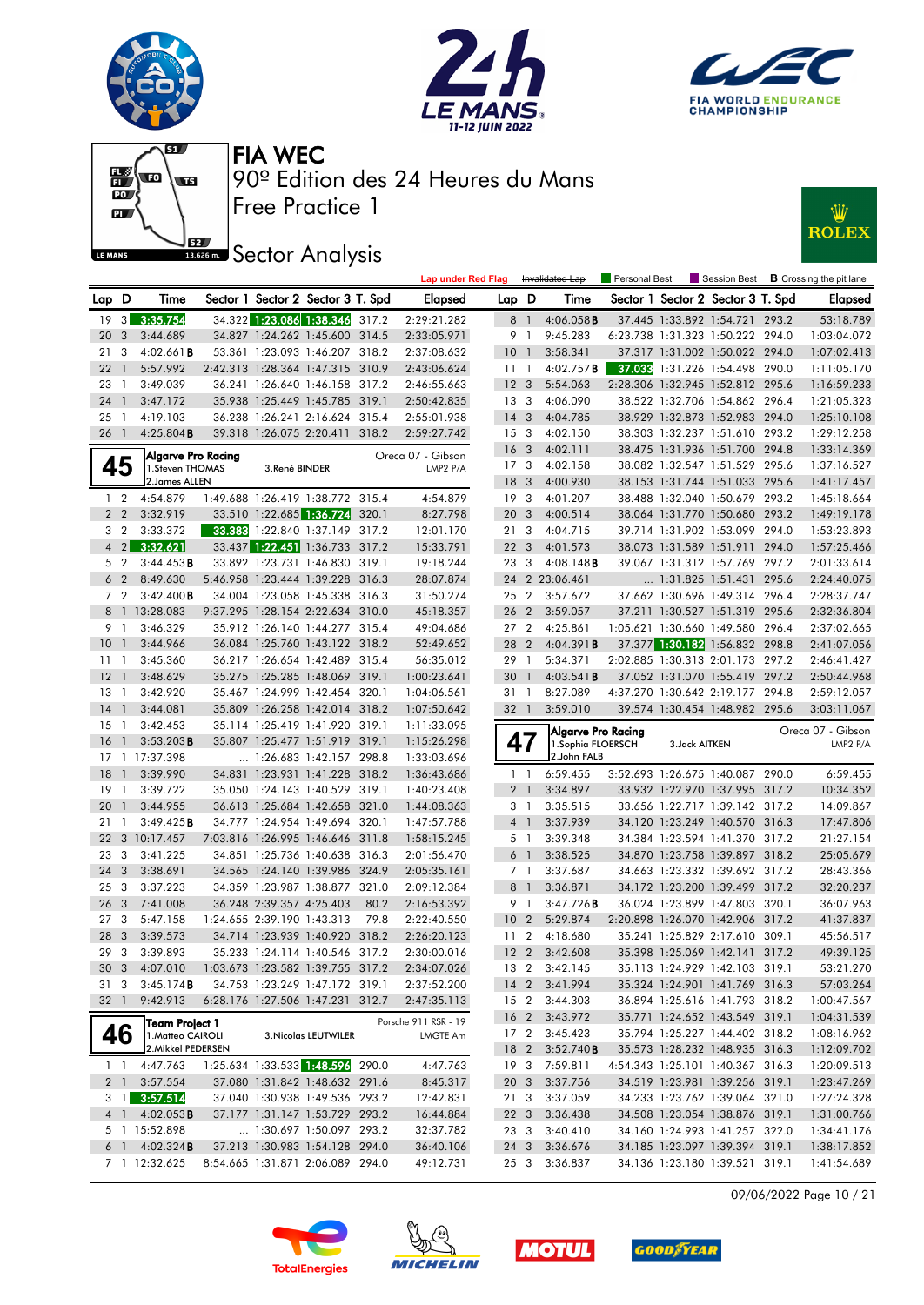







#### **ISECO** Analysis



|                 |                         |                         |                                          |                            |                                   |      | <b>Lap under Red Flag</b>                    |                 |                 | Invalidated Lap                                        | Personal Best |                 |                                   |       | Session Best <b>B</b> Crossing the pit lane |
|-----------------|-------------------------|-------------------------|------------------------------------------|----------------------------|-----------------------------------|------|----------------------------------------------|-----------------|-----------------|--------------------------------------------------------|---------------|-----------------|-----------------------------------|-------|---------------------------------------------|
| Lap D           |                         | Time                    |                                          |                            | Sector 1 Sector 2 Sector 3 T. Spd |      | <b>Elapsed</b>                               | Lap D           |                 | Time                                                   |               |                 | Sector 1 Sector 2 Sector 3 T. Spd |       | <b>Elapsed</b>                              |
| 26 <sub>3</sub> |                         | 3:36.581                |                                          |                            | 34.406 1:23.453 1:38.722 322.0    |      | 1:45:31.270                                  |                 |                 | <b>AF Corse</b>                                        |               |                 |                                   |       | Ferrari 488 GTE Evo                         |
| 27              | $\overline{\mathbf{3}}$ | 3:44.444B               |                                          |                            | 34.210 1:23.534 1:46.700 322.0    |      | 1:49:15.714                                  |                 | 52              | 1. Miguel MOLINA                                       |               | 3.Davide RIGON  |                                   |       | <b>LMGTE Pro</b>                            |
| 28              |                         | 1 19:08.212             |                                          |                            | $\ldots$ 1:25.240 1:41.531 317.2  |      | 2:08:23.926                                  |                 |                 | 2. Antonio FUOCO                                       |               |                 |                                   |       |                                             |
| 29              | $\overline{1}$          | 6:35.248B               |                                          | 38.521 2:39.358 3:17.369   |                                   | 81.2 | 2:14:59.174                                  |                 | 1 <sup>1</sup>  | 7:23.459 <b>B</b> 3:54.219 1:33.238 1:56.002 248.1     |               |                 |                                   |       | 7:23.459                                    |
|                 |                         | 30 3 12:48.390          |                                          |                            | 9:43.560 1:24.277 1:40.553 314.5  |      | 2:27:47.564                                  |                 |                 | 2 3 20:51.887                                          |               |                 | $\ldots$ 1:32.315 1:50.245 281.7  |       | 28:15.346                                   |
|                 |                         | 31 3 3:33.113           |                                          |                            | 33.533 1:22.341 1:37.239 317.2    |      | 2:31:20.677                                  |                 | 3 3             | 3:57.064                                               |               |                 | 37.128 1:30.950 1:48.986 286.2    |       | 32:12.410                                   |
| 32 <sub>3</sub> |                         | 4:13.836B               | 1:04.328 1:23.354 1:46.154 315.4         |                            |                                   |      | 2:35:34.513                                  |                 | $4 \quad 3$     | 3:57.062                                               |               |                 | 37.138 1:31.221 1:48.703 278.8    |       | 36:09.472                                   |
| 33 2            |                         | 5:42.322                |                                          |                            | 2:33.080 1:26.304 1:42.938 317.2  |      | 2:41:16.835                                  |                 | 5 3             | 3:56.616                                               |               |                 | 37.156 1:31.026 1:48.434 273.9    |       | 40:06.088                                   |
| 34 2            |                         | 3:44.508                |                                          |                            | 35.221 1:24.876 1:44.411 317.2    |      | 2:45:01.343                                  |                 | 6 <sub>3</sub>  | 4:29.554                                               |               |                 | 37.264 1:30.881 2:21.409 277.4    |       | 44:35.642                                   |
| 35 2            |                         | 3:47.985                |                                          |                            | 36.117 1:24.807 1:47.061 319.1    |      | 2:48:49.328                                  |                 | 7 <sub>3</sub>  | 3:56.990                                               |               |                 | 37.346 1:30.798 1:48.846 294.8    |       | 48:32.632                                   |
| 36 2            |                         | 3:45.436                |                                          |                            | 35.577 1:25.240 1:44.619 319.1    |      | 2:52:34.764                                  |                 | 8 3             | 3:57.061                                               |               |                 | 37.144 1:30.991 1:48.926 287.7    |       | 52:29.693                                   |
| 37 2            |                         | 4:12.447                |                                          |                            | 35.144 1:24.605 2:12.698 320.1    |      | 2:56:47.211                                  |                 | 9 3             | 4:03.655B                                              |               |                 | 37.227 1:30.798 1:55.630 290.0    |       | 56:33.348                                   |
| 38 2            |                         | 3:46.676                |                                          |                            | 38.504 1:24.182 1:43.990 319.1    |      | 3:00:33.887                                  | 10 <sub>1</sub> |                 | 5:57.026                                               |               |                 | 2:36.050 1:31.451 1:49.525 286.9  |       | 1:02:30.374                                 |
|                 |                         | <b>IDEC Sport</b>       |                                          |                            |                                   |      | Oreca 07 - Gibson                            |                 | 11 <sub>1</sub> | 3:58.190                                               |               |                 | 37.288 1:31.207 1:49.695 285.4    |       | 1:06:28.564                                 |
|                 | 48                      | 1. Paul LAFARGUE        |                                          | 3. Patrick PILET           |                                   |      | LMP <sub>2</sub>                             | $12-1$          |                 | 3:56.765                                               |               |                 | 37.086 1:30.702 1:48.977 291.6    |       | 1:10:25.329                                 |
|                 |                         | 2. Paul Loup CHATIN     |                                          |                            |                                   |      |                                              |                 | $13-1$          | 3:57.611                                               |               |                 | 37.380 1:30.718 1:49.513 291.6    |       | 1:14:22.940                                 |
|                 | 1 <sup>3</sup>          | 4:34.158B               |                                          |                            | 53.181 1:34.856 2:06.121 237.2    |      | 4:34.158                                     | $14-1$          |                 | 3:56.423                                               |               |                 | 37.110 1:30.712 1:48.601 289.3    |       | 1:18:19.363                                 |
|                 | 2 <sub>3</sub>          | 8:25.396                |                                          |                            | 5:17.275 1:24.629 1:43.492 310.0  |      | 12:59.554                                    |                 | $15-1$          | $4:04.136$ <b>B</b>                                    |               |                 | 38.379 1:30.821 1:54.936 293.2    |       | 1:22:23.499                                 |
|                 | 3 <sub>3</sub>          | 3:39.147                |                                          |                            | 33.914 1:22.735 1:42.498 317.2    |      | 16:38.701                                    |                 |                 | 16 1 12:29.627                                         |               |                 | 9:04.107 1:35.022 1:50.498 276.7  |       | 1:34:53.126                                 |
|                 | $4 \quad 3$             | 3:33.848                |                                          |                            | 33.698 1:22.839 1:37.311 320.1    |      | 20:12.549                                    |                 | $17-1$          | 3:58.873                                               |               |                 | 37.500 1:31.604 1:49.769 285.4    |       | 1:38:51.999                                 |
|                 | 5 <sub>3</sub>          | 3:38.517                |                                          |                            | 34.769 1:23.721 1:40.027 315.4    |      | 23:51.066                                    | $18-1$          |                 | 3:56.843                                               |               |                 | 37.291 1:31.010 1:48.542 269.1    |       | 1:42:48.842                                 |
|                 | 6 <sub>3</sub>          | 3:34.588                |                                          |                            | 33.758 1:22.747 1:38.083 316.3    |      | 27:25.654                                    |                 | $19-1$          | 3:56.138                                               |               |                 | 37.208 1:30.458 1:48.472 289.3    |       | 1:46:44.980                                 |
|                 | 7 <sub>3</sub>          | 3:42.459B               |                                          |                            | 33.783 1:23.609 1:45.067 318.2    |      | 31:08.113                                    | 20              | $\overline{1}$  | 4:04.364B                                              |               |                 | 37.618 1:30.994 1:55.752 287.7    |       | 1:50:49.344                                 |
|                 |                         | 8 3 21:34.545           |                                          |                            | $\ldots$ 1:24.337 1:40.927 317.2  |      | 52:42.658                                    |                 | $21 \quad 1$    | 5:13.591                                               |               |                 | 1:52.478 1:30.797 1:50.316 281.0  |       | 1:56:02.935                                 |
|                 | 9 3                     | 3:38.180                |                                          |                            | 34.732 1:23.076 1:40.372 320.1    |      | 56:20.838                                    | $22-1$          |                 | 3:57.032                                               |               |                 | 37.519 1:30.725 1:48.788 294.8    |       | 1:59:59.967                                 |
| 10 <sub>3</sub> |                         | 3:36.943                |                                          |                            | 34.433 1:23.996 1:38.514 322.0    |      | 59:57.781                                    |                 | 23 1            | 3:56.394                                               |               |                 | 37.222 1:30.392 1:48.780 284.7    |       | 2:03:56.361                                 |
| 11 <sub>3</sub> |                         | 3:36.220                |                                          |                            | 34.292 1:22.804 1:39.124 320.1    |      | 1:03:34.001                                  | 24 1            |                 | 4:04.819 <b>B</b>                                      |               |                 | 37.811 1:31.668 1:55.340 278.1    |       | 2:08:01.180                                 |
| 12 <sup>3</sup> |                         | 3:43.136B               |                                          |                            | 34.687 1:23.465 1:44.984 316.3    |      | 1:07:17.137                                  |                 |                 | 25 2 12:23.766                                         |               |                 | 3:56.824 4:18.250 4:08.692        | 80.7  | 2:20:24.946                                 |
|                 |                         | 13 1 21:48.254          |                                          |                            | 1:26.352 1:43.012 315.4           |      | 1:29:05.391                                  |                 | 26 2            | 4:02.429                                               |               |                 | 39.682 1:32.457 1:50.290 291.6    |       | 2:24:27.375                                 |
| $14-1$          |                         | 3:40.439                |                                          |                            | 34.836 1:24.523 1:41.080 318.2    |      | 1:32:45.830                                  |                 | 27 <sub>2</sub> | 3:58.005                                               |               |                 | 37.555 1:30.632 1:49.818 286.9    |       | 2:28:25.380                                 |
| $15-1$          |                         | 3:43.610                |                                          |                            | 35.660 1:24.400 1:43.550 321.0    |      | 1:36:29.440                                  | 28 2            |                 | 3:58.245                                               |               |                 | 37.330 1:30.745 1:50.170 292.4    |       | 2:32:23.625                                 |
| $16-1$          |                         | 3:42.807                |                                          |                            | 34.525 1:24.197 1:44.085 322.0    |      | 1:40:12.247                                  |                 | 29 2            | 4:23.758                                               |               |                 | 1:04.761 1:30.562 1:48.435 281.7  |       | 2:36:47.383                                 |
| $17-1$          |                         | 3:42.188                |                                          |                            | 35.275 1:24.207 1:42.706 322.0    |      | 1:43:54.435                                  |                 | 30 2            | 4:01.980 <b>B</b>                                      |               |                 | 37.257 1:30.209 1:54.514 267.1    |       | 2:40:49.363                                 |
| 18              | $\overline{1}$          | 3:41.861                |                                          |                            | 36.407 1:25.195 1:40.259 317.2    |      | 1:47:36.296                                  |                 | 31 2            | 5:02.868                                               |               |                 | 1:33.961 1:32.944 1:55.963 283.9  |       | 2:45:52.231                                 |
| $19-1$          |                         | 3:38.088                |                                          |                            | 34.640 1:23.541 1:39.907 319.1    |      | 1:51:14.384                                  |                 | $32 \quad 2$    | 3:54.543                                               |               |                 | 36.903 1:29.862 1:47.778 294.8    |       | 2:49:46.774                                 |
| 201             |                         | 3:38.071                |                                          |                            | 34.787 1:23.702 1:39.582 319.1    |      | 1:54:52.455                                  |                 | 33 2            | 4:26.045                                               |               |                 | 37.376 1:30.409 2:18.260 267.8    |       | 2:54:12.819                                 |
| $21 \quad 1$    |                         | 3:45.685B               |                                          |                            | 34.468 1:23.918 1:47.299 320.1    |      | 1:58:38.140                                  |                 | 34 2            | 4:27.603                                               |               |                 | 39.713 1:30.655 2:17.235 268.4    |       | 2:58:40.422                                 |
|                 |                         | 22 2 21:05.114          |                                          | $\ldots$ 4:17.403 4:26.979 |                                   | 81.4 | 2:19:43.254                                  |                 | 35 2            | 3:56.632                                               |               |                 | 39.446 1:29.514 1:47.672          | 289.3 | 3:02:37.054                                 |
| 23 2            |                         | 4:02.819                |                                          |                            | 52.888 1:27.511 1:42.420 309.1    |      | 2:23:46.073                                  |                 |                 | <b>AF Corse</b>                                        |               |                 |                                   |       | Ferrari 488 GTE Evo                         |
|                 |                         | 24 2 3:46.988 <b>B</b>  |                                          |                            | 34.915 1:24.315 1:47.758 317.2    |      | 2:27:33.061                                  |                 | 54              | 1. Thomas FLOHR                                        |               | 3. Nick CASSIDY |                                   |       | <b>LMGTE Am</b>                             |
|                 |                         | 25 2 12:15.540          |                                          |                            |                                   |      | 9:02.383 1:24.206 1:48.951 319.1 2:39:48.601 |                 |                 | 2. Francesco CASTELLACCI                               |               |                 |                                   |       |                                             |
|                 |                         | 26 2 3:40.509           |                                          |                            | 33.669 1:22.875 1:43.965 321.0    |      | 2:43:29.110                                  |                 |                 | 1 1 7:37.811 <b>B</b> 3:53.166 1:38.603 2:06.042 250.4 |               |                 |                                   |       | 7:37.811                                    |
| 27 2            |                         | 4:22.908                |                                          |                            | 35.307 1:45.467 2:02.134 258.8    |      | 2:47:52.018                                  |                 |                 | 2 1 6:27.243                                           |               |                 | 2:56.611 1:35.571 1:55.061 285.4  |       | 14:05.054                                   |
|                 |                         | 28 2 4:18.557 <b>B</b>  |                                          |                            | 37.260 1:36.690 2:04.607 265.8    |      | 2:52:10.575                                  |                 | 3 1             | 4:02.661                                               |               |                 | 38.132 1:32.935 1:51.594 288.5    |       | 18:07.715                                   |
|                 |                         | <b>AF Corse</b>         |                                          |                            |                                   |      | Ferrari 488 GTE Evo                          |                 |                 | 4 1 4:01.774                                           |               |                 | 38.163 1:32.779 1:50.832 288.5    |       | 22:09.489                                   |
|                 | 51                      |                         | 1. Alessandro PIER GUIDI 3. Daniel SERRA |                            |                                   |      | LMGTE Pro                                    |                 | 5 1             | 4:12.942                                               |               |                 | 37.840 1:32.992 2:02.110 289.3    |       | 26:22.431                                   |
|                 |                         | 2. James CALADO         |                                          |                            |                                   |      |                                              |                 |                 | 6 1 4:07.618                                           |               |                 | 40.955 1:34.324 1:52.339 286.2    |       | 30:30.049                                   |
|                 |                         | $1 \quad 2:44:11.796$ B |                                          |                            | 1:31.669 1:55.347 288.5           |      | 2:44:11.796                                  |                 | 7 1             | 4:04.008                                               |               |                 | 38.031 1:32.570 1:53.407 288.5    |       | 34:34.057                                   |
|                 |                         | 2 2 7:56.653            |                                          |                            | 4:37.233 1:30.466 1:48.954 290.8  |      | 2:52:08.449                                  |                 | 81              | 4:02.321                                               |               |                 | 38.014 1:33.144 1:51.163 286.2    |       | 38:36.378                                   |
|                 | 3 2                     | 4:24.636                |                                          |                            | 37.007 1:29.853 2:17.776 294.0    |      | 2:56:33.085                                  |                 | 9 1             | 4:30.285                                               |               |                 | 38.730 1:33.382 2:18.173 286.9    |       | 43:06.663                                   |
|                 |                         | 4 2 4:01.511            |                                          |                            | 39.602 1:30.463 1:51.446 295.6    |      | 3:00:34.596                                  |                 |                 | $10 \quad 1 \quad 4:12.196$ <b>B</b>                   |               |                 | 38.912 1:33.683 1:59.601 286.2    |       | 47:18.859                                   |
|                 |                         |                         |                                          |                            |                                   |      |                                              |                 |                 | 11 2 6:52.331                                          |               |                 | 3:25.221 1:35.468 1:51.642 286.2  |       | 54:11.190                                   |

09/06/2022 Page 11 / 21









12 2 4:00.098 37.663 1:32.343 1:50.092 288.5 58:11.288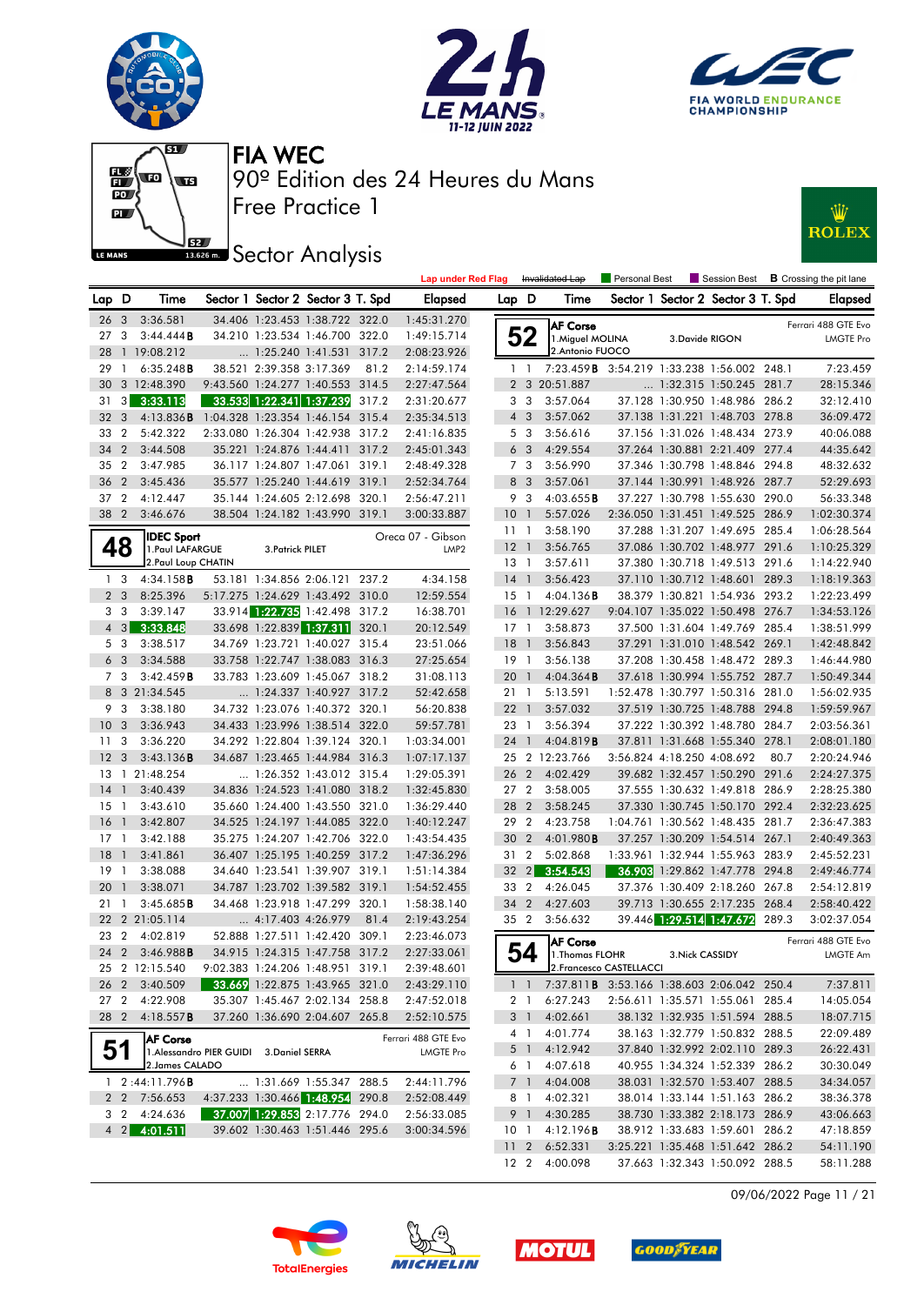











|                 |                |                                                    |                            |                                                                  |       | <b>Lap under Red Flag</b> |                       |                         | Invalidated Lap                            | Personal Best          |                  | Session Best                                                     | <b>B</b> Crossing the pit lane |
|-----------------|----------------|----------------------------------------------------|----------------------------|------------------------------------------------------------------|-------|---------------------------|-----------------------|-------------------------|--------------------------------------------|------------------------|------------------|------------------------------------------------------------------|--------------------------------|
| Lap D           |                | Time                                               |                            | Sector 1 Sector 2 Sector 3 T. Spd                                |       | <b>Elapsed</b>            | Lap D                 |                         | Time                                       |                        |                  | Sector 1 Sector 2 Sector 3 T. Spd                                | <b>Elapsed</b>                 |
| 13 2            |                | 3:59.705                                           |                            | 37.688 1:32.312 1:49.705 290.8                                   |       | 1:02:10.993               | 31 2                  |                         | 4:02.402                                   |                        |                  | 37.997 1:31.578 1:52.827 290.8                                   | 2:33:12.821                    |
| 14              | $\overline{2}$ | 3:59.796                                           |                            | 37.664 1:32.122 1:50.010 289.3                                   |       | 1:06:10.789               | 32 2                  |                         | 4:22.527B                                  |                        |                  | 52.985 1:31.773 1:57.769 293.2                                   | 2:37:35.348                    |
| 15              |                | 2 $4:06.336B$                                      |                            | 37.469 1:32.128 1:56.739 288.5                                   |       | 1:10:17.125               | 33 2                  |                         | 5:17.382                                   |                        |                  | 1:52.700 1:32.724 1:51.958 290.0                                 | 2:42:52.730                    |
| 16              |                | 2 14:09.975                                        |                            | 1:33.046 1:50.744 285.4                                          |       | 1:24:27.100               | $34 \quad 2$          |                         | 3:57.345                                   |                        |                  | 37.335 1:31.430 1:48.580 294.0                                   | 2:46:50.075                    |
| 17              | $\overline{2}$ | 4:00.593                                           |                            | 37.682 1:31.895 1:51.016 291.6                                   |       | 1:28:27.693               | 35 2                  |                         | 3:58.955                                   |                        |                  | 37.560 1:31.480 1:49.915 293.2                                   | 2:50:49.030                    |
| 18              | $\overline{2}$ | 4:10.429B                                          |                            | 38.011 1:33.128 1:59.290 291.6                                   |       | 1:32:38.122               | 36 2                  |                         | $4:30.253$ <b>B</b>                        |                        |                  | 37.243 1:31.055 2:21.955 291.6                                   | 2:55:19.283                    |
| 19              |                | 2 16:59.677                                        |                            | 1:33.347 1:51.595 286.9                                          |       | 1:49:37.799               |                       |                         | <b>Team Project 1</b>                      |                        |                  |                                                                  | Porsche 911 RSR - 19           |
| 20              | $\overline{2}$ | 3:59.362                                           |                            | 37.484 1:32.088 1:49.790 289.3                                   |       | 1:53:37.161               |                       | 56                      | 1.Brendan IRIBE                            |                        |                  | 3.Ben BARNICOAT                                                  | LMGTE Am                       |
| 21              | $\overline{2}$ | 4:02.326                                           |                            | 37.397 1:31.431 1:53.498 291.6                                   |       | 1:57:39.487               |                       |                         | 2. Oliver MILLROY                          |                        |                  |                                                                  |                                |
| 22              | $\overline{2}$ | 3:58.058                                           |                            | 37.447 1:31.412 1:49.199                                         | 289.3 | 2:01:37.545               |                       | $1\quad 2$              | 4:54.198B 1:11.584 1:34.719 2:07.895 285.4 |                        |                  |                                                                  | 4:54.198                       |
| 23              | $\overline{2}$ | $4:06.906$ B                                       |                            | 37.772 1:31.961 1:57.173                                         | 292.4 | 2:05:44.451               |                       | 2 <sub>2</sub>          | 6:01.052                                   |                        |                  | 2:38.164 1:32.740 1:50.148 290.8                                 | 10:55.250                      |
| 24              | -3             | 6:15.635                                           | 2:04.234 2:18.114 1:53.287 |                                                                  | 80.7  | 2:12:00.086               |                       | 3 <sub>2</sub>          | 3:58.905                                   |                        |                  | 37.249 1:32.341 1:49.315 292.4                                   | 14:54.155                      |
| 25              | 3              | 8:48.454                                           | 51.512 4:18.378 3:38.564   |                                                                  | 80.7  | 2:20:48.540               |                       | 4 <sup>2</sup>          | 3:58.100                                   |                        |                  | 37.265 1:31.669 1:49.166 292.4                                   | 18:52.255                      |
| 26              | 3              | 4:02.265                                           |                            | 37.891 1:32.421 1:51.953 288.5                                   |       | 2:24:50.805               |                       | 5 <sub>2</sub>          | 3:57.875                                   |                        |                  | 37.300 1:31.478 1:49.097 292.4                                   | 22:50.130                      |
| 27              | 3              | 3:57.964                                           |                            | 37.344 1:31.417 1:49.203 289.3                                   |       | 2:28:48.769               |                       | 6 <sub>2</sub>          | 4:07.373B                                  |                        |                  | 38.478 1:32.308 1:56.587 293.2                                   | 26:57.503                      |
| 28              | 3              | 4:08.719 <b>B</b>                                  |                            | 38.443 1:31.900 1:58.376 293.2                                   |       | 2:32:57.488               |                       | 7 <sub>2</sub>          | 6:02.329                                   |                        |                  | 2:40.191 1:32.344 1:49.794 290.8                                 | 32:59.832                      |
| 29              |                | 3 14:04.645                                        |                            | 1:34.958 1:54.511 290.0                                          |       | 2:47:02.133               |                       | 8 2                     | 3:58.466                                   |                        |                  | 37.303 1:31.842 1:49.321 290.8                                   | 36:58.298                      |
| 30              | 3              | 3:59.593                                           |                            | 37.470 1:32.410 1:49.713 265.1                                   |       | 2:51:01.726               | 9                     | $\overline{2}$          | 3:58.310                                   |                        |                  | 37.297 1:31.646 1:49.367 292.4                                   | 40:56.608                      |
| 31              | 3              | 4:27.887                                           |                            | 37.297 1:30.632 2:19.958 293.2                                   |       | 2:55:29.613               | 10 <sub>2</sub>       |                         | $4:38.128$ <b>B</b>                        |                        |                  | 37.454 1:31.795 2:28.879 290.8                                   | 45:34.736                      |
| 32 <sub>3</sub> |                | 4:50.605B                                          |                            | 40.030 1:32.505 2:38.070 291.6                                   |       | 3:00:20.218               | 11                    | $\overline{1}$          | 5:27.655                                   |                        |                  | 1:58.913 1:35.261 1:53.481 264.5                                 | 51:02.391                      |
|                 |                | <b>Spirit of Race</b>                              |                            |                                                                  |       | Ferrari 488 GTE Evo       | $12-1$                |                         | 4:04.482                                   |                        |                  | 39.675 1:32.892 1:51.915 290.8                                   | 55:06.873                      |
|                 | 55             | 1. Duncan CAMERON                                  | 3. David PEREL             |                                                                  |       | <b>LMGTE Am</b>           | $13-1$                |                         | 4:03.232                                   |                        |                  | 38.678 1:32.352 1:52.202 290.0                                   | 59:10.105                      |
|                 |                | 2. Matthew GRIFFIN                                 |                            |                                                                  |       |                           | 14 1                  |                         | 4:01.351                                   |                        |                  | 37.949 1:32.580 1:50.822 290.0                                   | 1:03:11.456                    |
|                 | 1 <sup>3</sup> | 6:31.986 <b>B</b> 2:54.080 1:36.738 2:01.168 261.9 |                            |                                                                  |       | 6:31.986                  | $15-1$                |                         | 4:01.550                                   |                        |                  | 38.226 1:32.454 1:50.870 290.8                                   | 1:07:13.006                    |
|                 | 2 <sub>3</sub> | 7:04.956                                           |                            | 3:39.369 1:33.734 1:51.853 284.7                                 |       | 13:36.942                 | 16 <sub>1</sub>       |                         | 4:01.458                                   |                        |                  | 37.966 1:32.712 1:50.780 291.6                                   | 1:11:14.464                    |
|                 | 3 <sub>3</sub> | 3:59.406                                           |                            | 37.475 1:32.767 1:49.164 286.9                                   |       | 17:36.348                 | $17-1$                |                         | 4:09.912B                                  |                        |                  | 37.881 1:34.292 1:57.739 292.4                                   | 1:15:24.376                    |
|                 | 4 3            | 3:59.446                                           |                            | 37.904 1:32.393 1:49.149 288.5                                   |       | 21:35.794                 | 18 3                  |                         | 5:11.403                                   |                        |                  | 1:48.602 1:32.557 1:50.244 290.0                                 | 1:20:35.779                    |
|                 | 5 <sub>3</sub> | 3:58.854                                           |                            | 37.329 1:31.829 1:49.696 289.3                                   |       | 25:34.648                 | 19                    | $\overline{\mathbf{3}}$ | 3:58.847                                   |                        |                  | 37.560 1:31.431 1:49.856 292.4                                   | 1:24:34.626                    |
|                 | 63             | 3:59.559                                           |                            | 37.342 1:32.977 1:49.240 292.4                                   |       | 29:34.207                 | 20 3                  |                         | 4:07.095B                                  |                        |                  | 37.505 1:33.208 1:56.382 284.7                                   | 1:28:41.721                    |
|                 | 7 <sub>3</sub> | $4:08.182$ <b>B</b>                                |                            | 37.417 1:32.786 1:57.979 288.5                                   |       | 33:42.389                 | 21 <sub>3</sub>       |                         | 7:04.474                                   |                        |                  | 3:43.229 1:32.285 1:48.960 291.6                                 | 1:35:46.195                    |
| 8 1             |                | 6:15.052                                           |                            | 2:45.719 1:35.442 1:53.891 287.7                                 |       | 39:57.441                 | 22 <sub>3</sub>       |                         | 3:57.600                                   |                        |                  | 37.031 1:31.332 1:49.237 291.6                                   | 1:39:43.795                    |
| 9 1             |                | 4:39.684                                           |                            | 38.088 1:33.965 2:27.631 289.3                                   |       | 44:37.125                 | 23 3                  |                         | 4:04.525B                                  |                        |                  | 37.613 1:31.656 1:55.256 291.6                                   | 1:43:48.320                    |
| 10 <sub>1</sub> |                | 4:04.993                                           |                            | 38.506 1:34.098 1:52.389 289.3                                   |       | 48:42.118                 | 243                   |                         | 8:48.309                                   |                        |                  | 5:26.007 1:32.290 1:50.012 265.1                                 | 1:52:36.629                    |
| 11<br>$12-1$    | $\overline{1}$ | 4:05.540<br>4:05.649                               |                            | 38.400 1:34.345 1:52.795 287.7<br>38.475 1:34.015 1:53.159 288.5 |       | 52:47.658<br>56:53.307    | 25 <sub>3</sub><br>26 | 3                       | 3:57.606                                   |                        |                  | 37.163 1:31.166 1:49.277 291.6<br>36.992 1:30.950 1:49.140 291.6 | 1:56:34.235                    |
| 13              | $\overline{1}$ | 4:04.613                                           |                            | 38.430 1:33.602 1:52.581 287.7                                   |       | 1:00:57.920               | 27                    | 3                       | 3:57.082<br>4:06.436B                      |                        |                  | 37.032 1:32.770 1:56.634 293.2                                   | 2:00:31.317<br>2:04:37.753     |
| 14              | -1             | 4:05.201                                           |                            | 38.717 1:33.858 1:52.626 288.5                                   |       | 1:05:03.121               |                       |                         | 28 3 20:01.570                             |                        |                  | 1:33.350 1:51.774 280.3                                          | 2:24:39.323                    |
| <b>15</b>       | $\overline{1}$ | 4:05.051                                           |                            | 38.311 1:33.651 1:53.089 290.0                                   |       | 1:09:08.172               | 29                    | 3                       | 4:03.560                                   |                        |                  | 37.162 1:31.261 1:55.137 290.8                                   | 2:28:42.883                    |
| 16              | $\overline{1}$ | 4:04.354                                           |                            | 38.459 1:33.367 1:52.528 279.5                                   |       | 1:13:12.526               | 30                    | 3                       | 4:07.205B                                  |                        |                  | 38.025 1:31.255 1:57.925 291.6                                   | 2:32:50.088                    |
|                 |                | 17 1 4:04.539                                      |                            | 38.301 1:33.487 1:52.751 289.3                                   |       | 1:17:17.065               | 31 1                  |                         | 5:36.063                                   |                        |                  | 2:10.163 1:34.223 1:51.677 292.4                                 | 2:38:26.151                    |
|                 |                | 18 1 4:05.845                                      |                            | 38.700 1:33.225 1:53.920 288.5                                   |       | 1:21:22.910               |                       |                         | 32 1 4:01.028                              |                        |                  | 37.770 1:32.063 1:51.195 292.4                                   | 2:42:27.179                    |
|                 |                | 19 1 4:05.490                                      |                            | 38.440 1:33.945 1:53.105 290.0                                   |       | 1:25:28.400               |                       |                         | 33 1 4:01.022                              |                        |                  | 37.826 1:31.844 1:51.352 292.4                                   | 2:46:28.201                    |
| 20 1            |                | 4:03.781                                           |                            | 38.610 1:32.900 1:52.271 289.3                                   |       | 1:29:32.181               |                       | 34 1                    | 4:00.821                                   |                        |                  | 38.219 1:31.691 1:50.911 291.6                                   | 2:50:29.022                    |
|                 |                | 21 1 4:03.593                                      |                            | 38.587 1:32.995 1:52.011 290.8                                   |       | 1:33:35.774               |                       | 35 1                    | 4:28.973                                   |                        |                  | 37.701 1:31.836 2:19.436 291.6                                   | 2:54:57.995                    |
| 22 1            |                | $4:09.851$ <b>B</b>                                |                            | 38.070 1:32.471 1:59.310 290.8                                   |       | 1:37:45.625               |                       | 36 1                    | 4:32.752                                   |                        |                  | 40.553 1:32.482 2:19.717 295.6                                   | 2:59:30.747                    |
|                 |                | 23 2 10:19.464                                     |                            | 6:55.382 1:32.754 1:51.328 290.0                                 |       | 1:48:05.089               |                       |                         |                                            |                        |                  |                                                                  |                                |
|                 |                | 24 2 3:59.582                                      |                            | 37.712 1:32.019 1:49.851 289.3                                   |       | 1:52:04.671               |                       | 57                      | <b>Kessel Racing</b><br>1.Takeshi KIMURA   |                        | 3. Mikkel JENSEN |                                                                  | Ferrari 488 GTE Evo            |
|                 |                | 25 2 3:59.168                                      |                            | 37.944 1:31.723 1:49.501 294.0                                   |       | 1:56:03.839               |                       |                         |                                            | 2. Frederik SCHANDORFF |                  |                                                                  | LMGTE Am                       |
| 26 2            |                | 3:57.938                                           |                            | 37.458 1:31.161 1:49.319 292.4                                   |       | 2:00:01.777               |                       |                         | $1 \quad 1 \quad 11:14.033$                |                        |                  | 7:40.698 1:38.648 1:54.687 266.5                                 | 11:14.033                      |
| 27 <sub>2</sub> |                | 3:57.347                                           |                            | 37.490 1:30.979 1:48.878 294.0                                   |       | 2:03:59.124               |                       | 2 1                     | 4:03.265                                   |                        |                  | 37.961 1:33.978 1:51.326 288.5                                   | 15:17.298                      |
|                 |                | 28 2 4:06.485 <b>B</b>                             |                            | 37.273 1:31.200 1:58.012 294.0                                   |       | 2:08:05.609               |                       |                         | 3 1 4:03.511                               |                        |                  | 37.797 1:33.729 1:51.985 286.2                                   | 19:20.809                      |
|                 |                | 29 2 17:06.317                                     |                            | 1:33.640 1:53.118 287.7                                          |       | 2:25:11.926               |                       | 4 1                     | 4:02.413                                   |                        |                  | 38.166 1:33.438 1:50.809 288.5                                   | 23:23.222                      |
|                 |                | 30 2 3:58.493                                      |                            | 37.544 1:31.783 1:49.166 290.8                                   |       | 2:29:10.419               |                       |                         | 5 1 4:02.130                               |                        |                  | 38.122 1:33.370 1:50.638 285.4                                   | 27:25.352                      |
|                 |                |                                                    |                            |                                                                  |       |                           |                       |                         |                                            |                        |                  |                                                                  |                                |

09/06/2022 Page 12 / 21







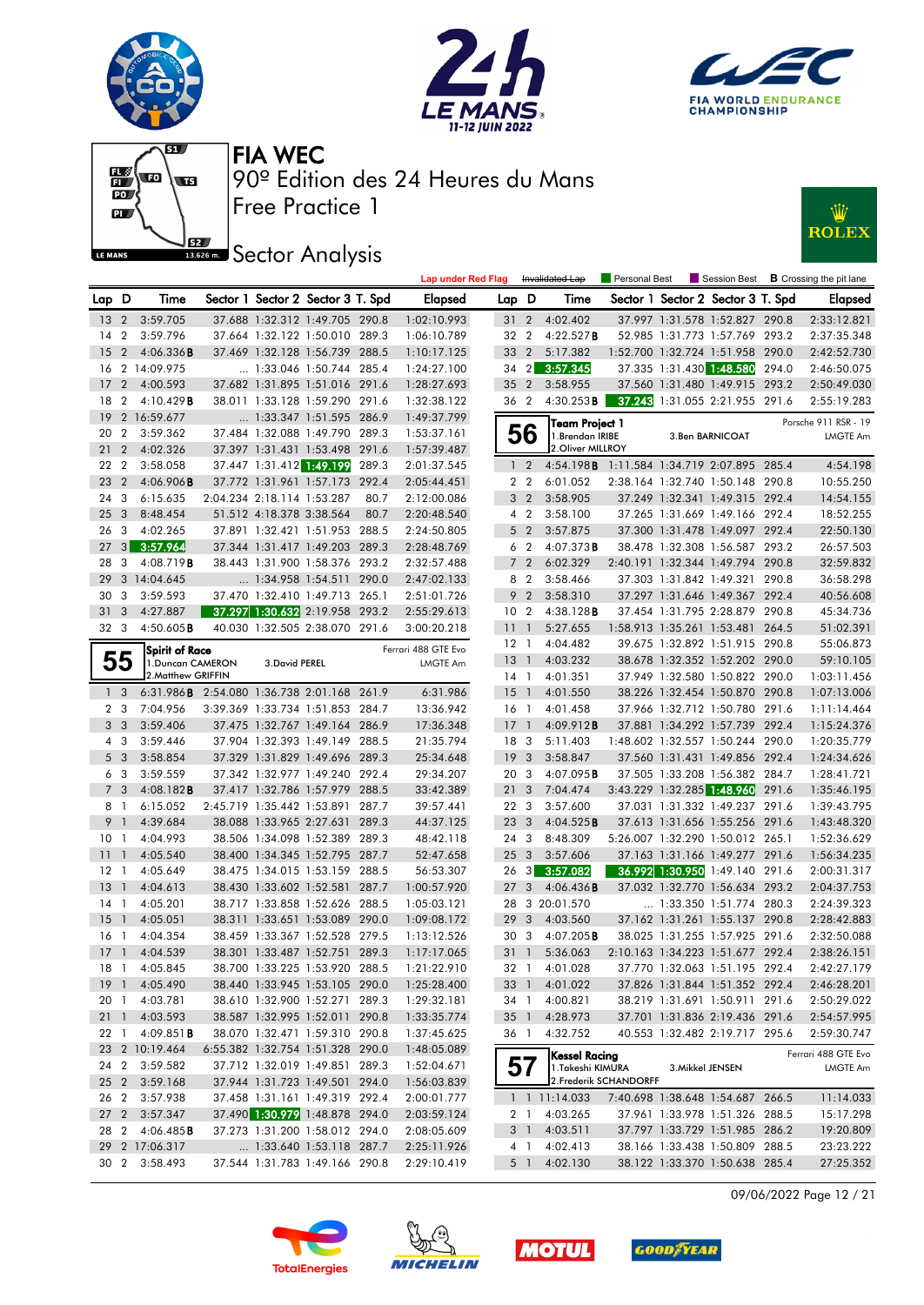











|                 |                |                                            |                            |                                   |       | <b>Lap under Red Flag</b> |                 |                   | Invalidated Lap                                    | Personal Best |                            | Session Best                      |       | <b>B</b> Crossing the pit lane |
|-----------------|----------------|--------------------------------------------|----------------------------|-----------------------------------|-------|---------------------------|-----------------|-------------------|----------------------------------------------------|---------------|----------------------------|-----------------------------------|-------|--------------------------------|
| Lap D           |                | Time                                       |                            | Sector 1 Sector 2 Sector 3 T. Spd |       | <b>Elapsed</b>            | Lap D           |                   | Time                                               |               |                            | Sector 1 Sector 2 Sector 3 T. Spd |       | <b>Elapsed</b>                 |
|                 | 61             | 4:01.969                                   |                            | 37.891 1:33.154 1:50.924 286.9    |       | 31:27.321                 | 21 3            |                   | 4:01.016                                           |               |                            | 37.612 1:32.968 1:50.436 281.0    |       | 1:38:46.404                    |
|                 | 7 1            | 4:02.946                                   |                            | 38.144 1:33.418 1:51.384 286.2    |       | 35:30.267                 | 22 <sub>3</sub> |                   | 4:00.758                                           |               |                            | 38.021 1:32.609 1:50.128 286.2    |       | 1:42:47.162                    |
| 8               | $\overline{1}$ | 4:02.834                                   |                            | 38.079 1:33.610 1:51.145 286.9    |       | 39:33.101                 | 23              | $\lceil 3 \rceil$ | 4:00.254                                           |               |                            | 37.484 1:32.259 1:50.511 285.4    |       | 1:46:47.416                    |
| 9 1             |                | 4:37.744                                   |                            | 38.447 1:34.436 2:24.861 287.7    |       | 44:10.845                 | 24 3            |                   | $4:08.504$ <b>B</b>                                |               |                            | 37.600 1:33.056 1:57.848 292.4    |       | 1:50:55.920                    |
| 10 <sub>1</sub> |                | 4:02.762                                   |                            | 38.565 1:32.613 1:51.584 290.8    |       | 48:13.607                 | 25 2            |                   | 5:17.929                                           |               |                            | 1:51.419 1:33.772 1:52.738 285.4  |       | 1:56:13.849                    |
| 11              | $\overline{1}$ | 4:03.500                                   |                            | 37.904 1:32.868 1:52.728 291.6    |       | 52:17.107                 | 26 <sub>2</sub> |                   | 4:07.545B                                          |               |                            | 37.731 1:33.049 1:56.765 285.4    |       | 2:00:21.394                    |
| $12 \,$         | $\overline{1}$ | 4:03.544                                   |                            | 38.226 1:33.459 1:51.859 290.8    |       | 56:20.651                 | 27 <sub>2</sub> |                   | 5:15.100                                           |               |                            | 1:50.540 1:33.631 1:50.929        | 286.9 | 2:05:36.494                    |
| 13              | $\overline{1}$ | 4:09.799B                                  |                            | 38.083 1:32.583 1:59.133 292.4    |       | 1:00:30.450               | 28 2            |                   | 4:00.524                                           |               |                            | 37.653 1:33.140 1:49.731          | 288.5 | 2:09:37.018                    |
| 14              | -3             | 7:52.306                                   |                            | 4:27.324 1:33.272 1:51.710 285.4  |       | 1:08:22.756               | 29 2            |                   | 9:13.106B                                          |               | 42.874 4:01.820 4:28.412   |                                   | 80.7  | 2:18:50.124                    |
| 15              | 3              | 4:01.064                                   |                            | 37.650 1:31.690 1:51.724 290.8    |       | 1:12:23.820               | 30 2            |                   | 5:51.235                                           |               |                            | 2:22.745 1:36.603 1:51.887 264.5  |       | 2:24:41.359                    |
| 16              | -3             | 3:59.638                                   |                            | 37.693 1:32.200 1:49.745 288.5    |       | 1:16:23.458               | 31 2            |                   | 4:03.507                                           |               |                            | 38.255 1:32.884 1:52.368 287.7    |       | 2:28:44.866                    |
| 17              | -3             | $4:03.541$ B                               |                            | 37.344 1:31.558 1:54.639 287.7    |       | 1:20:26.999               | 32 2            |                   | 4:06.924B                                          |               |                            | 37.944 1:32.520 1:56.460 286.9    |       | 2:32:51.790                    |
| 18              | -3             | 8:05.007                                   |                            | 4:35.626 1:32.963 1:56.418 286.2  |       | 1:28:32.006               | 33 1            |                   | 5:28.134                                           |               |                            | 1:56.581 1:36.294 1:55.259 279.5  |       | 2:38:19.924                    |
| 19              | 3              | 4:00.564                                   |                            | 37.499 1:32.118 1:50.947 290.0    |       | 1:32:32.570               | 34 1            |                   | 4:05.654                                           |               |                            | 38.435 1:33.925 1:53.294 285.4    |       | 2:42:25.578                    |
| 20              | -3             | $4:13.000$ <b>B</b>                        |                            | 37.349 1:34.802 2:00.849 290.0    |       | 1:36:45.570               | 35 1            |                   | 4:07.046                                           |               |                            | 38.840 1:34.143 1:54.063 277.4    |       | 2:46:32.624                    |
| 21              | $\overline{2}$ | 7:39.695                                   |                            | 4:15.492 1:33.131 1:51.072 287.7  |       | 1:44:25.265               | 36              | $\mathbf{1}$      | 4:07.261                                           |               |                            | 39.280 1:33.670 1:54.311          | 281.7 | 2:50:39.885                    |
| 22 2            |                | 3:59.530                                   |                            | 37.541 1:31.977 1:50.012 290.0    |       | 1:48:24.795               | 37 1            |                   | 4:34.020                                           |               |                            | 38.472 1:33.212 2:22.336 287.7    |       | 2:55:13.905                    |
| 23              | $\overline{2}$ | 4:06.995B                                  |                            | 37.425 1:32.510 1:57.060 291.6    |       | 1:52:31.790               | 38              | $\overline{1}$    | 4:40.104B                                          |               |                            | 41.697 1:33.751 2:24.656 284.7    |       | 2:59:54.009                    |
| 24              | $\overline{2}$ | 6:21.915                                   |                            | 2:58.581 1:32.056 1:51.278 290.8  |       | 1:58:53.705               |                 |                   | Iron Lynx                                          |               |                            |                                   |       | Ferrari 488 GTE Evo            |
| 25              | $\overline{2}$ | 3:58.649                                   |                            | 37.276 1:31.496 1:49.877 288.5    |       | 2:02:52.354               |                 | 60                | 1. Claudio SCHIAVONI                               |               |                            | 3.Raffaele GIAMMARIA              |       | <b>LMGTE Am</b>                |
| 26 2            |                | 4:06.970B                                  |                            | 37.872 1:32.503 1:56.595 290.0    |       | 2:06:59.324               |                 |                   | 2.Alessandro BALZAN                                |               |                            |                                   |       |                                |
| 27              |                | 1 13:34.007                                | 5:15.289 4:20.645 3:58.073 |                                   | 80.6  | 2:20:33.331               |                 | 1 <sup>3</sup>    | 6:05.564 <b>B</b> 2:28.261 1:37.267 2:00.036 251.6 |               |                            |                                   |       | 6:05.564                       |
| 28              | $\overline{1}$ | 4:09.253                                   |                            | 39.853 1:37.483 1:51.917 287.7    |       | 2:24:42.584               |                 |                   | 2 3 11:14.948                                      |               |                            | 7:49.390 1:33.278 1:52.280 287.7  |       | 17:20.512                      |
| 29              | $\overline{1}$ | 4:04.694                                   |                            | 38.028 1:35.162 1:51.504 290.8    |       | 2:28:47.278               |                 | 3 <sub>3</sub>    | 3:57.479                                           |               |                            | 37.387 1:31.671 1:48.421 289.3    |       | 21:17.991                      |
| 30              | $\overline{1}$ | 4:05.023                                   |                            | 37.911 1:33.169 1:53.943 289.3    |       | 2:32:52.301               |                 | $4 \quad 3$       | 3:56.940                                           |               |                            | 37.014 1:31.273 1:48.653 290.0    |       | 25:14.931                      |
| 31              | $\overline{1}$ | 4:41.422B                                  |                            | 1:04.991 1:35.570 2:00.861        | 287.7 | 2:37:33.723               |                 | 5 <sub>3</sub>    | 3:57.424                                           |               |                            | 37.296 1:31.419 1:48.709 293.2    |       | 29:12.355                      |
| 32              | 3              | 5:52.908                                   | 2:24.630 1:33.857 1:54.421 |                                   | 290.0 | 2:43:26.631               |                 | 6 <sub>3</sub>    | $4:07.654$ <b>B</b>                                |               |                            | 36.971 1:31.491 1:59.192 291.6    |       | 33:20.009                      |
| 33              | 3              | 3:57.333                                   |                            | 37.219 1:31.139 1:48.975          | 291.6 | 2:47:23.964               |                 |                   | 7 1 14:35.270                                      |               |                            | 1:35.172 1:56.302 286.2           |       | 47:55.279                      |
| 34              | 3              | 3:58.227                                   |                            | 37.632 1:31.085 1:49.510 291.6    |       | 2:51:22.191               | 8               | $\overline{1}$    | 4:10.981                                           |               |                            | 39.192 1:36.715 1:55.074 283.2    |       | 52:06.260                      |
| 35 <sub>3</sub> |                | 4:28.405B                                  |                            | 37.281 1:30.927 2:20.197 294.0    |       | 2:55:50.596               | 9               | $\overline{1}$    | 4:09.014                                           |               |                            | 39.237 1:35.010 1:54.767 287.7    |       | 56:15.274                      |
|                 |                | <b>Inception Racing</b>                    |                            |                                   |       | Ferrari 488 GTE Evo       | 10              | $\overline{1}$    | 4:09.752                                           |               |                            | 39.231 1:35.170 1:55.351 268.4    |       | 1:00:25.026                    |
| 59              |                | 1.Alexander WEST                           | 3. Marvin KLEIN            |                                   |       | LMGTE Am                  | $11-1$          |                   | 4:09.286                                           |               |                            | 39.426 1:33.976 1:55.884 289.3    |       | 1:04:34.312                    |
|                 |                | 2. Côme LEDOGAR                            |                            |                                   |       |                           | $12-1$          |                   | 4:09.852                                           |               |                            | 39.789 1:35.259 1:54.804 288.5    |       | 1:08:44.164                    |
| $1\quad$        |                | 7:42.637B 3:58.898 1:39.193 2:04.546 237.2 |                            |                                   |       | 7:42.637                  | $13-1$          |                   | 4:08.535                                           |               |                            | 39.473 1:33.736 1:55.326 290.8    |       | 1:12:52.699                    |
| 2 <sub>1</sub>  |                | 6:10.015                                   |                            | 2:39.892 1:35.961 1:54.162 278.1  |       | 13:52.652                 | 14              | $\mathbf{1}$      | 4:13.352B                                          |               |                            | 38.968 1:33.574 2:00.810 289.3    |       | 1:17:06.051                    |
| 3 1             |                | 4:06.477                                   |                            | 38.503 1:35.013 1:52.961 281.0    |       | 17:59.129                 |                 |                   | 15 2 15:01.001                                     |               |                            | $\ldots$ 1:36.491 1:51.439 236.2  |       | 1:32:07.052                    |
| 4 <sup>1</sup>  |                | 4:07.460                                   |                            | 38.402 1:34.644 1:54.414 282.5    |       | 22:06.589                 | 16 2            |                   | 4:04.176                                           |               |                            | 37.927 1:32.957 1:53.292 291.6    |       | 1:36:11.228                    |
|                 | 5 1            | 4:07.367                                   |                            | 38.642 1:34.622 1:54.103 285.4    |       | 26:13.956                 | 17 <sub>2</sub> |                   | 4:00.443                                           |               |                            | 37.360 1:32.109 1:50.974 293.2    |       | 1:40:11.671                    |
| 6               | $\overline{1}$ | 4:10.294                                   |                            | 39.031 1:34.783 1:56.480 283.9    |       | 30:24.250                 | 18 2            |                   | 4:00.856                                           |               |                            | 37.891 1:32.441 1:50.524 290.0    |       | 1:44:12.527                    |
|                 | 7 1            | 4:09.746                                   |                            | 39.217 1:34.704 1:55.825 286.2    |       | 34:33.996                 | 19 <sub>2</sub> |                   | 3:59.563                                           |               |                            | 37.629 1:31.541 1:50.393 294.8    |       | 1:48:12.090                    |
|                 |                | 8 1 4:08.746                               |                            | 39.405 1:34.604 1:54.737 282.5    |       | 38:42.742                 |                 |                   | 20 2 4:01.047                                      |               |                            | 38.332 1:32.150 1:50.565 291.6    |       | 1:52:13.137                    |
|                 |                | 9 1 4:39.599                               |                            | 39.140 1:34.257 2:26.202 286.2    |       | 43:22.341                 |                 |                   | 21 2 3:58.901                                      |               |                            | 37.514 1:31.248 1:50.139 294.8    |       | 1:56:12.038                    |
|                 |                | 10 1 4:10.221                              |                            | 39.484 1:34.556 1:56.181 285.4    |       | 47:32.562                 |                 |                   | 22 2 4:01.462                                      |               |                            | 38.198 1:32.140 1:51.124 286.2    |       | 2:00:13.500                    |
|                 |                | 11 1 4:08.444                              |                            | 38.942 1:34.501 1:55.001 285.4    |       | 51:41.006                 |                 |                   | 23 2 4:03.568                                      |               |                            | 38.524 1:33.256 1:51.788 267.1    |       | 2:04:17.068                    |
|                 |                | 12 1 4:07.867                              |                            | 39.459 1:34.588 1:53.820 283.9    |       | 55:48.873                 |                 |                   | 24 2 4:03.610                                      |               |                            | 39.053 1:33.390 1:51.167 275.3    |       | 2:08:20.678                    |
|                 |                | 13 1 4:06.074                              |                            | 38.562 1:33.851 1:53.661 283.9    |       | 59:54.947                 |                 | 25 2              | 6:47.247                                           |               | 40.029 2:45.572 3:21.646   |                                   | 80.9  | 2:15:07.925                    |
| $14-1$          |                | 4:15.691B                                  |                            | 38.867 1:34.307 2:02.517 284.7    |       | 1:04:10.638               |                 |                   | 26 2 7:07.303                                      |               | 1:24.551 3:49.674 1:53.078 |                                   | 80.9  | 2:22:15.228                    |
|                 |                | 15 3 6:34.902                              |                            | 3:05.802 1:35.495 1:53.605 283.9  |       | 1:10:45.540               |                 |                   | 27 2 4:05.607                                      |               |                            | 40.231 1:32.796 1:52.580 288.5    |       | 2:26:20.835                    |
|                 |                | 16 3 4:07.284                              |                            | 39.209 1:35.969 1:52.106 284.7    |       | 1:14:52.824               |                 |                   | 28 2 4:06.612 <b>B</b>                             |               |                            | 37.624 1:31.397 1:57.591 291.6    |       | 2:30:27.447                    |
| 17 <sub>3</sub> |                | 4:04.609                                   |                            | 38.212 1:34.122 1:52.275 285.4    |       | 1:18:57.433               |                 |                   | 29 2 10:15.421 <b>B</b>                            |               |                            | 6:41.327 1:35.380 1:58.714 247.0  |       | 2:40:42.868                    |
| 18 <sup>3</sup> |                | 4:00.854                                   |                            | 37.625 1:32.748 1:50.481 286.2    |       | 1:22:58.287               |                 |                   | 30 2 8:08.797                                      |               |                            | 4:43.822 1:32.663 1:52.312 289.3  |       | 2:48:51.665                    |
| 19 <sup>3</sup> |                | 4:11.432B                                  |                            | 38.129 1:33.267 2:00.036 287.7    |       | 1:27:09.719               |                 |                   | 31 2 4:00.593                                      |               |                            | 39.572 1:30.945 1:50.076 293.2    |       | 2:52:52.258                    |
| 20 3            |                | 7:35.669                                   |                            | 4:09.919 1:32.978 1:52.772 290.8  |       | 1:34:45.388               |                 |                   | 32 2 4:25.524                                      |               |                            | 37.528 1:30.792 2:17.204 293.2    |       | 2:57:17.782                    |

09/06/2022 Page 13 / 21







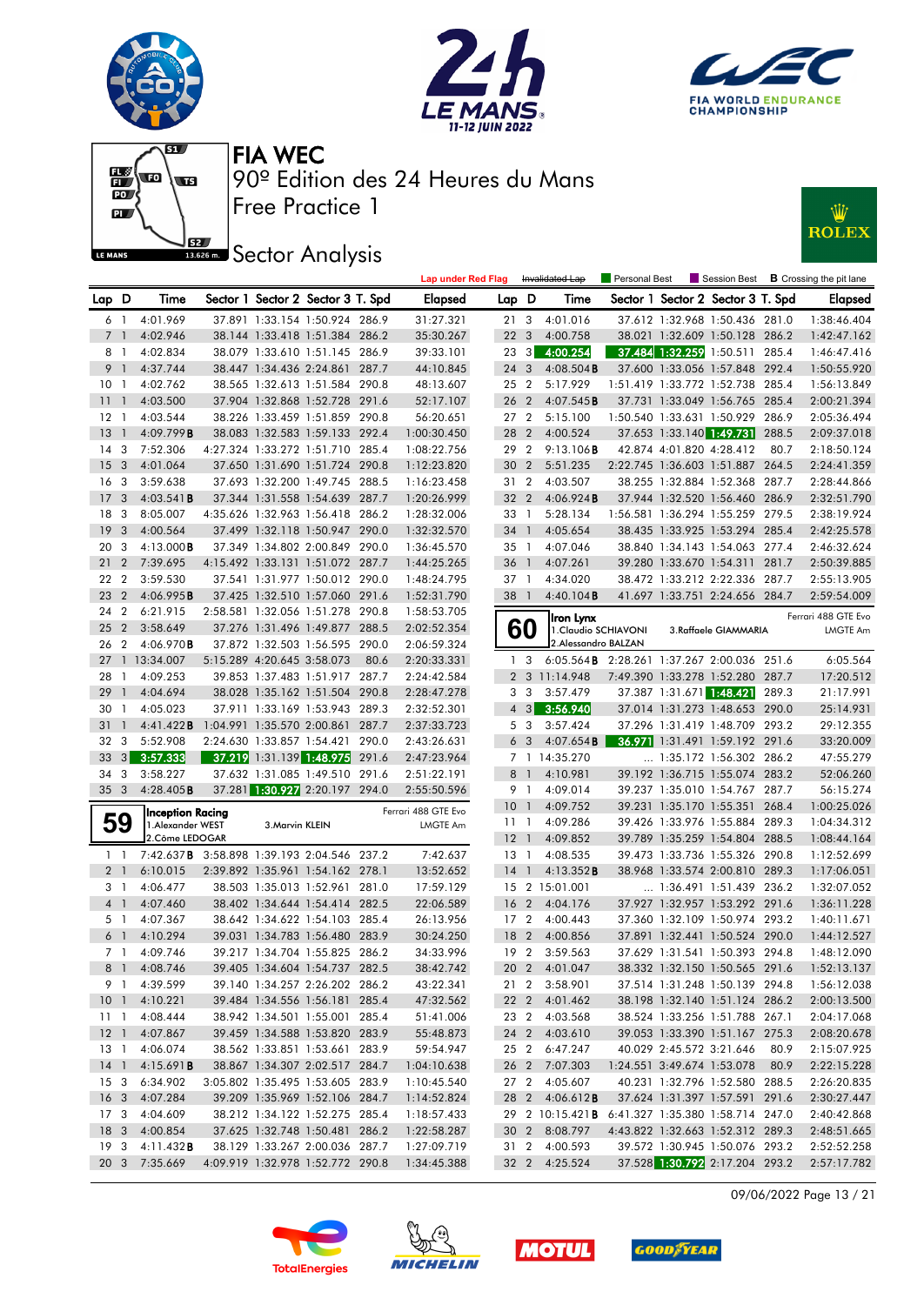







# **JEZ Sector Analysis**



|                 |                 |                                                 |                                                           |                   |       | <b>Lap under Red Flag</b>  |                 |                       | Invalidated Lap        | Personal Best              | Session Best                                                       |       | <b>B</b> Crossing the pit lane |
|-----------------|-----------------|-------------------------------------------------|-----------------------------------------------------------|-------------------|-------|----------------------------|-----------------|-----------------------|------------------------|----------------------------|--------------------------------------------------------------------|-------|--------------------------------|
| Lap D           |                 | Time                                            | Sector 1 Sector 2 Sector 3 T. Spd                         |                   |       | <b>Elapsed</b>             | Lap D           |                       | Time                   |                            | Sector 1 Sector 2 Sector 3 T. Spd                                  |       | Elapsed                        |
| 33 2            |                 | 4:06.226B                                       | 39.757 1:30.898 1:55.571 291.6                            |                   |       | 3:01:24.008                | 13 1            |                       | 4:22.625B              |                            | 36.849 1:31.804 2:13.972 296.4                                     |       | 1:18:14.912                    |
|                 |                 | <b>AF Corse</b>                                 |                                                           |                   |       | Ferrari 488 GTE Evo        | 14              | $\overline{1}$        | 4:52.689               |                            | 1:31.019 1:31.514 1:50.156 287.7                                   |       | 1:23:07.601                    |
|                 | 61              | 1. Louis PRETTE                                 | 3. Vincent ABRIL                                          |                   |       | <b>LMGTE Am</b>            | 15              | $\overline{1}$        | 3:54.010               |                            | 36.593 1:30.069 1:47.348 297.2                                     |       | 1:27:01.611                    |
|                 |                 | 2. Conrad GRUNEWALD                             |                                                           |                   |       |                            | 16 1            |                       | 3:53.458               |                            | 36.781 1:29.947 1:46.730 297.2                                     |       | 1:30:55.069                    |
|                 |                 | 1 3 17:49.727                                   | 1:34.520 1:51.895 286.2                                   |                   |       | 17:49.727                  | 17              | $\overline{1}$        | 4:02.219B              |                            | 36.727 1:30.037 1:55.455 299.7                                     |       | 1:34:57.288                    |
|                 | 2 <sub>3</sub>  | 3:59.251                                        | 37.845 1:32.551 1:48.855 285.4                            |                   |       | 21:48.978                  | 18              |                       | 1 10:29.707            |                            | 7:04.791 1:30.786 1:54.130 296.4                                   |       | 1:45:26.995                    |
|                 | 3 <sub>3</sub>  | 3:58.257                                        | 37.368 1:31.995 1:48.894 288.5                            |                   |       | 25:47.235                  | 19              | $\overline{1}$        | 3:54.019               |                            | 37.130 1:29.884 1:47.005 298.0                                     |       | 1:49:21.014                    |
| 4               | $3 \mid$        | 3:57.392                                        | 37.133 1:31.569 1:48.690                                  |                   | 290.0 | 29:44.627                  | 20 1            |                       | 4:00.080               |                            | 39.278 1:31.390 1:49.412 279.5                                     |       | 1:53:21.094                    |
| 5               | $\mathbf{3}$    | 4:10.024B                                       | 38.292 1:34.163 1:57.569                                  |                   | 289.3 | 33:54.651                  | $21 \quad 1$    |                       | 3:53.250               |                            | 36.664 1:30.132 1:46.454 298.0                                     |       | 1:57:14.344                    |
| 6               |                 | 3 10:03.024                                     | 6:07.838 1:32.565 2:22.621                                |                   | 286.9 | 43:57.675                  | 22 1            |                       | 4:04.920 <b>B</b>      |                            | 36.923 1:31.414 1:56.583 278.1                                     |       | 2:01:19.264                    |
|                 | 7 <sub>3</sub>  | 4:00.753                                        | 38.049 1:32.302 1:50.402 290.8                            |                   |       | 47:58.428                  | 23              | $\overline{1}$        | 5:25.856               |                            | 2:07.408 1:30.992 1:47.456 296.4                                   |       | 2:06:45.120                    |
|                 | 8 3             | 4:05.229B                                       | 38.117 1:32.100 1:55.012 294.0                            |                   |       | 52:03.657                  | 24 1            |                       | 3:55.224               |                            | 36.610 1:32.099 1:46.515 255.1                                     |       | 2:10:40.344                    |
| 9               | $\overline{2}$  | 5:24.019                                        | 1:58.274 1:32.945 1:52.800 288.5                          |                   |       | 57:27.676                  | $25 \quad 1$    |                       | 9:46.873B              |                            | 51.798 4:18.340 4:36.735                                           | 80.8  | 2:20:27.217                    |
| 10 <sub>2</sub> |                 | 4:01.849                                        | 38.235 1:32.284 1:51.330 290.0                            |                   |       | 1:01:29.525                |                 | 26 2                  | 6:27.369               |                            | 3:06.563 1:31.620 1:49.186 296.4                                   |       | 2:26:54.586                    |
| 11              | $\overline{2}$  | 4:00.590                                        | 37.874 1:32.368 1:50.348 289.3                            |                   |       | 1:05:30.115                | 27 <sub>2</sub> |                       | 3:57.557               |                            | 37.103 1:30.903 1:49.551 293.2                                     |       | 2:30:52.143                    |
| 12              | $\overline{2}$  | 4:01.352                                        | 37.746 1:31.989 1:51.617 290.8                            |                   |       | 1:09:31.467                | 28 2            |                       | 4:24.244               |                            | 1:05.386 1:30.671 1:48.187 295.6                                   |       | 2:35:16.387                    |
| 13              | $\overline{2}$  | 4:00.033                                        | 37.782 1:32.009 1:50.242 290.0                            |                   |       | 1:13:31.500                | 29              | $\overline{2}$        | 3:55.146               |                            | 37.636 1:30.015 1:47.495 298.0                                     |       | 2:39:11.533                    |
| 14 <sub>2</sub> |                 | 4:00.376                                        | 37.777 1:32.266 1:50.333 290.0                            |                   |       | 1:17:31.876                | 30 2            |                       | 3:58.104               |                            | 37.157 1:29.991 1:50.956 298.0                                     |       | 2:43:09.637                    |
| 15              | $\overline{2}$  | 4:08.667B                                       | 37.837 1:33.118 1:57.712 287.7                            |                   |       | 1:21:40.543                | 31 <sub>2</sub> |                       | 3:53.564               |                            | 36.683 1:29.451 1:47.430 299.7                                     |       | 2:47:03.201                    |
| 16              | $\overline{1}$  | 6:53.554                                        | 3:26.766 1:32.864 1:53.924 290.8                          |                   |       | 1:28:34.097                | 32 2            |                       | 3:54.649               |                            | 36.926 1:30.044 1:47.679 299.7                                     |       | 2:50:57.850                    |
| 17              | $\overline{1}$  | 4:00.810                                        | 37.514 1:31.340 1:51.956 292.4                            |                   |       | 1:32:34.907                | 33 2            |                       | 4:25.441B              |                            | 36.863 1:29.649 2:18.929 300.5                                     |       | 2:55:23.291                    |
| 18              | $\overline{1}$  | 3:58.558                                        | 37.311 1:31.827 1:49.420 292.4                            |                   |       | 1:36:33.465                |                 |                       | Corvette Racing        |                            |                                                                    |       | Chevrolet Corvette C8.R        |
| 19              | $\overline{1}$  | 3:57.774                                        | 37.293 1:31.547 1:48.934 290.0                            |                   |       | 1:40:31.239                |                 | 64                    | 1. Tommy MILNER        |                            | 3. Alexander SIMS                                                  |       | <b>LMGTE Pro</b>               |
| 20              | $\overline{1}$  | 4:00.478                                        | 37.527 1:31.637 1:51.314 292.4                            |                   |       | 1:44:31.717                |                 |                       | 2. Nick TANDY          |                            |                                                                    |       |                                |
| 21              | $\mathbf{1}$    | 3:58.119                                        | 37.263 1:31.366 1:49.490 292.4                            |                   |       | 1:48:29.836                |                 | 1 <sup>1</sup>        | 4:59.305B              | 1:27.500 1:34.424 1:57.381 |                                                                    | 278.8 | 4:59.305                       |
| 22              | $\overline{1}$  | $4:08.268$ B                                    | 38.221 1:32.473 1:57.574 290.0                            |                   |       | 1:52:38.104                | $\overline{2}$  | $\overline{1}$        | 9:12.523               |                            | 5:51.788 1:31.957 1:48.778 293.2                                   |       | 14:11.828                      |
| 23              | 3               | 5:51.894                                        | 2:28.434 1:33.137 1:50.323 288.5                          |                   |       | 1:58:29.998                |                 | 3 1                   | 3:55.165               |                            | 36.483 1:30.215 1:48.467 295.6                                     |       | 18:06.993                      |
| 24              | 3               | 3:59.842                                        | 37.597 1:31.498 1:50.747 290.8                            |                   |       | 2:02:29.840                |                 | 4 <sup>1</sup>        | 3:55.002               |                            | 36.572 1:30.387 1:48.043 296.4                                     |       | 22:01.995                      |
| 25              | 3               | 3:58.162                                        | 37.268 1:31.863 1:49.031                                  |                   | 290.0 | 2:06:28.002                |                 | 5 1                   | 3:53.360               |                            | 36.667 1:30.116 1:46.577                                           | 295.6 | 25:55.355                      |
| 26              | -3              | $4:07.645$ <b>B</b>                             | 37.292 1:32.964 1:57.389 290.0                            |                   |       | 2:10:35.647                |                 | 6 1                   | 3:54.890               |                            | 36.492 1:30.422 1:47.976 298.0                                     |       | 29:50.245                      |
| 27<br>28        | 3               | 3 14:39.878<br>3:58.420                         | 1:33.871 1:55.559 289.3<br>37.020 1:31.083 1:50.317 290.8 |                   |       | 2:25:15.525<br>2:29:13.945 | 8               | 7 1<br>$\overline{1}$ | 4:01.125B<br>7:17.097  |                            | 37.065 1:30.422 1:53.638 298.0<br>3:57.718 1:30.832 1:48.547 295.6 |       | 33:51.370<br>41:08.467         |
| 29              | 3               | 4:08.212B                                       | 39.329 1:32.157 1:56.726 290.0                            |                   |       | 2:33:22.157                |                 | 9 1                   | 4:27.975               |                            | 37.136 1:30.502 2:20.337 296.4                                     |       | 45:36.442                      |
| 30              | $\overline{1}$  | 5:56.044                                        | 2:32.710 1:32.742 1:50.592 291.6                          |                   |       | 2:39:18.201                | 10              | $\overline{1}$        | 3:54.177               |                            | 36.860 1:30.145 1:47.172 296.4                                     |       | 49:30.619                      |
| 31              | $\mathbf{1}$    | 4:00.743                                        | 37.760 1:31.944 1:51.039 289.3                            |                   |       | 2:43:18.944                | 11              | -1                    | 4:00.879B              |                            | 36.977 1:30.110 1:53.792 298.0                                     |       | 53:31.498                      |
| 32              | $\overline{1}$  | 3:58.804                                        | 37.279 1:31.456 1:50.069 290.0                            |                   |       | 2:47:17.748                | $12-1$          |                       | 6:22.288               |                            | 3:01.739 1:31.188 1:49.361 296.4                                   |       | 59:53.786                      |
| 33              | $\mathbf{1}$    | 4:01.515                                        | 37.389 1:32.708 1:51.418 287.7                            |                   |       | 2:51:19.263                | 13              | $\overline{1}$        | 3:53.996               |                            | 36.553 1:29.812 1:47.631                                           | 296.4 | 1:03:47.782                    |
| 34 1            |                 | 4:29.069B                                       | 37.432 1:31.122 2:20.515 293.2                            |                   |       | 2:55:48.332                | 14 1            |                       | 3:56.291               |                            | 37.006 1:29.781 1:49.504 298.0                                     |       | 1:07:44.073                    |
|                 |                 |                                                 |                                                           |                   |       | Chevrolet Corvette C8.R    | $15-1$          |                       | 3:53.801               |                            | 36.568 1:29.828 1:47.405 298.8                                     |       | 1:11:37.874                    |
|                 | 63              | Corvette Racing<br>1. Antonio GARCIA            |                                                           | 3. Nicky CATSBURG |       | <b>LMGTE Pro</b>           | 16 <sub>1</sub> |                       | 3:59.522B              |                            | 37.174 1:29.648 1:52.700 298.8                                     |       | 1:15:37.396                    |
|                 |                 | 2.Jordan TAYLOR                                 |                                                           |                   |       |                            |                 | 17 <sub>2</sub>       | 5:03.213               |                            | 1:43.236 1:31.529 1:48.448 297.2                                   |       | 1:20:40.609                    |
|                 |                 | 1 1 5:13.934 B 1:39.279 1:35.510 1:59.145 255.7 |                                                           |                   |       | 5:13.934                   |                 |                       | 18 2 3:56.135          |                            | 37.417 1:30.509 1:48.209 298.0                                     |       | 1:24:36.744                    |
|                 |                 | 2 1 11:47.521                                   | 8:24.969 1:32.737 1:49.815 284.7                          |                   |       | 17:01.455                  |                 |                       | 19 2 3:56.400          |                            | 37.223 1:30.124 1:49.053 299.7                                     |       | 1:28:33.144                    |
|                 | 3 1             | 4:02.151 B                                      | 36.491 1:30.248 1:55.412 294.0                            |                   |       | 21:03.606                  |                 |                       | 20 2 3:55.705          |                            | 36.997 1:30.292 1:48.416 271.8                                     |       | 1:32:28.849                    |
|                 | 4 1             | 8:36.369                                        | 5:12.011 1:33.758 1:50.600 273.9                          |                   |       | 29:39.975                  |                 |                       | 21 2 3:54.446          |                            | 37.100 1:30.055 1:47.291 298.8                                     |       | 1:36:23.295                    |
|                 | 5 1             | 3:56.925                                        | 36.747 1:30.605 1:49.573 290.8                            |                   |       | 33:36.900                  |                 |                       | 22 2 4:00.971B         |                            | 37.624 1:30.319 1:53.028 290.8                                     |       | 1:40:24.266                    |
|                 | 6 1             | 3:54.339                                        | 37.019 1:30.424 1:46.896 294.0                            |                   |       | 37:31.239                  |                 |                       | 23 2 14:16.832         |                            | 1:30.755 1:48.010 298.0                                            |       | 1:54:41.098                    |
|                 | 7 <sup>1</sup>  | 4:04.775B                                       | 36.759 1:30.397 1:57.619 298.0                            |                   |       | 41:36.014                  |                 |                       | 24 2 3:54.758          |                            | 37.086 1:30.177 1:47.495 297.2                                     |       | 1:58:35.856                    |
|                 | 81              | 6:55.255                                        | 3:28.416 1:31.017 1:55.822 290.0                          |                   |       | 48:31.269                  |                 |                       | 25 2 3:54.648          |                            | 36.955 1:29.931 1:47.762 298.8                                     |       | 2:02:30.504                    |
|                 | 9 1             | 3:55.093                                        | 36.921 1:30.537 1:47.635 294.8                            |                   |       | 52:26.362                  |                 |                       | 26 2 3:53.769          |                            | 36.953 1:29.763 1:47.053 298.0                                     |       | 2:06:24.273                    |
|                 | 10 <sub>1</sub> | 4:01.749                                        | 37.102 1:30.717 1:53.930 297.2                            |                   |       | 56:28.111                  |                 |                       | 27 2 4:01.840 <b>B</b> |                            | 37.157 1:30.242 1:54.441 279.5                                     |       | 2:10:26.113                    |
|                 |                 | 11 1 4:04.105 <b>B</b>                          | 36.958 1:29.887 1:57.260 298.0                            |                   |       | 1:00:32.216                |                 |                       | 28 2 14:39.539         |                            | 1:31.371 1:47.793 297.2                                            |       | 2:25:05.652                    |
|                 |                 | 12 1 13:20.071                                  | 1:30.985 1:48.633 290.8                                   |                   |       | 1:13:52.287                |                 |                       | 29 2 3:53.667          |                            | 36.855 1:29.761 1:47.051 298.8                                     |       | 2:28:59.319                    |

09/06/2022 Page 14 / 21







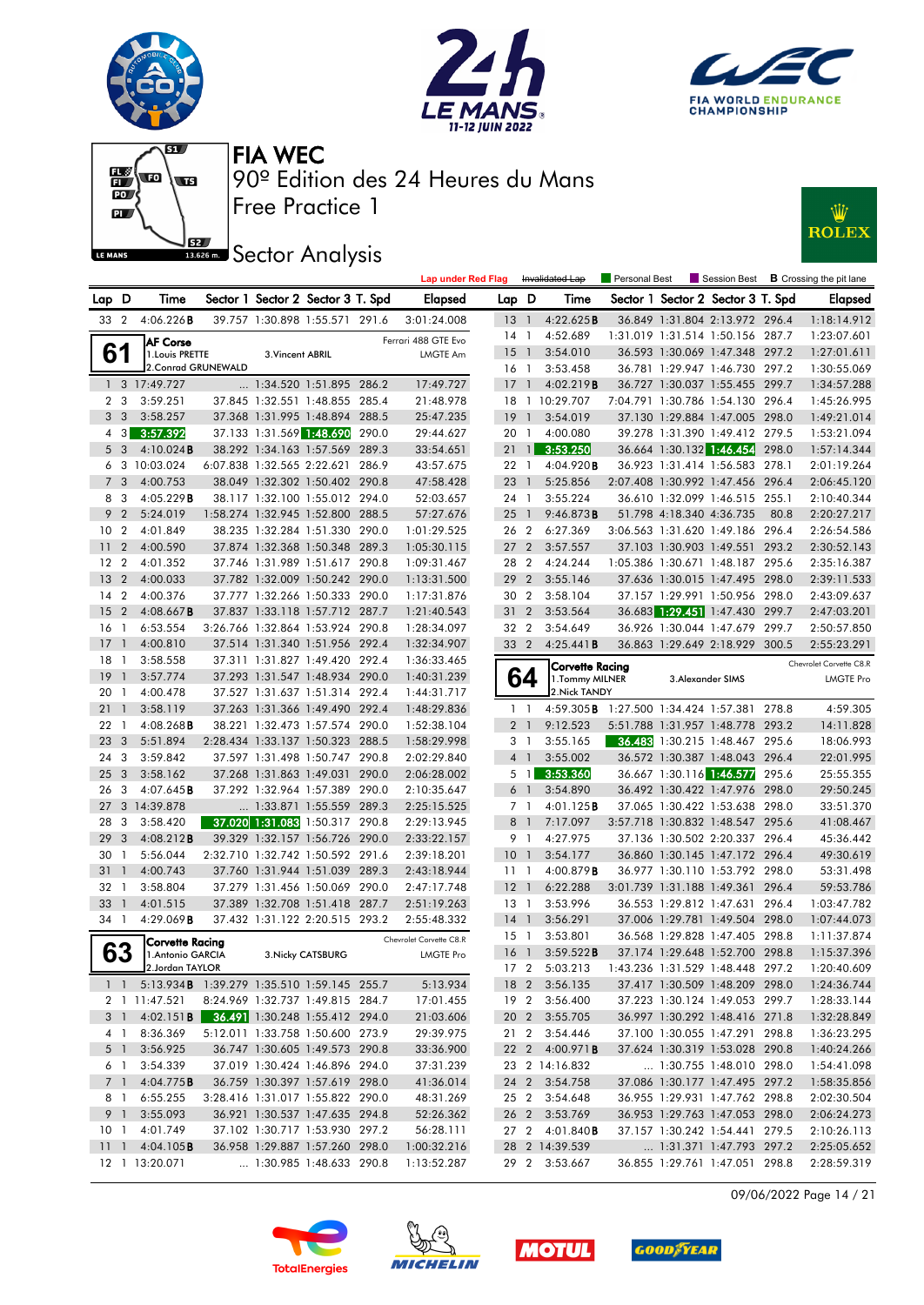







### **ISBE Sector Analysis**



|                            |                |                                                         |                            |                                   |      | <b>Lap under Red Flag</b> |                                    |                | Invalidated Lap                             | <b>Personal Best</b> |                            | Session Best                                                       |       | <b>B</b> Crossing the pit lane |
|----------------------------|----------------|---------------------------------------------------------|----------------------------|-----------------------------------|------|---------------------------|------------------------------------|----------------|---------------------------------------------|----------------------|----------------------------|--------------------------------------------------------------------|-------|--------------------------------|
| Lap D                      |                | Time                                                    |                            | Sector 1 Sector 2 Sector 3 T. Spd |      | <b>Elapsed</b>            | Lap D                              |                | Time                                        |                      |                            | Sector 1 Sector 2 Sector 3 T. Spd                                  |       | <b>Elapsed</b>                 |
| 30 2                       |                | 3:59.738B                                               |                            | 36.799 1:29.439 1:53.500 298.8    |      | 2:32:59.057               | 21 1                               |                | 4:11.604B                                   |                      |                            | 37.668 1:35.948 1:57.988 288.5                                     |       | 1:48:40.190                    |
| 31                         | $\mathbf{1}$   | 5:13.415                                                |                            | 1:52.802 1:32.065 1:48.548 287.7  |      | 2:38:12.472               | 22                                 | $\overline{1}$ | 6:57.980                                    |                      |                            | 3:36.061 1:32.204 1:49.715 288.5                                   |       | 1:55:38.170                    |
| 32                         | $\overline{1}$ | 3:53.956                                                |                            | 36.880 1:29.934 1:47.142 298.8    |      | 2:42:06.428               | 23 1                               |                | 4:09.566B                                   |                      |                            | 37.374 1:32.207 1:59.985 290.8                                     |       | 1:59:47.736                    |
| 33                         | - 1            | 3:53.407                                                |                            | 36.848 1:29.442 1:47.117 300.5    |      | 2:45:59.835               | 24 <sub>3</sub>                    |                | 8:17.530                                    |                      |                            | 4:46.966 1:38.872 1:51.692 267.8                                   |       | 2:08:05.266                    |
| $34 \quad 1$               |                | 3:53.586                                                |                            | 37.000 1:29.561 1:47.025 298.8    |      | 2:49:53.421               | 25 <sub>3</sub>                    |                | 6:46.805                                    |                      | 43.906 2:45.108 3:17.791   |                                                                    | 80.7  | 2:14:52.071                    |
| 35                         | $\overline{1}$ | 4:29.002                                                |                            | 36.712 1:28.952 2:23.338 301.3    |      | 2:54:22.423               | 26 <sub>3</sub>                    |                | 7:19.105                                    |                      | 1:24.716 4:01.261 1:53.128 |                                                                    | 80.7  | 2:22:11.176                    |
| 36 1                       |                | 5:44.772B                                               |                            | 48.670 2:00.362 2:55.740 163.7    |      | 3:00:07.195               | 27 <sub>3</sub>                    |                | 4:00.008                                    |                      |                            | 37.545 1:32.603 1:49.860 287.7                                     |       | 2:26:11.184                    |
|                            |                | Panis Racing                                            |                            |                                   |      | Oreca 07 - Gibson         | 28 3                               |                | 4:10.902B                                   |                      |                            | 37.958 1:35.782 1:57.162 288.5                                     |       | 2:30:22.086                    |
|                            | 65             | 1. Julien CANAL                                         |                            | 3.Job VAN UITERT                  |      | LMP <sub>2</sub>          | 29 1                               |                | 8:08.967                                    |                      |                            | 4:22.097 1:48.879 1:57.991 202.2                                   |       | 2:38:31.053                    |
|                            |                | 2. Nicolas JAMIN                                        |                            |                                   |      |                           | 30                                 | $\mathbf{1}$   | 4:13.959                                    |                      |                            | 41.437 1:40.545 1:51.977 246.4                                     |       | 2:42:45.012                    |
| 1 3                        |                | 4:51.683B 1:11.309 1:33.599 2:06.775 274.6              |                            |                                   |      | 4:51.683                  | 31 1                               |                | 4:01.330                                    |                      |                            | 38.027 1:32.892 1:50.411 290.0                                     |       | 2:46:46.342                    |
|                            |                | 2 3 29:32.173B                                          | $\ldots$ 5:25.108 4:29.629 |                                   | 47.0 | 34:23.856                 | 32 1                               |                | 4:42.165B                                   |                      |                            | 37.266 1:31.246 2:33.653 293.2                                     |       | 2:51:28.507                    |
|                            |                | 3 3 16:21.600                                           |                            | $\ldots$ 1:27.577 1:43.125 306.5  |      | 50:45.456                 |                                    |                | Spirit of Race                              |                      |                            |                                                                    |       | Ferrari 488 GTE Evo            |
| $4 \quad 3$                |                | 3:35.032                                                |                            | 34.350 1:23.195 1:37.487 317.2    |      | 54:20.488                 |                                    |                | 1. Franck DEZOTEUX                          |                      | 3. Gabriel AUBRY           |                                                                    |       | LMGTE Am                       |
|                            | 5 3            | 3:50.978                                                |                            | 45.166 1:23.335 1:42.477 316.3    |      | 58:11.466                 |                                    |                | 2. Pierre RAGUES                            |                      |                            |                                                                    |       |                                |
|                            | $6 \quad 3$    | 3:34.854                                                |                            | 34.235 1:22.832 1:37.787 318.2    |      | 1:01:46.320               |                                    | 1 <sub>2</sub> | 5:36.899 B 1:57.970 1:36.482 2:02.447 278.1 |                      |                            |                                                                    |       | 5:36.899                       |
|                            | 7 3            | 3:42.673B                                               |                            | 33.770 1:22.557 1:46.346 319.1    |      | 1:05:28.993               |                                    | 2 <sub>2</sub> | 5:31.926                                    |                      |                            | 2:05.644 1:35.222 1:51.060 277.4                                   |       | 11:08.825                      |
|                            |                | 8 3 22:56.577 <b>B</b>                                  |                            | 2:23.740 3:28.901 201.5           |      | 1:28:25.570               |                                    | 3 <sub>2</sub> | 4:00.393                                    |                      |                            | 37.468 1:33.127 1:49.798 278.8                                     |       | 15:09.218                      |
|                            |                | 9 1 29:45.847                                           |                            | $\ldots$ 1:29.103 1:43.357 307.3  |      | 1:58:11.417               |                                    | $4\quad2$      | 3:59.825                                    |                      |                            | 37.425 1:32.798 1:49.602 282.5                                     |       | 19:09.043                      |
| 10 <sub>1</sub>            |                | 3:40.532                                                |                            | 35.141 1:24.831 1:40.560 316.3    |      | 2:01:51.949               |                                    | 5 2            | 4:00.172                                    |                      |                            | 37.421 1:32.402 1:50.349 287.7                                     |       | 23:09.215                      |
| 11                         | $\overline{1}$ | 3:48.258B                                               |                            | 35.359 1:24.862 1:48.037 320.1    |      | 2:05:40.207               |                                    | 6 <sub>2</sub> | 4:07.112B                                   |                      |                            | 37.758 1:32.712 1:56.642 281.7                                     |       | 27:16.327                      |
|                            |                | 12 1 14:52.474                                          | 6:39.906 4:16.413 3:56.155 |                                   | 81.5 | 2:20:32.681               |                                    | 7 1            | 5:59.365                                    |                      |                            | 2:26.965 1:35.294 1:57.106 290.0                                   |       | 33:15.692                      |
| $13-1$                     |                | 3:47.022                                                |                            | 37.129 1:26.405 1:43.488 312.7    |      | 2:24:19.703               |                                    | 8 1            | 4:10.008                                    |                      |                            | 39.314 1:34.793 1:55.901 290.0                                     |       | 37:25.700                      |
| $14-1$                     |                | 3:39.479                                                |                            | 35.123 1:24.551 1:39.805 314.5    |      | 2:27:59.182               |                                    | 9 1            | 4:11.282                                    |                      |                            | 38.745 1:34.776 1:57.761 289.3                                     |       | 41:36.982                      |
| 15                         | $\overline{1}$ | 3:45.201B                                               |                            | 34.511 1:23.926 1:46.764 318.2    |      | 2:31:44.383               | 10                                 | $\overline{1}$ | 4:47.105                                    |                      |                            | 39.762 1:36.048 2:31.295 287.7                                     |       | 46:24.087                      |
| 16                         |                | 2 11:31.573                                             |                            | 8:26.965 1:24.202 1:40.406 318.2  |      | 2:43:15.956               | 11 <sub>1</sub>                    |                | 4:13.827                                    |                      |                            | 39.530 1:36.367 1:57.930 289.3                                     |       | 50:37.914                      |
| 17                         | $\overline{2}$ | 3:36.298                                                |                            | 34.073 1:22.692 1:39.533 322.9    |      | 2:46:52.254               | $12-1$                             |                | 4:14.427                                    |                      |                            | 39.720 1:36.513 1:58.194 289.3                                     |       | 54:52.341                      |
| 18                         | $\overline{2}$ | 3:43.449                                                |                            | 34.484 1:24.394 1:44.571 322.9    |      | 2:50:35.703               | 13                                 | $\overline{1}$ | 4:21.848B                                   |                      |                            | 39.638 1:36.692 2:05.518 286.2                                     |       | 59:14.189                      |
| 19                         | $\overline{2}$ | 4:10.194B                                               |                            | 33.961 1:23.013 2:13.220 320.1    |      | 2:54:45.897               | 14                                 | 3              | 6:06.291                                    |                      |                            | 2:40.892 1:33.721 1:51.678 276.7                                   |       | 1:05:20.480                    |
| 20 2                       |                | 6:21.656                                                |                            | 3:16.539 1:23.010 1:42.107 319.1  |      | 3:01:07.553               | 15 <sub>3</sub>                    |                | 3:59.891                                    |                      |                            | 37.572 1:32.051 1:50.268 290.8                                     |       | 1:09:20.371                    |
|                            |                | <b>JMW Motorsport</b>                                   |                            |                                   |      | Ferrari 488 GTE Evo       | 16 <sub>3</sub>                    |                | 3:59.386                                    |                      |                            | 37.582 1:31.958 1:49.846 290.8                                     |       | 1:13:19.757                    |
|                            | 66             | 1. Renger VAN DER ZANDE 3. Jason HART<br>2. Mark KVAMME |                            |                                   |      | LMGTE Am                  | 17 <sub>3</sub>                    |                | 4:06.565B                                   |                      |                            | 37.516 1:31.998 1:57.051 291.6                                     |       | 1:17:26.322                    |
|                            |                |                                                         |                            | 1:36.914 1:37.219 1:57.421 279.5  |      |                           | 18 <sup>3</sup><br>19 <sup>3</sup> |                | 5:03.405<br>3:57.872                        |                      |                            | 1:42.728 1:31.852 1:48.825 290.8<br>37.498 1:31.467 1:48.907 293.2 |       | 1:22:29.727<br>1:26:27.599     |
| $1\quad$<br>2 <sub>1</sub> |                | 5:11.554<br>3:59.327                                    |                            | 37.365 1:32.674 1:49.288 282.5    |      | 5:11.554<br>9:10.881      | 20 <sub>3</sub>                    |                | 4:05.026B                                   |                      |                            | 37.145 1:31.913 1:55.968 292.4                                     |       | 1:30:32.625                    |
| 3                          | $\vert$        | 3:58.081                                                |                            | 36.983 1:32.247 1:48.851 283.2    |      | 13:08.962                 | 21                                 | 3              | 7:17.471                                    |                      |                            | 3:57.363 1:31.249 1:48.859 292.4                                   |       | 1:37:50.096                    |
| 4 <sup>1</sup>             |                | 4:05.013B                                               |                            | 37.208 1:32.513 1:55.292 283.2    |      | 17:13.975                 | $22 \quad 3$                       |                | 3:57.793                                    |                      |                            | 37.483 1:31.840 1:48.470                                           | 290.8 | 1:41:47.889                    |
|                            | 5 3            | 7:59.994                                                |                            | 4:35.557 1:34.006 1:50.431 283.2  |      | 25:13.969                 | 23 3                               |                | 4:06.960 <b>B</b>                           |                      |                            | 37.696 1:31.452 1:57.812 293.2                                     |       | 1:45:54.849                    |
|                            | 6 <sub>3</sub> | 5:36.775B                                               |                            | 37.854 2:24.297 2:34.624 281.7    |      | 30:50.744                 | 24 1                               |                | 5:28.325                                    |                      |                            | 1:57.469 1:35.468 1:55.388 290.8                                   |       | 1:51:23.174                    |
|                            |                | 7 3 12:41.059                                           |                            | 8:25.955 1:36.063 2:39.041 281.7  |      | 43:31.803                 |                                    | 25 1           | 4:09.949                                    |                      |                            | 39.483 1:34.826 1:55.640 290.0                                     |       | 1:55:33.123                    |
|                            |                | 8 3 4:03.417                                            |                            | 38.575 1:33.996 1:50.846 283.9    |      | 47:35.220                 |                                    |                | 26 1 4:09.373                               |                      |                            | 38.817 1:35.215 1:55.341 267.1                                     |       | 1:59:42.496                    |
|                            |                | 9 3 4:06.338                                            |                            | 38.082 1:33.436 1:54.820 286.2    |      | 51:41.558                 |                                    |                | 27 1 4:09.497                               |                      |                            | 39.612 1:35.003 1:54.882 291.6                                     |       | 2:03:51.993                    |
|                            |                | 10 3 4:01.701                                           |                            | 37.899 1:33.193 1:50.609 285.4    |      | 55:43.259                 |                                    |                | 28 1 4:10.371                               |                      |                            | 39.763 1:34.776 1:55.832 289.3                                     |       | 2:08:02.364                    |
|                            |                | 11 3 4:03.007                                           |                            | 37.901 1:33.803 1:51.303 285.4    |      | 59:46.266                 |                                    |                | 29 1 6:40.746 <b>B</b>                      |                      |                            | 42.973 2:45.960 3:11.813 80.8                                      |       | 2:14:43.110                    |
|                            |                | 12 3 4:01.068                                           |                            | 37.893 1:32.814 1:50.361 284.7    |      | 1:03:47.334               |                                    |                | 30 2 10:36.310                              |                      |                            | 7:10.807 1:33.609 1:51.894 283.9                                   |       | 2:25:19.420                    |
|                            |                | 13 3 4:06.909 <b>B</b>                                  |                            | 38.257 1:32.386 1:56.266 289.3    |      | 1:07:54.243               |                                    |                | 31 2 3:59.042                               |                      |                            | 37.579 1:31.929 1:49.534 291.6                                     |       | 2:29:18.462                    |
|                            |                | 14 2 6:16.097                                           |                            | 2:45.018 1:36.016 1:55.063 286.9  |      | 1:14:10.340               |                                    |                | 32 2 4:00.809                               |                      |                            | 37.872 1:31.784 1:51.153 294.0                                     |       | 2:33:19.271                    |
| 15 2                       |                | 4:07.599                                                |                            | 38.426 1:35.047 1:54.126 283.2    |      | 1:18:17.939               |                                    | 33 2           | 4:17.116 <b>B</b>                           |                      |                            | 48.321 1:32.087 1:56.708 294.0                                     |       | 2:37:36.387                    |
|                            |                | 16 2 4:08.549                                           |                            | 40.626 1:34.610 1:53.313 283.9    |      | 1:22:26.488               |                                    | 34 2           | 5:54.967B 2:27.973 1:31.610 1:55.384 293.2  |                      |                            |                                                                    |       | 2:43:31.354                    |
|                            |                | 17 2 4:06.271                                           |                            | 38.588 1:34.748 1:52.935 284.7    |      | 1:26:32.759               |                                    | 35 1           | 5:56.723                                    |                      |                            | 2:25.114 1:35.810 1:55.799 294.8                                   |       | 2:49:28.077                    |
|                            |                | 18 2 4:06.567                                           |                            | 38.344 1:34.400 1:53.823 283.9    |      | 1:30:39.326               |                                    |                | 36 1 4:37.709                               |                      |                            | 38.774 1:33.540 2:25.395 293.2                                     |       | 2:54:05.786                    |
|                            |                | 19 2 4:12.874 <b>B</b>                                  |                            | 38.289 1:34.310 2:00.275 285.4    |      | 1:34:52.200               |                                    |                | 37 1 4:50.898 <b>B</b>                      |                      |                            | 41.270 1:39.138 2:30.490 292.4                                     |       | 2:58:56.684                    |
| 20 1                       |                | 9:36.386                                                |                            | 6:02.926 1:33.471 1:59.989 292.4  |      | 1:44:28.586               |                                    |                |                                             |                      |                            |                                                                    |       |                                |

09/06/2022 Page 15 / 21







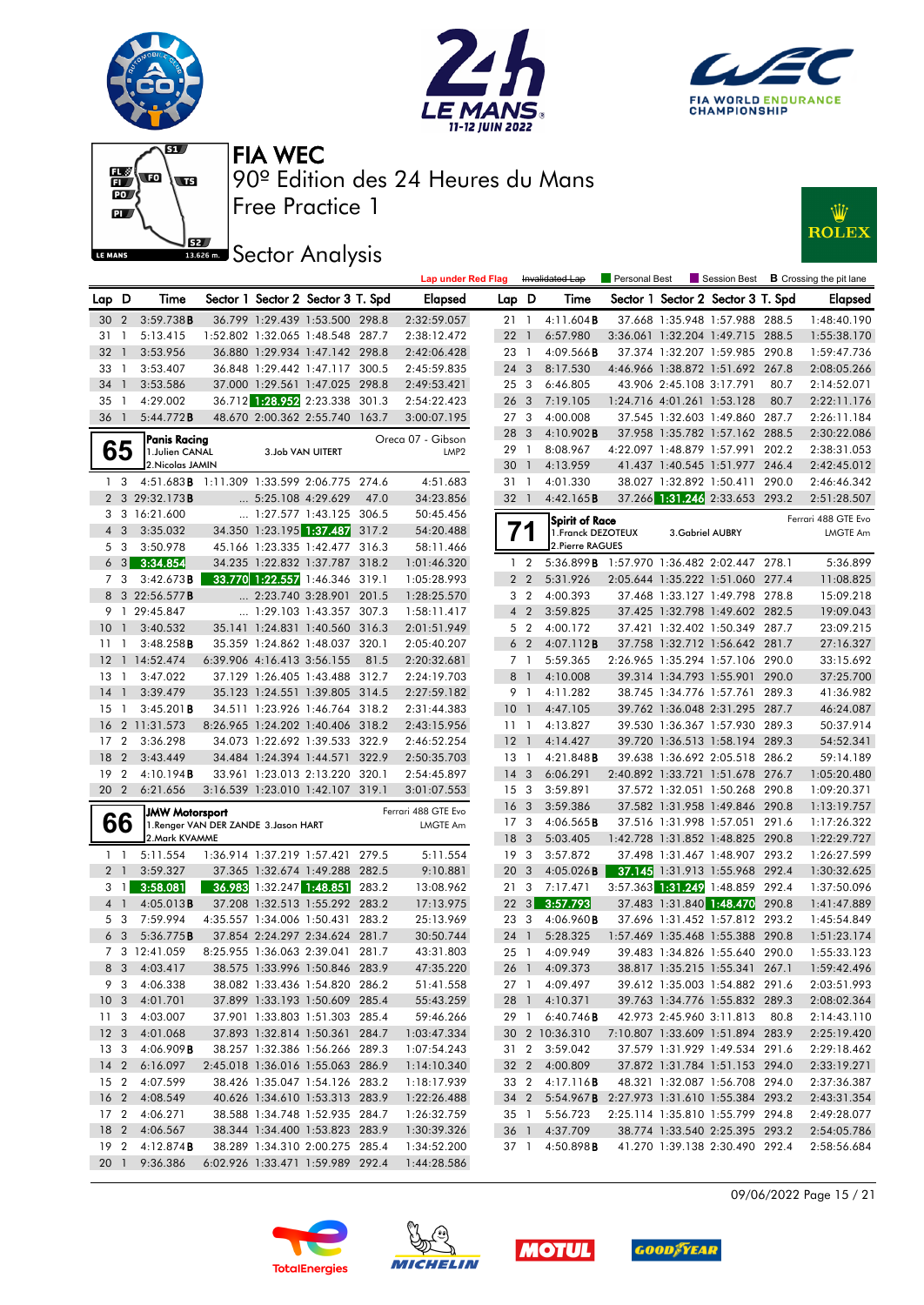







**JEZ Sector Analysis** 



|                 |                 |                                                                        |  |                                                                  |       | <b>Lap under Red Flag</b>  |                 |                               | Invalidated Lap                        | Personal Best           | Session Best                                                       |       | <b>B</b> Crossing the pit lane |
|-----------------|-----------------|------------------------------------------------------------------------|--|------------------------------------------------------------------|-------|----------------------------|-----------------|-------------------------------|----------------------------------------|-------------------------|--------------------------------------------------------------------|-------|--------------------------------|
|                 | Lap D           | Time                                                                   |  | Sector 1 Sector 2 Sector 3 T. Spd                                |       | Elapsed                    | Lap D           |                               | Time                                   |                         | Sector 1 Sector 2 Sector 3 T. Spd                                  |       | <b>Elapsed</b>                 |
|                 |                 | <b>Riley Motorsports</b>                                               |  |                                                                  |       | Ferrari 488 GTE Evo        | $26 \quad 3$    |                               | 3:58.138                               |                         | 37.527 1:31.592 1:49.019 290.0                                     |       | 2:41:43.478                    |
|                 | 74              | 1.Felipe FRAGA                                                         |  | 3. Shane VAN GISBERGEN                                           |       | <b>LMGTE Pro</b>           | 27              | 3                             | 4:07.772B                              |                         | 37.528 1:32.142 1:58.102 291.6                                     |       | 2:45:51.250                    |
|                 |                 | 2.Sam BIRD                                                             |  |                                                                  |       |                            | 28              | - 3                           | 6:08.395                               |                         | 2:45.808 1:31.962 1:50.625 292.4                                   |       | 2:51:59.645                    |
|                 | $1\quad2$       | 5:52.236                                                               |  | 2:27.718 1:35.351 1:49.167 269.8                                 |       | 5:52.236                   | 29              | $\mathbf{3}$                  | 4:28.030                               |                         | 38.021 1:31.526 2:18.483 290.8                                     |       | 2:56:27.675                    |
|                 | $2 \quad 2$     | 3:54.601                                                               |  | 36.593 1:30.977 1:47.031                                         | 292.4 | 9:46.837                   | 30 3            |                               | 4:03.188                               |                         | 40.166 1:30.993 1:52.029 290.0                                     |       | 3:00:30.863                    |
|                 | 3 <sub>2</sub>  | 4:00.467                                                               |  | 36.572 1:35.369 1:48.526 247.6                                   |       | 13:47.304                  |                 |                               |                                        | Dempsey - Proton Racing |                                                                    |       | Porsche 911 RSR - 19           |
|                 | 4 2             | 4:01.620 <b>B</b>                                                      |  | 36.623 1:30.762 1:54.235 293.2                                   |       | 17:48.924                  | $\prime\prime$  |                               | 1. Christian RIED                      |                         | 3. Harry TINCKNELL                                                 |       | LMGTE Am                       |
| 5               | - 3             | 5:21.056                                                               |  | 1:55.955 1:34.705 1:50.396 283.2                                 |       | 23:09.980                  |                 |                               | 2. Sebastian PRIAULX                   |                         |                                                                    |       |                                |
|                 | 6 3             | 4:00.013                                                               |  | 37.693 1:32.712 1:49.608 276.7                                   |       | 27:09.993                  |                 | $1\quad$                      | 5:18.016                               |                         | 1:44.090 1:38.181 1:55.745 267.1                                   |       | 5:18.016                       |
|                 | 7 <sub>3</sub>  | 3:57.823                                                               |  | 37.346 1:31.628 1:48.849 291.6                                   |       | 31:07.816                  |                 | 2 <sub>1</sub>                | 4:01.075                               |                         | 37.787 1:31.586 1:51.702 302.2                                     |       | 9:19.091                       |
| 8               | 3               | 3:57.637                                                               |  | 37.181 1:31.320 1:49.136 290.0                                   |       | 35:05.453                  |                 | 3 <sup>1</sup>                | 3:59.404                               |                         | 37.687 1:31.552 1:50.165 295.6                                     |       | 13:18.495                      |
| 9               | 3               | 3:56.947                                                               |  | 37.310 1:31.066 1:48.571 292.4                                   |       | 39:02.400                  |                 | 4 1                           | 3:59.132                               |                         | 37.482 1:31.530 1:50.120 287.7                                     |       | 17:17.627                      |
| 10              | -3              | 4:37.115B                                                              |  | 37.360 1:31.144 2:28.611                                         | 294.0 | 43:39.515                  | 5               | $\overline{1}$                | 4:33.954B                              |                         | 1:03.240 1:32.401 1:58.313 295.6                                   |       | 21:51.581                      |
| 11              | $\overline{1}$  | 5:17.019                                                               |  | 1:53.996 1:32.792 1:50.231 274.6                                 |       | 48:56.534                  |                 | 6 1                           | 8:39.941                               |                         | 5:13.871 1:33.605 1:52.465 290.0                                   |       | 30:31.522                      |
| 12              | -1              | 3:58.311                                                               |  | 37.577 1:31.418 1:49.316 292.4                                   |       | 52:54.845                  | $\overline{7}$  | $\overline{1}$                | 4:03.893                               |                         | 37.568 1:32.128 1:54.197 294.0                                     |       | 34:35.415                      |
| 13              | $\overline{1}$  | 4:03.516B                                                              |  | 37.020 1:30.739 1:55.757 292.4                                   |       | 56:58.361                  |                 | 8 1                           | $4:09.834$ <b>B</b>                    |                         | 38.383 1:32.556 1:58.895 294.0                                     |       | 38:45.249                      |
|                 |                 | 14 3 58:36.731                                                         |  | 1:32.608 1:50.040 290.8                                          |       | 1:55:35.092                | 9               | $\overline{2}$                | 5:39.726                               |                         | 1:42.877 1:33.400 2:23.449 292.4                                   |       | 44:24.975                      |
| 15              | 3               | 3:57.491                                                               |  | 37.345 1:31.513 1:48.633 290.0                                   |       | 1:59:32.583                | 10 <sub>2</sub> |                               | 3:58.686                               |                         | 38.012 1:31.527 1:49.147 293.2                                     |       | 48:23.661                      |
| 16 <sub>3</sub> |                 | 4:03.449B                                                              |  | 37.276 1:30.704 1:55.469 293.2                                   |       | 2:03:36.032                | 11              | $\overline{2}$                | 3:57.965                               |                         | 37.321 1:31.872 1:48.772 294.8                                     |       | 52:21.626                      |
| 17              | -3              | 5:45.439                                                               |  | 2:24.655 1:31.380 1:49.404 291.6                                 |       | 2:09:21.471                | 12 2            |                               | 3:58.387                               |                         | 37.233 1:31.163 1:49.991                                           | 294.8 | 56:20.013                      |
| 18 3            |                 | 8:48.837                                                               |  | 52.033 3:30.621 4:26.183                                         | 80.7  | 2:18:10.308                | 13 <sub>2</sub> |                               | 3:57.624                               |                         | 37.303 1:30.974 1:49.347 297.2                                     |       | 1:00:17.637                    |
| 19              | 3               | 5:18.409B                                                              |  | 1:24.639 1:56.164 1:57.606 273.9                                 |       | 2:23:28.717                | 14 2            |                               | 3:58.724                               |                         | 37.835 1:31.041 1:49.848 294.0                                     |       | 1:04:16.361                    |
| 20              |                 | 3 15:34.244                                                            |  | $\ldots$ 1:32.751 1:49.716 292.4                                 |       | 2:39:02.961                | 15              | $\overline{2}$                | 3:57.521                               |                         | 38.256 1:30.950 1:48.315 295.6                                     |       | 1:08:13.882                    |
| 21              | 3               | 3:56.373                                                               |  | 37.265 1:30.925 1:48.183 291.6                                   |       | 2:42:59.334                | 16 2            |                               | $4:02.811$ <b>B</b>                    |                         | 37.170 1:30.886 1:54.755 294.8                                     |       | 1:12:16.693                    |
| 22 3            |                 | 4:10.195B                                                              |  | 36.928 1:30.394 2:02.873 296.4                                   |       | 2:47:09.529                | 17              | $\overline{2}$                | 7:43.162                               |                         | 4:22.696 1:31.374 1:49.092 293.2                                   |       | 1:19:59.855                    |
|                 |                 |                                                                        |  |                                                                  |       | Ferrari 488 GTE Evo        | 18 2            |                               | 3:58.158                               |                         | 37.378 1:31.764 1:49.016 294.0                                     |       | 1:23:58.013                    |
|                 | Έ5              | Iron Lynx<br>1. Pierre EHRET                                           |  | <b>3. Nicolas VARRONE</b>                                        |       | LMGTE Am                   | 19              | $\overline{2}$                | 3:59.132                               |                         | 37.372 1:31.182 1:50.578 290.8                                     |       | 1:27:57.145                    |
|                 |                 |                                                                        |  |                                                                  |       |                            |                 |                               |                                        |                         |                                                                    |       |                                |
|                 |                 | 2.Christian HOOK                                                       |  |                                                                  |       |                            | 20 2            |                               | 4:04.326B                              |                         | 37.934 1:31.279 1:55.113 294.8                                     |       | 1:32:01.471                    |
|                 |                 | 1 3 29:46.427                                                          |  | 1:35.053 1:52.088 281.0                                          |       | 29:46.427                  | 21              | 3                             | 5:23.607                               |                         | 2:00.617 1:33.199 1:49.791 294.0                                   |       | 1:37:25.078                    |
|                 | 2 <sub>3</sub>  | 4:00.629                                                               |  | 37.638 1:32.555 1:50.436 291.6                                   |       | 33:47.056                  | 22 3            |                               | 3:57.777                               |                         | 37.754 1:31.578 1:48.445 294.0                                     |       | 1:41:22.855                    |
| 3               | -3              | 3:58.925                                                               |  | 37.646 1:32.158 1:49.121                                         | 286.9 | 37:45.981                  | 23              | 3                             | 3:57.138                               |                         | 37.079 1:31.474 1:48.585 294.0                                     |       | 1:45:19.993                    |
|                 | 4 3             | 4:09.592B                                                              |  | 37.693 1:32.023 1:59.876 290.8                                   |       | 41:55.573                  | 24              | -3                            | $4:04.501$ <b>B</b>                    |                         | 39.114 1:31.679 1:53.708 295.6                                     |       | 1:49:24.494                    |
|                 | 5 3             | 7:07.217                                                               |  | 3:43.109 1:32.160 1:51.948 290.8                                 |       | 49:02.790                  | 25              | 3                             | 8:23.896                               |                         | 5:03.046 1:31.406 1:49.444 294.0                                   |       | 1:57:48.390                    |
| 6               | -3              | 3:58.944                                                               |  | 37.590 1:31.790 1:49.564 290.8                                   |       | 53:01.734                  | 26 3            |                               | 3:58.427                               |                         | 37.415 1:30.949 1:50.063 293.2                                     |       | 2:01:46.817                    |
| $\overline{7}$  | 3               | 4:00.116                                                               |  | 37.895 1:32.270 1:49.951                                         | 288.5 | 57:01.850                  | 27              | 3                             | 4:03.842B                              |                         | 37.072 1:31.915 1:54.855 295.6                                     |       | 2:05:50.659                    |
| 8               | 3               | 4:06.861 <b>B</b>                                                      |  | 37.942 1:32.113 1:56.806 283.9                                   |       | 1:01:08.711                | 28              |                               | 3 14:39.132                            |                         | 6:08.425 4:19.431 4:11.276                                         | 80.3  | 2:20:29.791                    |
| 9               | $\overline{2}$  | 6:36.717                                                               |  | 3:02.228 1:36.752 1:57.737 286.9                                 |       | 1:07:45.428                | 29              | 3                             | 4:01.467                               |                         | 38.838 1:32.211 1:50.418 293.2                                     |       | 2:24:31.258                    |
| 10 <sub>2</sub> |                 | 4:08.838                                                               |  | 39.200 1:34.907 1:54.731                                         | 287.7 | 1:11:54.266                | 30              | -3                            | 3:57.280                               |                         | 37.202 1:31.197 1:48.881                                           | 293.2 | 2:28:28.538                    |
| 11              | $\overline{2}$  | 4:08.916                                                               |  | 39.168 1:34.962 1:54.786                                         | 285.4 | 1:16:03.182                | 31              | 3                             | $4:02.566$ B                           |                         | 37.182 1:31.358 1:54.026 293.2                                     |       | 2:32:31.104                    |
| 12 <sub>2</sub> |                 | 4:08.064                                                               |  | 39.008 1:35.038 1:54.018 286.2                                   |       | 1:20:11.246                | 32 3            |                               | 8:33.319                               |                         | 5:12.490 1:31.527 1:49.302 294.8                                   |       | 2:41:04.423                    |
|                 |                 |                                                                        |  |                                                                  |       |                            |                 |                               |                                        |                         |                                                                    |       |                                |
|                 |                 | 13 2 4:06.996                                                          |  | 38.857 1:34.312 1:53.827 285.4                                   |       | 1:24:18.242                | 343             | 33 3                          | 3:57.433                               |                         | 37.477 1:30.828 1:49.128 293.2                                     |       | 2:45:01.856                    |
|                 |                 | 14 2 4:06.534                                                          |  | 39.043 1:34.072 1:53.419 286.9                                   |       | 1:28:24.776                |                 |                               | 4:02.366B                              |                         | 37.724 1:30.597 1:54.045 294.0                                     |       | 2:49:04.222                    |
|                 |                 | 15 2 4:11.206                                                          |  | 39.226 1:34.408 1:57.572 286.9<br>40.535 1:34.047 2:02.259 286.9 |       | 1:32:35.982                | 35 3            |                               | 5:44.335                               |                         | 1:56.579 1:30.646 2:17.110 294.0<br>39.265 1:30.974 2:17.113 294.0 |       | 2:54:48.557                    |
|                 | 16 <sub>2</sub> | $4:16.841$ <b>B</b><br>17 1 7:21.199B 3:34.702 1:38.457 2:08.040 268.4 |  |                                                                  |       | 1:36:52.823                | 363             |                               | 4:27.352<br>3:59.033                   |                         |                                                                    |       | 2:59:15.909                    |
| 18 1            |                 | 5:04.774                                                               |  | 1:31.004 1:36.990 1:56.780 286.2                                 |       | 1:44:14.022<br>1:49:18.796 | 37 3            |                               |                                        |                         | 39.381 1:31.110 1:48.542 294.0                                     |       | 3:03:14.942                    |
|                 |                 | 19 1 4:10.671                                                          |  | 39.787 1:35.554 1:55.330 286.2                                   |       |                            |                 |                               | WeatherTech Racing                     |                         |                                                                    |       | Porsche 911 RSR - 19           |
| 20 1            |                 |                                                                        |  | 39.184 1:34.977 1:55.823 289.3                                   |       | 1:53:29.467                |                 | 79                            | 1. Cooper MACNEIL<br>2.Julien ANDLAUER |                         | 3. Thomas MERRILL                                                  |       | LMGTE Am                       |
|                 |                 | 4:09.984                                                               |  |                                                                  |       | 1:57:39.451                |                 |                               | 6:03.925                               |                         |                                                                    |       |                                |
|                 | 211             | 4:08.596                                                               |  | 39.061 1:34.766 1:54.769 287.7                                   |       | 2:01:48.047                |                 | $1\quad 2$                    |                                        |                         | 2:36.367 1:32.324 1:55.234 290.0<br>37.078 1:31.479 1:47.682 295.6 |       | 6:03.925                       |
| 22 1            |                 | 4:08.998                                                               |  | 39.019 1:35.602 1:54.377 286.9                                   |       | 2:05:57.045                |                 | $2\quad 2$                    | 3:56.239                               |                         |                                                                    |       | 10:00.164                      |
|                 | 23 1<br>24 1    | 4:11.740<br>9:38.645B                                                  |  | 40.851 1:35.797 1:55.092 283.2<br>47.649 4:18.515 4:32.481       | 80.7  | 2:10:08.785<br>2:19:47.430 |                 | $3 \quad 2$<br>4 <sub>2</sub> | 3:55.082<br>4:05.617B                  |                         | 36.960 1:30.216 1:47.906 297.2<br>38.095 1:31.656 1:55.866 280.3   |       | 13:55.246<br>18:00.863         |

09/06/2022 Page 16 / 21







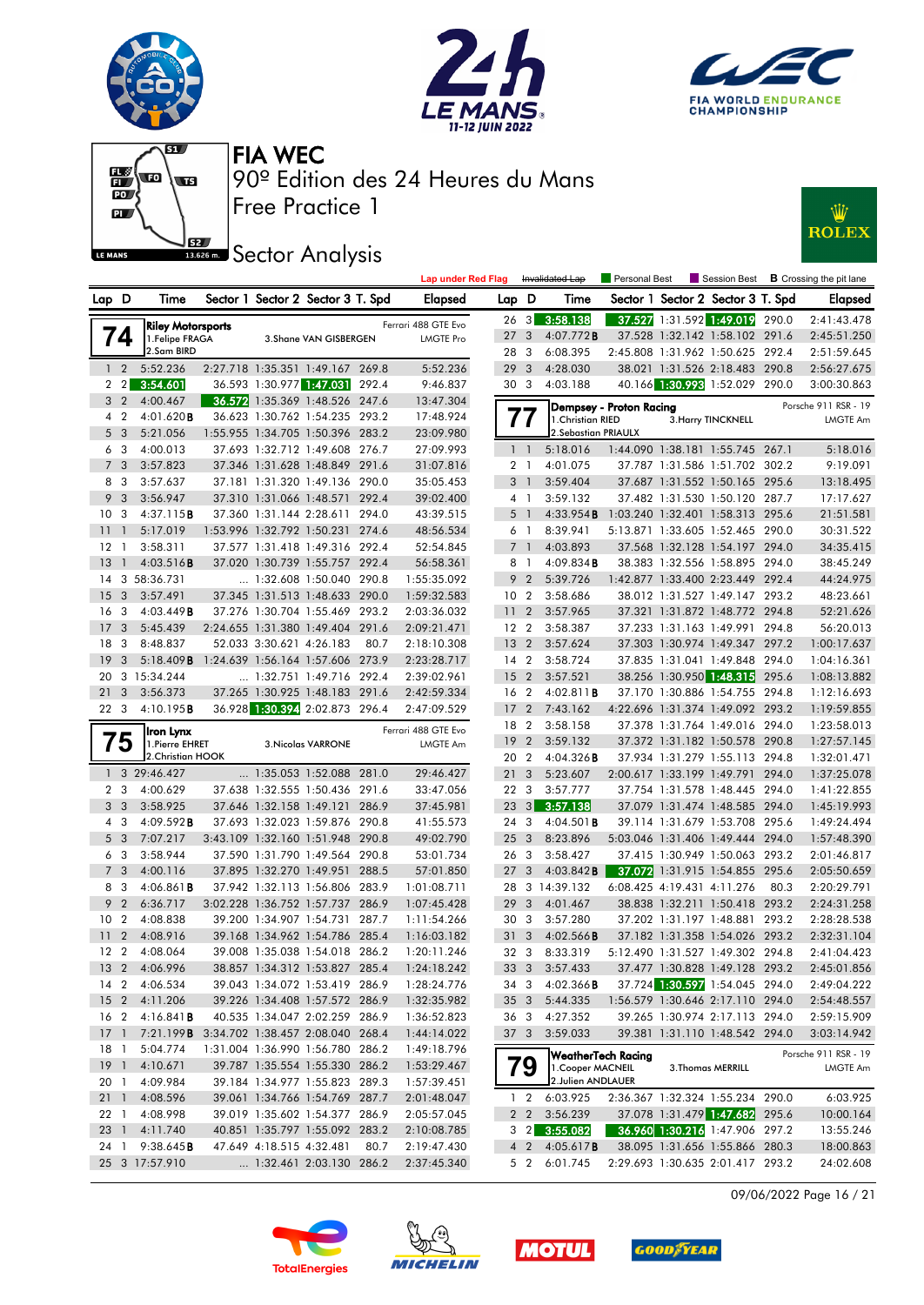







# **JEZ Sector Analysis**



|                 |                |                                                    |                         |                          |                                                                  |      | <b>Lap under Red Flag</b>  |                 |                         | Invalidated Lap                                                    | <b>Personal Best</b>       |                          |                                   |       | Session Best $\,$ <b>B</b> Crossing the pit lane |
|-----------------|----------------|----------------------------------------------------|-------------------------|--------------------------|------------------------------------------------------------------|------|----------------------------|-----------------|-------------------------|--------------------------------------------------------------------|----------------------------|--------------------------|-----------------------------------|-------|--------------------------------------------------|
| Lap D           |                | Time                                               |                         |                          | Sector 1 Sector 2 Sector 3 T. Spd                                |      | Elapsed                    | Lap D           |                         | Time                                                               |                            |                          | Sector 1 Sector 2 Sector 3 T. Spd |       | Elapsed                                          |
|                 | 6 2            | 4:04.549B                                          |                         |                          | 37.349 1:31.319 1:55.881 285.4                                   |      | 28:07.157                  | 24 3            |                         | 3:59.269                                                           |                            |                          | 37.578 1:32.014 1:49.677 292.4    |       | 2:00:19.546                                      |
|                 |                | 7 1 14:07.997                                      |                         |                          | 1:33.269 1:53.166 294.0                                          |      | 42:15.154                  | 25              | $\overline{\mathbf{3}}$ | 3:58.926                                                           |                            |                          | 37.636 1:31.687 1:49.603 294.0    |       | 2:04:18.472                                      |
|                 | 8 1            | 4:23.620                                           |                         |                          | 37.931 1:32.380 2:13.309 294.8                                   |      | 46:38.774                  | 26 <sub>3</sub> |                         | 3:59.863                                                           |                            |                          | 38.170 1:31.570 1:50.123 298.0    |       | 2:08:18.335                                      |
|                 | 91             | 4:03.106                                           |                         |                          | 38.572 1:32.553 1:51.981 294.0                                   |      | 50:41.880                  |                 | 273                     | 7:01.176                                                           |                            | 38.230 2:55.293 3:27.653 |                                   | 80.7  | 2:15:19.511                                      |
| 10              | $\overline{1}$ | 4:03.642                                           |                         |                          | 38.195 1:32.915 1:52.532 295.6                                   |      | 54:45.522                  | 28 3            |                         | 7:19.523B                                                          | 1:25.017 3:51.688 2:02.818 |                          |                                   | 81.2  | 2:22:39.034                                      |
| 11              | $\overline{1}$ | 4:01.931                                           |                         |                          | 38.079 1:32.379 1:51.473 293.2                                   |      | 58:47.453                  |                 |                         | 29 2 11:37.371                                                     |                            |                          | 8:09.021 1:35.698 1:52.652 276.7  |       | 2:34:16.405                                      |
| 12              | $\overline{1}$ | $4:07.876$ B                                       |                         |                          | 37.936 1:32.300 1:57.640 294.8                                   |      | 1:02:55.329                | 30              | $\overline{2}$          | 4:02.319                                                           |                            |                          | 37.881 1:32.319 1:52.119 290.8    |       | 2:38:18.724                                      |
|                 |                | 13 1 13:41.427                                     |                         |                          | 1:33.123 1:52.680 294.8                                          |      | 1:16:36.756                | 31 2            |                         | 4:05.767B                                                          |                            |                          | 37.640 1:31.849 1:56.278 290.0    |       | 2:42:24.491                                      |
| 14              | $\overline{1}$ | 4:04.823                                           |                         |                          | 38.257 1:34.129 1:52.437 294.0                                   |      | 1:20:41.579                | 32 2            |                         | 5:12.281                                                           |                            |                          | 1:43.837 1:32.827 1:55.617        | 290.8 | 2:47:36.772                                      |
| 15              | -1             | 4:00.939                                           |                         |                          | 38.114 1:31.808 1:51.017 295.6                                   |      | 1:24:42.518                | 33              | $\vert$ 2               | 3:57.557                                                           |                            |                          | 37.382 1:31.088 1:49.087 291.6    |       | 2:51:34.329                                      |
| <b>16</b>       | $\overline{1}$ | 4:09.278B                                          |                         |                          | 37.836 1:31.729 1:59.713 295.6                                   |      | 1:28:51.796                | 34 2            |                         | 4:26.725                                                           |                            |                          | 37.258 1:30.930 2:18.537 294.0    |       | 2:56:01.054                                      |
| 17              | -1             | 5:59.318                                           |                         |                          | 2:33.137 1:32.800 1:53.381 294.8                                 |      | 1:34:51.114                |                 | 35 2                    | 4:28.888B                                                          |                            |                          | 40.275 1:30.706 2:17.907 291.6    |       | 3:00:29.942                                      |
| <b>18</b>       | $\overline{1}$ | 4:03.771                                           |                         |                          | 38.185 1:32.526 1:53.060 295.6                                   |      | 1:38:54.885                |                 |                         | <b>AF Corse</b>                                                    |                            |                          |                                   |       | Oreca 07 - Gibson                                |
| 19              | - 1            | 4:01.856                                           |                         |                          | 38.139 1:32.036 1:51.681 294.0                                   |      | 1:42:56.741                |                 | 83                      | 1. François PERRODO                                                |                            |                          | 3. Alessio ROVERA                 |       | LMP2 P/A                                         |
| 20              | $\overline{1}$ | 4:01.623                                           |                         |                          | 38.104 1:31.843 1:51.676 294.0                                   |      | 1:46:58.364                |                 |                         | 2. Nicklas NIELSEN                                                 |                            |                          |                                   |       |                                                  |
| 21              | -1             | $4:10.754$ <b>B</b>                                |                         |                          | 38.177 1:32.453 2:00.124 294.8                                   |      | 1:51:09.118                |                 | 1 <sub>3</sub>          | 9:53.850                                                           |                            |                          | 6:44.458 1:27.771 1:41.621 299.7  |       | 9:53.850                                         |
| 22              | 3              | 9:32.997                                           |                         |                          | 6:09.807 1:32.055 1:51.135 295.6                                 |      | 2:00:42.115                |                 | 2 <sub>3</sub>          | 3:40.334                                                           |                            |                          | 33.968 1:24.275 1:42.091          | 285.4 | 13:34.184                                        |
| 23              | -3             | 4:00.126                                           |                         |                          | 37.508 1:30.971 1:51.647 296.4                                   |      | 2:04:42.241                |                 | 3 <sub>3</sub>          | 3:38.481                                                           |                            |                          | 34.370 1:23.766 1:40.345 320.1    |       | 17:12.665                                        |
| 24              | 3              | 3:59.287                                           |                         |                          | 37.547 1:31.749 1:49.991 296.4                                   |      | 2:08:41.528                |                 | $4 \quad 3$             | 3:45.637B                                                          |                            |                          | 34.494 1:23.777 1:47.366 317.2    |       | 20:58.302                                        |
| 25              | -3             | $8:04.068$ <b>B</b>                                |                         | 49.353 2:46.262 4:28.453 |                                                                  | 80.0 | 2:16:45.596                |                 | 5 <sub>3</sub>          | 8:42.069                                                           |                            |                          | 5:35.190 1:25.443 1:41.436 315.4  |       | 29:40.371                                        |
| 26              |                | 3 10:10.909                                        |                         |                          | 6:47.146 1:31.889 1:51.874 294.0                                 |      | 2:26:56.505                | 6               | $\overline{\mathbf{3}}$ | $3:46.201$ <b>B</b>                                                |                            |                          | 34.889 1:24.164 1:47.148 321.0    |       | 33:26.572                                        |
| 27              | 3              | 4:02.157                                           |                         |                          | 37.428 1:31.159 1:53.570 294.8                                   |      | 2:30:58.662                |                 |                         | 7 3 14:36.414                                                      |                            |                          | 1:24.316 1:41.474 319.1           |       | 48:02.986                                        |
| 28              | 3              | 4:25.629                                           |                         |                          | 1:05.561 1:30.454 1:49.614 297.2                                 |      | 2:35:24.291                |                 | 8 3                     | 3:47.147                                                           |                            |                          | 34.554 1:23.974 1:48.619 320.1    |       | 51:50.133                                        |
| 29              | 3              | 3:59.349                                           |                         |                          | 37.471 1:30.874 1:51.004 300.5                                   |      | 2:39:23.640                |                 | 9 <sup>3</sup>          | 3:36.824                                                           |                            |                          | 34.109 1:23.836 1:38.879 323.9    |       | 55:26.957                                        |
| 30              | 3              | 3:59.012                                           |                         |                          | 37.310 1:30.910 1:50.792 301.3                                   |      | 2:43:22.652                | 10 <sup>3</sup> |                         | 3:38.019                                                           |                            |                          | 34.046 1:23.249 1:40.724 318.2    |       | 59:04.976                                        |
| 31              | 3              | 3:59.723                                           |                         |                          | 37.581 1:30.353 1:51.789 300.5                                   |      | 2:47:22.375                | 11              | $\overline{\mathbf{3}}$ | 3:42.235                                                           |                            |                          | 34.158 1:22.905 1:45.172 320.1    |       | 1:02:47.211                                      |
| 32 <sub>3</sub> |                | 4:07.448B                                          |                         |                          | 37.919 1:31.443 1:58.086 296.4                                   |      | 2:51:29.823                | 12 <sup>3</sup> |                         | 3:35.177                                                           |                            |                          | 34.170 1:22.952 1:38.055 320.1    |       | 1:06:22.388                                      |
|                 |                | Iron Lynx                                          |                         |                          |                                                                  |      | Ferrari 488 GTE Evo        | 13 <sub>3</sub> |                         | 3:36.963                                                           |                            |                          | 34.052 1:22.839 1:40.072 320.1    |       | 1:09:59.351                                      |
|                 | 80             | 1. Matteo CRESSONI                                 |                         |                          | 3. Richard HEISTAND                                              |      | LMGTE Am                   | $14 \quad 3$    |                         | 3:35.035                                                           |                            |                          | 34.059 1:22.663 1:38.313 320.1    |       | 1:13:34.386                                      |
|                 |                |                                                    | 2. Giancarlo FISICHELLA |                          |                                                                  |      |                            | 15 <sub>3</sub> |                         | 3:46.973B                                                          |                            |                          | 34.619 1:24.825 1:47.529 319.1    |       | 1:17:21.359                                      |
|                 | $1\quad$       | 8:06.611 <b>B</b> 4:32.101 1:35.548 1:58.962 284.7 |                         |                          |                                                                  |      | 8:06.611                   | 16 <sub>1</sub> |                         | 8:28.614                                                           |                            |                          | 5:14.877 1:29.536 1:44.201 244.8  |       | 1:25:49.973                                      |
|                 |                | 2 1 10:48.427                                      |                         |                          | 7:19.236 1:36.055 1:53.136 269.8                                 |      | 18:55.038                  | 17              | $\overline{1}$          | 3:46.187                                                           |                            |                          | 36.134 1:26.277 1:43.776 318.2    |       | 1:29:36.160                                      |
|                 | 31             | 3:59.499                                           |                         |                          | 37.388 1:32.442 1:49.669 289.3                                   |      | 22:54.537                  | $18-1$          |                         | 3:45.087                                                           |                            |                          | 35.943 1:25.525 1:43.619 318.2    |       | 1:33:21.247                                      |
|                 | 4 1            | 3:58.930                                           |                         |                          | 37.467 1:32.083 1:49.380 291.6                                   |      | 26:53.467                  | 19              | $\overline{1}$          | 3:49.756                                                           |                            |                          | 40.004 1:26.337 1:43.415 318.2    |       | 1:37:11.003                                      |
|                 | 51             | 4:00.045                                           |                         |                          | 37.403 1:32.896 1:49.746 287.7                                   |      | 30:53.512                  | 20 1            |                         | 3:45.859                                                           |                            |                          | 35.385 1:26.211 1:44.263 318.2    |       | 1:40:56.862                                      |
|                 | 6 1            | 3:58.086                                           |                         |                          | 37.236 1:32.020 1:48.830 289.3                                   |      | 34:51.598                  | 21 1            |                         | 3:42.178                                                           |                            |                          | 35.461 1:24.992 1:41.725 320.1    |       | 1:44:39.040                                      |
|                 | 7 1            | 4:00.908                                           |                         |                          | 37.337 1:33.232 1:50.339 289.3                                   |      | 38:52.506                  | 22 1            |                         | 3:42.580                                                           |                            |                          | 35.529 1:24.859 1:42.192 320.1    |       | 1:48:21.620                                      |
|                 | 8 <sup>1</sup> | 4:34.795                                           |                         |                          | 37.210 1:31.748 2:25.837 290.0                                   |      | 43:27.301                  | 23 1            |                         | 3:42.243                                                           |                            |                          | 35.050 1:25.071 1:42.122 322.9    |       | 1:52:03.863                                      |
|                 | 91             | 3:59.368                                           |                         |                          | 37.480 1:31.975 1:49.913 291.6                                   |      | 47:26.669                  | 24 1            |                         | 3:49.022B                                                          |                            |                          | 35.625 1:24.915 1:48.482 315.4    |       | 1:55:52.885                                      |
| 10 <sub>1</sub> |                | 3:57.702                                           |                         |                          | 37.086 1:31.855 1:48.761 290.8                                   |      | 51:24.371                  |                 |                         | 25 1 11:32.663                                                     |                            |                          | 8:23.100 1:26.416 1:43.147 314.5  |       | 2:07:25.548                                      |
|                 | 111            | 3:58.568                                           |                         |                          | 37.311 1:31.756 1:49.501 290.0                                   |      | 55:22.939                  |                 |                         | 26 1 4:50.068                                                      |                            |                          | 35.646 2:31.540 1:42.882          | 81.7  | 2:12:15.616                                      |
|                 |                | 12 1 3:59.350                                      |                         |                          | 37.139 1:32.190 1:50.021 282.5                                   |      | 59:22.289                  |                 |                         | 27 1 8:47.161 <b>B</b>                                             |                            |                          | 58.029 4:20.096 3:29.036          | 80.2  | 2:21:02.777                                      |
|                 | 13 1           | 3:58.503                                           |                         |                          | 37.413 1:31.993 1:49.097 281.0                                   |      | 1:03:20.792                |                 |                         | 28 2 16:56.322                                                     |                            |                          | $\ldots$ 1:26.344 1:44.605 310.9  |       | 2:37:59.099                                      |
|                 |                | 14 1 4:05.874 <b>B</b>                             |                         |                          | 37.304 1:32.028 1:56.542 285.4                                   |      | 1:07:26.666                |                 |                         | 29 2 3:33.367                                                      |                            |                          | 33.808 1:22.247 1:37.312 322.0    |       | 2:41:32.466                                      |
|                 |                | 15 3 16:33.944                                     |                         |                          | 1:34.155 1:51.917 284.7                                          |      | 1:24:00.610                |                 | 30 2                    | 3:37.943                                                           |                            |                          | 33.890 1:24.060 1:39.993 303.0    |       | 2:45:10.409                                      |
|                 |                | 16 3 4:01.816                                      |                         |                          | 38.905 1:32.642 1:50.269 289.3                                   |      | 1:28:02.426                |                 |                         | 31 2 3:41.373                                                      |                            |                          | 34.412 1:27.396 1:39.565 322.9    |       | 2:48:51.782                                      |
| 17 3            |                | 4:05.107                                           |                         |                          | 37.961 1:36.115 1:51.031 295.6                                   |      | 1:32:07.533                |                 | 32 2                    | 3:46.320B                                                          |                            |                          | 34.890 1:23.054 1:48.376 322.9    |       | 2:52:38.102                                      |
|                 |                | 18 3 4:00.200                                      |                         |                          | 37.939 1:31.946 1:50.315 295.6                                   |      | 1:36:07.733                | 33 2            |                         | 5:34.594                                                           |                            |                          | 1:59.609 1:24.361 2:10.624 317.2  |       | 2:58:12.696                                      |
|                 | 19 3           | 3:59.701                                           |                         |                          | 37.600 1:32.299 1:49.802 289.3                                   |      | 1:40:07.434                |                 |                         | 34 2 3:38.674                                                      |                            |                          | 37.352 1:22.566 1:38.756 318.2    |       | 3:01:51.370                                      |
| 20 3            |                | 4:02.214                                           |                         |                          | 37.781 1:32.542 1:51.891 276.0                                   |      | 1:44:09.648                |                 |                         | Iron Dames                                                         |                            |                          |                                   |       | Ferrari 488 GTE Evo                              |
|                 | 21 3           | 4:01.867                                           |                         |                          | 37.685 1:33.176 1:51.006 290.0                                   |      | 1:48:11.515                |                 | 85                      | 1.Rahel FREY                                                       |                            | 3.Sarah BOVY             |                                   |       | LMGTE Am                                         |
|                 | 22 3           | 4:07.483<br>23 3 4:01.279                          |                         |                          | 40.898 1:35.385 1:51.200 253.3<br>38.014 1:32.575 1:50.690 290.8 |      | 1:52:18.998<br>1:56:20.277 |                 | 1 <sup>3</sup>          | 2. Michelle GATTING<br>5:33.255 B 1:43.644 1:44.626 2:04.985 195.6 |                            |                          |                                   |       | 5:33.255                                         |
|                 |                |                                                    |                         |                          |                                                                  |      |                            |                 |                         |                                                                    |                            |                          |                                   |       |                                                  |

09/06/2022 Page 17 / 21







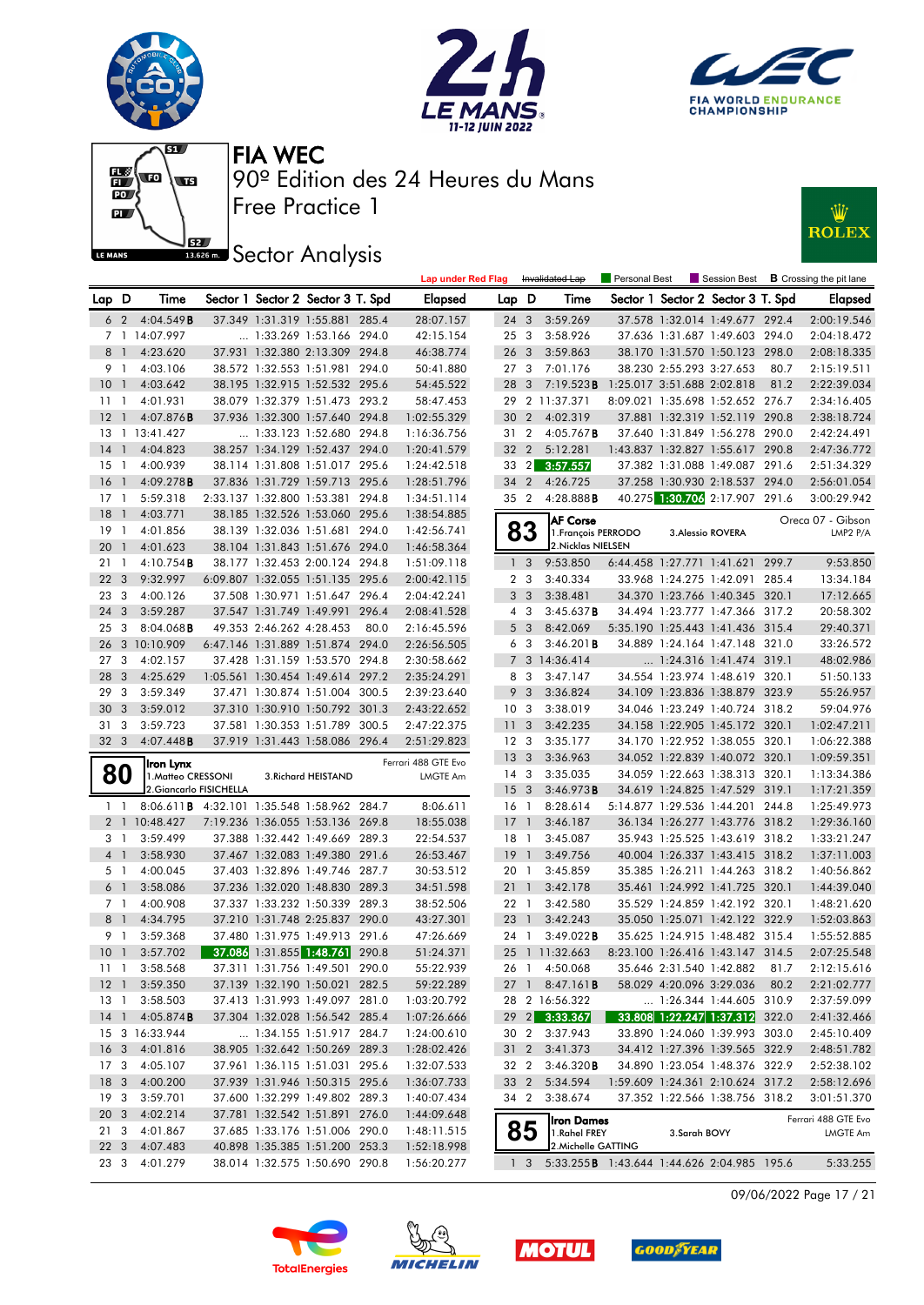







#### **ISBEC** Sector Analysis



|                         |                |                                 |                                          |                                                                    |       | <b>Lap under Red Flag</b>  |                 |                | Invalidated Lap                        | Personal Best           |                          | Session Best                                                       |       | <b>B</b> Crossing the pit lane |
|-------------------------|----------------|---------------------------------|------------------------------------------|--------------------------------------------------------------------|-------|----------------------------|-----------------|----------------|----------------------------------------|-------------------------|--------------------------|--------------------------------------------------------------------|-------|--------------------------------|
| Lap D                   |                | Time                            |                                          | Sector 1 Sector 2 Sector 3 T. Spd                                  |       | <b>Elapsed</b>             | Lap D           |                | Time                                   |                         |                          | Sector 1 Sector 2 Sector 3 T. Spd                                  |       | <b>Elapsed</b>                 |
|                         |                | 2 3 13:38.210                   |                                          | 1:35.732 1:51.361                                                  | 284.7 | 19:11.465                  | 18              | $\overline{1}$ | 4:04.729                               |                         |                          | 38.364 1:33.585 1:52.780 292.4                                     |       | 1:58:05.291                    |
| 3                       | 3              | 4:00.842                        |                                          | 37.384 1:32.733 1:50.725 289.3                                     |       | 23:12.307                  | 19              | $\overline{1}$ | 4:05.160                               |                         |                          | 39.031 1:33.046 1:53.083 292.4                                     |       | 2:02:10.451                    |
| 4                       | 3              | 4:00.505                        |                                          | 37.853 1:32.316 1:50.336 289.3                                     |       | 27:12.812                  | 20 1            |                | 4:04.967                               |                         |                          | 38.899 1:32.850 1:53.218 293.2                                     |       | 2:06:15.418                    |
| 5                       | 3              | 4:00.311                        |                                          | 37.501 1:32.365 1:50.445 290.0                                     |       | 31:13.123                  | 211             |                | 4:05.800                               |                         |                          | 38.559 1:33.490 1:53.751                                           | 290.8 | 2:10:21.218                    |
| 6                       | 3              | 4:00.782                        |                                          | 37.945 1:32.271 1:50.566 289.3                                     |       | 35:13.905                  | 22 1            |                | 9:31.637B                              |                         | 41.558 4:18.870 4:31.209 |                                                                    | 80.6  | 2:19:52.855                    |
| $\overline{7}$          | 3              | 4:07.795B                       |                                          | 37.771 1:32.761 1:57.263 289.3                                     |       | 39:21.700                  | 23 2            |                | 6:01.943                               |                         |                          | 2:35.648 1:34.172 1:52.123 263.2                                   |       | 2:25:54.798                    |
| 8                       | 3              | 5:54.095                        |                                          | 1:53.480 1:33.197 2:27.418 287.7                                   |       | 45:15.795                  | 24 2            |                | 4:08.619                               |                         |                          | 40.943 1:36.433 1:51.243 286.9                                     |       | 2:30:03.417                    |
| 9                       | 3              | 4:01.161                        |                                          | 38.022 1:32.632 1:50.507                                           | 287.7 | 49:16.956                  | 25 2            |                | 4:33.292                               |                         |                          | 1:11.606 1:31.829 1:49.857                                         | 291.6 | 2:34:36.709                    |
| 10                      | 3              | 4:00.826                        |                                          | 38.319 1:32.458 1:50.049 289.3                                     |       | 53:17.782                  | 26 2            |                | 3:57.004                               |                         |                          | 37.111 1:30.838 1:49.055 293.2                                     |       | 2:38:33.713                    |
| 11                      | 3              | 4:01.134                        |                                          | 37.557 1:32.020 1:51.557 288.5                                     |       | 57:18.916                  | 27 <sub>2</sub> |                | 3:59.345                               |                         |                          | 38.317 1:31.734 1:49.294 294.0                                     |       | 2:42:33.058                    |
| 12                      | 3              | 4:02.510                        |                                          | 37.531 1:32.889 1:52.090 289.3                                     |       | 1:01:21.426                | 28 2            |                | 3:59.643                               |                         |                          | 37.414 1:30.477 1:51.752 296.4                                     |       | 2:46:32.701                    |
| 13                      | 3              | 4:04.950                        |                                          | 39.488 1:33.470 1:51.992 277.4                                     |       | 1:05:26.376                | 29              | $\overline{2}$ | 3:58.567                               |                         |                          | 37.253 1:30.786 1:50.528 294.8                                     |       | 2:50:31.268                    |
| 14                      | 3              | 4:07.808                        |                                          | 38.374 1:33.112 1:56.322 276.0                                     |       | 1:09:34.184                | 30 2            |                | 4:27.200                               |                         |                          | 37.433 1:30.430 2:19.337 296.4                                     |       | 2:54:58.468                    |
| 15                      | -3             | 4:09.882B                       |                                          | 39.019 1:32.443 1:58.420 288.5                                     |       | 1:13:44.066                | 31 <sub>2</sub> |                | 4:30.518                               |                         |                          | 40.505 1:31.205 2:18.808 295.6                                     |       | 2:59:28.986                    |
| 16                      | -1             | 5:24.020B                       |                                          | 1:47.335 1:36.213 2:00.472 244.8                                   |       | 1:19:08.086                | 32 2            |                | 4:00.510                               |                         |                          | 39.767 1:30.914 1:49.829 294.0                                     |       | 3:03:29.496                    |
| 17                      | $\mathbf{1}$   | 9:00.289                        |                                          | 5:33.822 1:33.648 1:52.819 288.5                                   |       | 1:28:08.375                |                 |                |                                        | Dempsey - Proton Racing |                          |                                                                    |       | Porsche 911 RSR - 19           |
| 18                      | -1             | 4:00.939                        |                                          | 38.351 1:32.294 1:50.294 290.0                                     |       | 1:32:09.314                |                 | 88             | 1. Fred POORDAD                        |                         | 3.Jan HEYLEN             |                                                                    |       | <b>LMGTE Am</b>                |
| 19                      | $\overline{1}$ | 3:59.729                        |                                          | 37.752 1:31.782 1:50.195 293.2                                     |       | 1:36:09.043                |                 |                | 2. Maxwell ROOT                        |                         |                          |                                                                    |       |                                |
| 20                      | $\overline{1}$ | 4:05.749                        |                                          | 37.685 1:31.430 1:56.634 292.4                                     |       | 1:40:14.792                | $\mathbf{1}$    | $\overline{2}$ | 5:13.931                               |                         |                          | 1:36.111 1:42.243 1:55.577 249.3                                   |       | 5:13.931                       |
| 21                      | $\mathbf{1}$   | 4:00.238                        |                                          | 37.714 1:31.968 1:50.556 290.0                                     |       | 1:44:15.030                |                 | 2 <sub>2</sub> | 4:04.371                               |                         |                          | 37.930 1:34.124 1:52.317 284.7                                     |       | 9:18.302                       |
| 22                      | $\overline{1}$ | 4:06.515B                       |                                          | 37.823 1:32.008 1:56.684 291.6                                     |       | 1:48:21.545                |                 | 3 2            | 3:59.105                               |                         |                          | 37.297 1:32.266 1:49.542                                           | 290.8 | 13:17.407                      |
| 23                      | $\overline{2}$ | 5:05.208                        |                                          | 1:40.360 1:33.101 1:51.747 286.9                                   |       | 1:53:26.753                |                 | 4 2            | 4:08.867                               |                         |                          | 40.143 1:33.459 1:55.265 284.7                                     |       | 17:26.274                      |
| 24                      | $\overline{2}$ | 3:58.854                        |                                          | 37.564 1:31.209 1:50.081 294.0                                     |       | 1:57:25.607                |                 | 5 <sub>2</sub> | 4:02.824                               |                         |                          | 38.543 1:33.205 1:51.076 275.3                                     |       | 21:29.098                      |
| 25                      | $\overline{2}$ | 4:01.075                        |                                          | 39.258 1:31.928 1:49.889 294.8                                     |       | 2:01:26.682                | 6               | $\overline{2}$ | 3:59.586                               |                         |                          | 37.357 1:32.485 1:49.744 290.8                                     |       | 25:28.684                      |
| 26                      | $\overline{2}$ | 3:58.232                        |                                          | 37.407 1:31.498 1:49.327 290.0                                     |       | 2:05:24.914                |                 | 7 <sup>2</sup> | 4:00.377                               |                         |                          | 37.891 1:32.750 1:49.736 290.0                                     |       | 29:29.061                      |
| 27                      | $\overline{2}$ | $4:08.856$ B                    |                                          | 37.832 1:32.855 1:58.169 290.0                                     |       | 2:09:33.770                | 8               | $\overline{2}$ | $4:06.809$ <b>B</b>                    |                         |                          | 37.274 1:31.726 1:57.809 291.6                                     |       | 33:35.870                      |
| 28                      |                | 2 15:34.878                     |                                          | 1:33.746 1:56.864 288.5                                            |       | 2:25:08.648                | 9               |                | 1 $13:30.500$ <b>B</b>                 |                         |                          | 3:55.601 1:35.252 7:59.647                                         | 290.8 | 47:06.370                      |
| 29                      | $\overline{2}$ | 3:56.875                        |                                          | 37.267 1:31.052 1:48.556                                           | 290.8 | 2:29:05.523                | 10              | -1             | 25:27.965 <b>B</b>                     |                         |                          | 1:39.953 2:09.832 286.9                                            |       | 1:12:34.335                    |
| 30                      | $\overline{2}$ | 3:59.463                        |                                          | 37.506 1:31.230 1:50.727 294.8                                     |       | 2:33:04.986                | $\overline{11}$ |                | 1 16:04.533                            |                         |                          | 1:34.589 2:04.354                                                  | 291.6 | 1:28:38.868                    |
| 31                      | 2              | 4:29.299B                       |                                          | 57.380 1:32.303 1:59.616 291.6                                     |       | 2:37:34.285                | $12-1$          |                | 4:05.756                               |                         |                          | 38.384 1:33.796 1:53.576 291.6                                     |       | 1:32:44.624                    |
| 32                      | $\mathbf{1}$   | 5:07.467                        |                                          | 1:42.653 1:32.359 1:52.455 290.8                                   |       | 2:42:41.752                | 13 1            |                | 4:08.670                               |                         |                          | 40.291 1:33.282 1:55.097                                           | 291.6 | 1:36:53.294                    |
| 33                      | $\mathbf{1}$   | 3:56.663                        |                                          | 37.032 1:30.614 1:49.017 294.8                                     |       | 2:46:38.415                | 14 1            |                | 4:07.772                               |                         |                          | 38.070 1:33.125 1:56.577 292.4                                     |       | 1:41:01.066                    |
| 34 1                    |                | $4:09.400$ B                    |                                          | 37.588 1:30.612 2:01.200 294.8                                     |       | 2:50:47.815                | $15-1$          |                | 4:04.081                               |                         |                          | 38.149 1:33.184 1:52.748 293.2                                     |       | 1:45:05.147                    |
|                         |                | <b>GR Racing</b>                |                                          |                                                                    |       | Porsche 911 RSR - 19       | 16 1            |                | 4:07.567                               |                         |                          | 40.244 1:33.460 1:53.863 291.6                                     |       | 1:49:12.714                    |
|                         | 86             |                                 | 1. Michael WAINWRIGHT 3. Benjamin BARKER |                                                                    |       | LMGTE Am                   | 17 <sup>1</sup> |                | 4:04.346                               |                         |                          | 38.495 1:32.957 1:52.894 290.8                                     |       | 1:53:17.060                    |
|                         |                | 2. Riccardo PERA                |                                          |                                                                    |       |                            | $18-1$          |                | 4:05.489                               |                         |                          | 38.047 1:33.346 1:54.096 291.6                                     |       | 1:57:22.549                    |
|                         | 1 <sup>3</sup> | 5:20.169                        |                                          | 1:48.018 1:38.365 1:53.786 231.6                                   |       | 5:20.169                   | 19              | - 1            | 4:15.329B                              |                         |                          | 41.346 1:34.363 1:59.620 274.6                                     |       | 2:01:37.878                    |
| $\overline{2}$          | 3              | 4:09.457B                       |                                          | 37.533 1:33.201 1:58.723 273.9                                     |       | 9:29.626                   | 20 3            |                | 5:22.800                               |                         |                          | 1:55.056 1:33.361 1:54.383 292.4                                   |       | 2:07:00.678                    |
|                         |                | 3 3 15:54.168                   |                                          | $\ldots$ 1:31.458 1:48.409 290.8<br>37.136 1:31.459 1:55.453 292.4 |       | 25:23.794                  | 21              | 3              | 4:28.823<br>9:02.781                   |                         |                          | 38.333 1:58.148 1:52.342 110.5                                     | 80.4  | 2:11:29.501                    |
|                         | 4 3            | $4:04.048$ B<br>5 3 13:58.677   |                                          |                                                                    |       | 29:27.842                  | 22 3<br>23 3    |                |                                        |                         | 39.030 4:23.377 4:00.374 |                                                                    |       | 2:20:32.282                    |
|                         |                |                                 |                                          | 9:58.949 1:31.554 2:28.174 292.4                                   |       | 43:26.519                  |                 |                | 4:03.983                               |                         |                          | 39.353 1:32.325 1:52.305 290.8                                     |       | 2:24:36.265                    |
|                         | 63             | $4:08.616$ <b>B</b>             |                                          | 37.452 1:33.619 1:57.545 294.0                                     |       | 47:35.135                  | 24 3            |                | 3:59.451                               |                         |                          | 37.825 1:31.548 1:50.078 291.6                                     |       | 2:28:35.716                    |
|                         | 7 3            | 6:22.632                        |                                          | 3:02.586 1:31.149 1:48.897 293.2                                   |       | 53:57.767                  | 25 3            |                | 3:59.806                               |                         |                          | 37.300 1:31.333 1:51.173 292.4                                     |       | 2:32:35.522                    |
|                         | 83             | 4:02.727B<br>9 3 19:39.638      |                                          | 36.932 1:31.027 1:54.768 293.2                                     |       | 58:00.494<br>1:17:40.132   | 26 3            |                | 4:26.604                               |                         |                          | 1:05.543 1:31.332 1:49.729 294.0<br>37.091 1:30.455 1:56.452 294.8 |       | 2:37:02.126<br>2:41:06.124     |
|                         | $10 \quad 3$   | 3:55.941                        |                                          | 1:31.169 1:50.068 294.0<br>36.888 1:30.355 1:48.698 294.0          |       |                            | 27 <sub>3</sub> |                | 4:03.998B                              |                         |                          |                                                                    |       |                                |
|                         |                |                                 |                                          | 37.742 1:31.130 1:48.348 294.0                                     |       | 1:21:36.073<br>1:25:33.293 | 28 2<br>29 2    |                | 8:18.684<br>4:28.201                   |                         |                          | 4:43.483 1:41.739 1:53.462 253.9<br>37.569 1:31.073 2:19.559 292.4 |       | 2:49:24.808                    |
| 11 <sub>3</sub><br>12 3 |                | 3:57.220<br>$4:05.706$ <b>B</b> |                                          | 37.265 1:30.933 1:57.508 296.4                                     |       | 1:29:38.999                | 30 2            |                | 4:33.524B                              |                         |                          | 40.924 1:32.654 2:19.946 277.4                                     |       | 2:53:53.009                    |
| $13-1$                  |                | 7:53.987                        |                                          | 4:22.707 1:35.674 1:55.606 289.3                                   |       | 1:37:32.986                |                 |                |                                        |                         |                          |                                                                    |       | 2:58:26.533                    |
| $14-1$                  |                | 4:07.001                        |                                          | 39.198 1:34.092 1:53.711 293.2                                     |       | 1:41:39.987                |                 |                | Porsche GT Team                        |                         |                          |                                                                    |       | Porsche 911 RSR - 19           |
| $15-1$                  |                | 4:08.876                        |                                          | 38.948 1:35.774 1:54.154 290.8                                     |       | 1:45:48.863                | 91              |                | 1. Gianmaria BRUNI<br>2. Richard LIETZ |                         |                          | 3. Frédéric MAKOWIECKI                                             |       | <b>LMGTE Pro</b>               |
| 16 1                    |                | 4:06.156                        |                                          | 38.701 1:33.973 1:53.482 291.6                                     |       | 1:49:55.019                |                 |                | 1 2 16:55.140                          |                         |                          | 1:33.128 1:50.357 281.7                                            |       | 16:55.140                      |
| $17-1$                  |                | 4:05.543                        |                                          | 38.973 1:33.162 1:53.408 293.2                                     |       | 1:54:00.562                |                 |                | 2 2 3:56.011                           |                         |                          | 36.867 1:30.876 1:48.268 294.8                                     |       | 20:51.151                      |

09/06/2022 Page 18 / 21







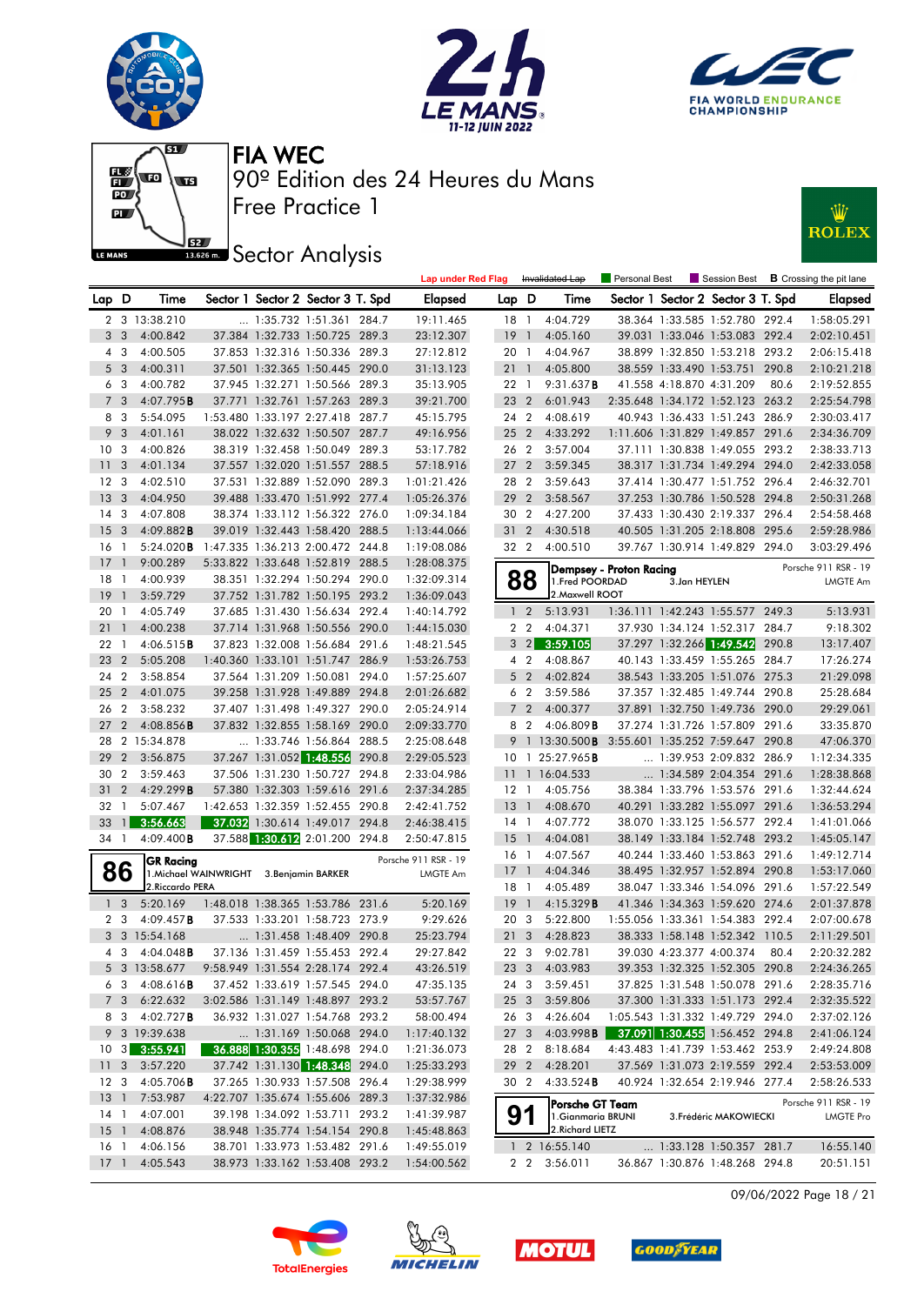











|                 |                |                        |                                            |                          |                                   |       | <b>Lap under Red Flag</b> |                 |                | Invalidated Lap                                    | Personal Best         |                          |                                   |       | $\blacksquare$ Session Best $\blacksquare$ Crossing the pit lane |
|-----------------|----------------|------------------------|--------------------------------------------|--------------------------|-----------------------------------|-------|---------------------------|-----------------|----------------|----------------------------------------------------|-----------------------|--------------------------|-----------------------------------|-------|------------------------------------------------------------------|
| Lap D           |                | Time                   |                                            |                          | Sector 1 Sector 2 Sector 3 T. Spd |       | <b>Elapsed</b>            | Lap D           |                | Time                                               |                       |                          | Sector 1 Sector 2 Sector 3 T. Spd |       | <b>Elapsed</b>                                                   |
| 3 <sub>2</sub>  |                | 3:55.468               |                                            |                          | 36.826 1:30.734 1:47.908 294.8    |       | 24:46.619                 | 19              | $\overline{1}$ | 4:00.908B                                          |                       |                          | 37.196 1:29.965 1:53.747 298.8    |       | 1:41:35.731                                                      |
|                 | 4 2            | 3:57.682               |                                            |                          | 36.978 1:30.988 1:49.716 295.6    |       | 28:44.301                 | 20 2            |                | 8:44.165                                           |                       |                          | 5:24.682 1:30.265 1:49.218 298.8  |       | 1:50:19.896                                                      |
| 5 <sub>2</sub>  |                | 3:58.725               |                                            |                          | 36.875 1:30.770 1:51.080 296.4    |       | 32:43.026                 | $21 \t2$        |                | 3:56.115                                           |                       |                          | 37.069 1:30.369 1:48.677 298.8    |       | 1:54:16.011                                                      |
|                 | 6 2            | 3:55.840               |                                            |                          | 37.258 1:30.214 1:48.368 296.4    |       | 36:38.866                 | 22 2            |                | 3:56.404                                           |                       |                          | 37.183 1:30.163 1:49.058 299.7    |       | 1:58:12.415                                                      |
| $7^{\circ}$     | 2              | 4:02.296B              |                                            |                          | 37.309 1:30.414 1:54.573 297.2    |       | 40:41.162                 | 23 2            |                | 3:57.090                                           |                       |                          | 37.294 1:30.163 1:49.633 301.3    |       | 2:02:09.505                                                      |
|                 |                | 8 2 13:26.904          |                                            |                          | 1:32.609 1:49.171 288.5           |       | 54:08.066                 | 24 2            |                | 3:56.950                                           |                       |                          | 37.426 1:31.135 1:48.389 298.8    |       | 2:06:06.455                                                      |
| 9               | $\overline{2}$ | 3:58.844               |                                            |                          | 37.012 1:32.513 1:49.319 295.6    |       | 58:06.910                 | 25 2            |                | 3:58.656                                           |                       |                          | 37.592 1:31.250 1:49.814 298.8    |       | 2:10:05.111                                                      |
| 10              | $\overline{2}$ | 3:56.537               |                                            |                          | 37.436 1:30.704 1:48.397 296.4    |       | 1:02:03.447               | 26 2            |                | 9:32.405B                                          |                       | 43.873 4:18.590 4:29.942 |                                   | 80.8  | 2:19:37.516                                                      |
| 11              | $\overline{2}$ | 4:05.147B              |                                            |                          | 37.338 1:31.421 1:56.388          | 294.8 | 1:06:08.594               | 27              | 3              | 9:58.052                                           |                       |                          | 6:36.568 1:31.796 1:49.688 296.4  |       | 2:29:35.568                                                      |
|                 |                | 12 2 11:00.444         |                                            |                          | 7:26.878 1:35.484 1:58.082 296.4  |       | 1:17:09.038               | 28 3            |                | 3:56.879                                           |                       |                          | 37.382 1:30.074 1:49.423 298.8    |       | 2:33:32.447                                                      |
| 13              | $\overline{2}$ | 3:56.564               |                                            |                          | 37.453 1:30.465 1:48.646 295.6    |       | 1:21:05.602               | 29 3            |                | 3:56.514                                           |                       |                          | 37.648 1:30.105 1:48.761          | 296.4 | 2:37:28.961                                                      |
| 14              | $\overline{2}$ | 3:57.344               |                                            |                          | 37.222 1:30.416 1:49.706 297.2    |       | 1:25:02.946               | 30 3            |                | 3:55.720                                           |                       |                          | 37.416 1:30.076 1:48.228 300.5    |       | 2:41:24.681                                                      |
| 15              | $\overline{2}$ | 4:02.275B              |                                            |                          | 37.328 1:30.722 1:54.225 297.2    |       | 1:29:05.221               | 31              | 3              | 3:54.984                                           |                       |                          | 36.923 1:30.108 1:47.953 300.5    |       | 2:45:19.665                                                      |
| 16              |                | 1 10:15.867            |                                            |                          | 6:55.050 1:31.054 1:49.763 295.6  |       | 1:39:21.088               | 32 3            |                | 3:54.539                                           |                       |                          | 37.323 1:29.672 1:47.544          | 301.3 | 2:49:14.204                                                      |
| 17              | $\mathbf{1}$   | 3:54.988               |                                            |                          | 36.958 1:30.153 1:47.877 297.2    |       | 1:43:16.076               | 33 3            |                | 4:13.867 <b>B</b>                                  |                       | 37.030 1:30.026 2:06.811 |                                   | 299.7 | 2:53:28.071                                                      |
| 18              | $\overline{1}$ | 3:54.959               |                                            |                          | 37.247 1:29.694 1:48.018          | 298.0 | 1:47:11.035               |                 |                | <b>Proton Competition</b>                          |                       |                          |                                   |       | Porsche 911 RSR - 19                                             |
| 19              | $\mathbf{1}$   | 3:54.553               |                                            |                          | 37.376 1:29.340 1:47.837 298.0    |       | 1:51:05.588               |                 | 3              |                                                    | 1. Michael FASSBENDER |                          | 3.Zacharie ROBICHON               |       | <b>LMGTE Am</b>                                                  |
| 20              | -1             | 3:54.402               |                                            |                          | 37.052 1:29.384 1:47.966 298.0    |       | 1:54:59.990               |                 |                | 2. Matt CAMPBELL                                   |                       |                          |                                   |       |                                                                  |
| 21              | $\mathbf{1}$   | 4:00.776B              |                                            |                          | 36.998 1:29.746 1:54.032 299.7    |       | 1:59:00.766               |                 |                | 1 2 16:19.762                                      |                       |                          | $\ldots$ 1:36.212 1:51.306 224.0  |       | 16:19.762                                                        |
| 22              | $\overline{1}$ | 6:25.112               |                                            |                          | 3:06.948 1:30.184 1:47.980 295.6  |       | 2:05:25.878               |                 | 2 <sub>2</sub> | 3:59.512                                           |                       |                          | 37.804 1:32.240 1:49.468 292.4    |       | 20:19.274                                                        |
| 23              | $\mathbf{1}$   | 3:56.526               |                                            |                          | 37.225 1:31.054 1:48.247 274.6    |       | 2:09:22.404               |                 | 3 <sub>2</sub> | 3:58.235                                           |                       |                          | 37.497 1:32.023 1:48.715          | 292.4 | 24:17.509                                                        |
| 24              | $\overline{1}$ | 8:48.528               |                                            | 52.368 3:30.000 4:26.160 |                                   | 80.7  | 2:18:10.932               |                 | 4 <sub>2</sub> | 4:05.054B                                          |                       |                          | 37.331 1:31.316 1:56.407 294.0    |       | 28:22.563                                                        |
| 25              | $\mathbf{1}$   | 5:07.381               |                                            |                          | 1:24.578 1:53.549 1:49.254 280.3  |       | 2:23:18.313               |                 |                | 5 2 12:17.585                                      |                       |                          | 8:52.804 1:34.244 1:50.537 250.4  |       | 40:40.148                                                        |
| 26              | $\mathbf{1}$   | 3:54.081               |                                            |                          | 36.733 1:29.645 1:47.703          | 298.0 | 2:27:12.394               | 6               | $\overline{2}$ | 4:39.926B                                          |                       |                          | 37.664 1:31.480 2:30.782 293.2    |       | 45:20.074                                                        |
| 27              | $\mathbf{1}$   | 4:00.293B              |                                            |                          | 36.958 1:29.763 1:53.572 296.4    |       | 2:31:12.687               |                 |                | 7 2 16:53.458                                      |                       |                          | 1:32.159 1:49.576 292.4           |       | 1:02:13.532                                                      |
| 28              | 3              | 7:31.227               |                                            |                          | 4:10.767 1:30.803 1:49.657 297.2  |       | 2:38:43.914               |                 | 8 2            | 4:04.686B                                          |                       |                          | 37.142 1:31.610 1:55.934 294.8    |       | 1:06:18.218                                                      |
| 29              | 3              | 3:55.899               |                                            |                          | 37.154 1:30.325 1:48.420 298.0    |       | 2:42:39.813               |                 |                | 9 2 19:26.326                                      |                       |                          | 1:36.943 1:51.926 224.0           |       | 1:25:44.544                                                      |
| 30              | 3              | 3:54.830               |                                            |                          | 37.088 1:29.285 1:48.457 298.8    |       | 2:46:34.643               | 10              | $\overline{2}$ | 3:57.971                                           |                       |                          | 37.274 1:31.500 1:49.197 293.2    |       | 1:29:42.515                                                      |
| 31              | 3              | 3:56.074               |                                            |                          | 37.677 1:29.482 1:48.915 292.4    |       | 2:50:30.717               | 11              | $\overline{2}$ | 3:58.470                                           |                       |                          | 37.112 1:30.336 1:51.022 296.4    |       | 1:33:40.985                                                      |
| 32              | 3              | 4:25.017               |                                            |                          | 37.030 1:29.827 2:18.160 299.7    |       | 2:54:55.734               | 12              | $\overline{2}$ | 4:10.743B                                          |                       |                          | 37.336 1:32.508 2:00.899 298.0    |       | 1:37:51.728                                                      |
| 33              | 3              | 4:26.104               |                                            |                          | 39.443 1:29.402 2:17.259          | 298.8 | 2:59:21.838               |                 |                | 13 2 15:03.548 <b>B</b>                            |                       |                          | 1:32.198 1:55.362 280.3           |       | 1:52:55.276                                                      |
| 34 3            |                | $4:09.036$ <b>B</b>    |                                            |                          | 39.646 1:32.739 1:56.651          | 291.6 | 3:03:30.874               | 14              | $\overline{2}$ | 5:19.493                                           |                       |                          | 1:56.277 1:33.142 1:50.074 293.2  |       | 1:58:14.769                                                      |
|                 |                | lPorsche GT Team       |                                            |                          |                                   |       | Porsche 911 RSR - 19      | 15 <sub>2</sub> |                | 4:03.793B                                          |                       |                          | 37.137 1:30.678 1:55.978 296.4    |       | 2:02:18.562                                                      |
|                 | 92             |                        | 1. Michael CHRISTENSEN 3. Laurens VANTHOOR |                          |                                   |       | <b>LMGTE Pro</b>          | 16 <sub>3</sub> |                | 6:19.811 <b>B</b> 2:50.471 1:32.805 1:56.535 294.0 |                       |                          |                                   |       | 2:08:38.373                                                      |
|                 |                | 2.Kevin ESTRE          |                                            |                          |                                   |       |                           |                 |                | 17 2 49:32.643                                     |                       |                          | 1:33.202 2:20.131 255.1           |       | 2:58:11.016                                                      |
|                 |                | 1 1 15:23.213          |                                            |                          | 1:31.413 1:48.977 296.4           |       | 15:23.213                 | 18 2            |                | 4:08.588B                                          |                       |                          | 40.379 1:33.214 1:54.995 294.0    |       | 3:02:19.604                                                      |
| 2 1             |                | $4:01.463$ B           |                                            |                          | 36.868 1:29.989 1:54.606 298.8    |       | 19:24.676                 |                 |                | Northwest AMR                                      |                       |                          |                                   |       | Aston Martin VANTAGE AMR                                         |
| 3               | $\mathbb{J}$   | 6:01.467               |                                            |                          | 2:42.951 1:30.420 1:48.096 298.0  |       | 25:26.143                 |                 | 98             | 1. Paul DALLA LANA                                 |                       | 3. Nicki THIIM           |                                   |       | <b>LMGTE Am</b>                                                  |
| 4 1             |                | 3:55.750               |                                            | 37.152 1:30.240 1:48.358 |                                   | 299.7 | 29:21.893                 |                 |                | 2. David PITTARD                                   |                       |                          |                                   |       |                                                                  |
| 5 <sub>1</sub>  |                | 3:55.027               |                                            |                          | 37.172 1:29.796 1:48.059 298.0    |       | 33:16.920                 | $\mathbf{1}$    | 3              | 6:42.108 B 3:08.366 1:35.574 1:58.168 259.4        |                       |                          |                                   |       | 6:42.108                                                         |
|                 |                | 6 1 3:56.487           |                                            |                          | 37.748 1:30.094 1:48.645 298.0    |       | 37:13.407                 |                 |                | 2 3 8:09.971                                       |                       |                          | 4:47.891 1:32.777 1:49.303 286.9  |       | 14:52.079                                                        |
|                 | 7 1            | 3:56.070               |                                            |                          | 36.864 1:30.112 1:49.094 298.8    |       | 41:09.477                 |                 |                | $3\quad 3\quad 3:56.211$                           |                       |                          | 36.831 1:31.313 1:48.067 290.0    |       | 18:48.290                                                        |
|                 | 8 1            | 4:33.923B              |                                            |                          | 37.154 1:29.768 2:27.001 300.5    |       | 45:43.400                 |                 | $4 \quad 3$    | 3:56.840                                           |                       |                          | 36.924 1:31.806 1:48.110 285.4    |       | 22:45.130                                                        |
|                 |                | 9 1 10:09.124          |                                            |                          | 6:50.995 1:30.251 1:47.878 297.2  |       | 55:52.524                 |                 | 5 3            | 3:57.312                                           |                       |                          | 36.816 1:31.806 1:48.690 286.2    |       | 26:42.442                                                        |
|                 |                | 10 1 3:54.836          |                                            |                          | 37.045 1:30.069 1:47.722 298.0    |       | 59:47.360                 |                 | 6 3            | 4:08.824B                                          |                       |                          | 37.032 1:32.344 1:59.448 287.7    |       | 30:51.266                                                        |
|                 |                | 11 1 3:54.764          |                                            |                          | 37.133 1:29.804 1:47.827 300.5    |       | 1:03:42.124               |                 | 7 3            | 8:07.666                                           |                       |                          | 4:42.366 1:32.605 1:52.695 286.9  |       | 38:58.932                                                        |
| $12-1$          |                | 3:54.953               |                                            |                          | 37.245 1:29.974 1:47.734 299.7    |       | 1:07:37.077               |                 |                | 8 3 4:39.713 <b>B</b>                              |                       |                          | 36.987 1:31.162 2:31.564 290.0    |       | 43:38.645                                                        |
|                 |                | 13 1 3:54.575          |                                            |                          | 36.810 1:29.795 1:47.970 298.0    |       | 1:11:31.652               |                 | 9 3            | 6:39.149                                           |                       |                          | 3:16.559 1:33.300 1:49.290 285.4  |       | 50:17.794                                                        |
|                 |                | 14 1 3:59.587 <b>B</b> |                                            |                          | 37.000 1:29.685 1:52.902 299.7    |       | 1:15:31.239               | 10 <sub>3</sub> |                | 3:58.776                                           |                       |                          | 37.152 1:32.790 1:48.834 289.3    |       | 54:16.570                                                        |
|                 |                | 15 1 10:18.082         |                                            |                          | 6:59.612 1:30.024 1:48.446 298.0  |       | 1:25:49.321               | 11 3            |                | $4:03.365$ <b>B</b>                                |                       |                          | 37.389 1:31.483 1:54.493 289.3    |       | 58:19.935                                                        |
| 16 <sub>1</sub> |                | 3:55.496               |                                            |                          | 37.757 1:29.764 1:47.975 300.5    |       | 1:29:44.817               | 12 <sup>1</sup> |                | 8:09.562                                           |                       |                          | 4:43.824 1:33.905 1:51.833 286.2  |       | 1:06:29.497                                                      |
| $17-1$          |                | 3:54.552               |                                            |                          | 37.091 1:29.205 1:48.256 300.5    |       | 1:33:39.369               | 13 1            |                | 4:01.157                                           |                       |                          | 37.964 1:32.593 1:50.600 287.7    |       | 1:10:30.654                                                      |
|                 |                | 18 1 3:55.454          |                                            |                          | 37.209 1:30.099 1:48.146 301.3    |       | 1:37:34.823               |                 |                | 14 1 4:06.154                                      |                       |                          | 37.623 1:37.345 1:51.186 289.3    |       | 1:14:36.808                                                      |

09/06/2022 Page 19 / 21







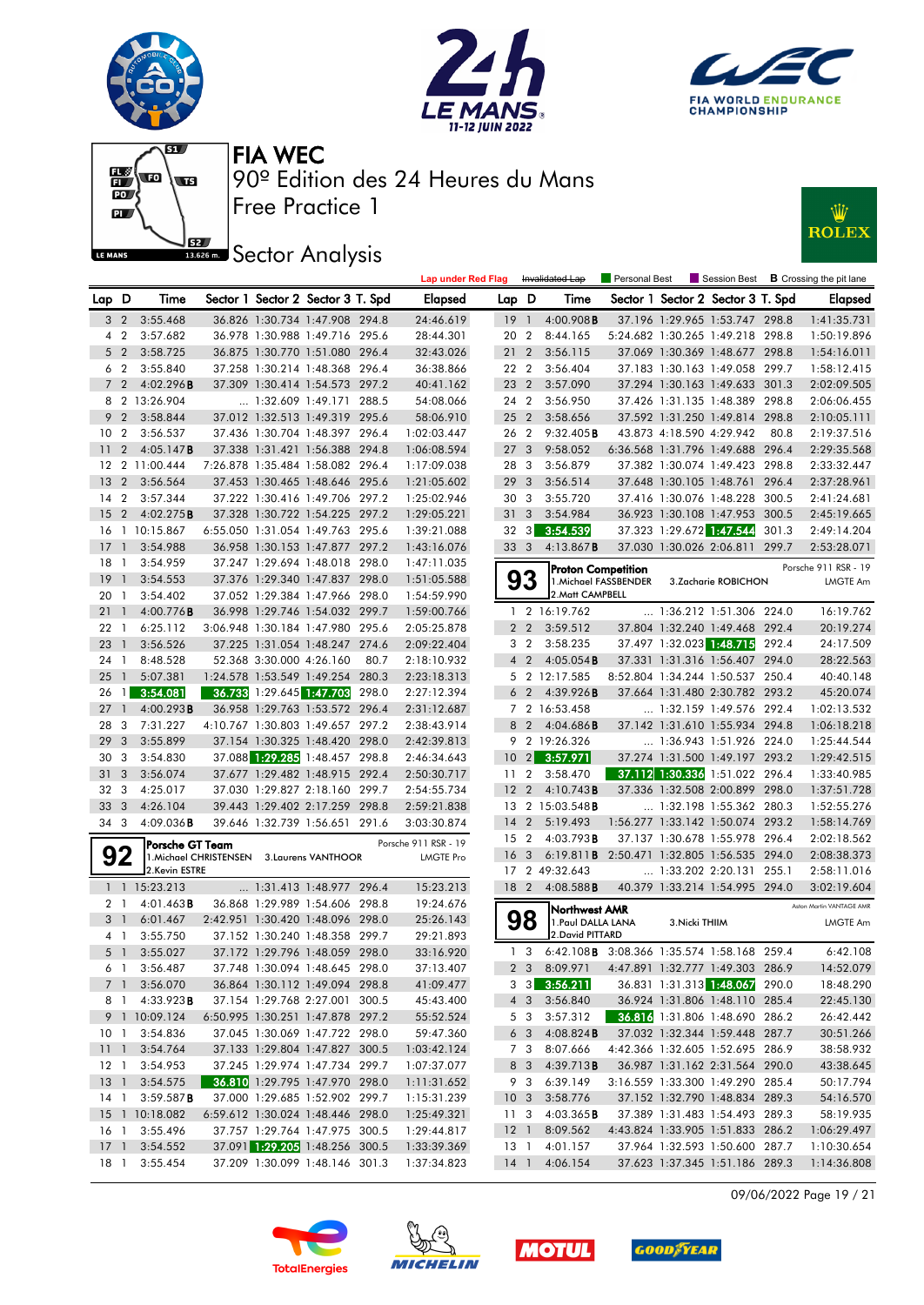











|                 |                |                                            |                          |                                   |       | <b>Lap under Red Flag</b> |                 |                 | Invalidated Lap                                | Personal Best |                                   |       | Session Best <b>B</b> Crossing the pit lane |
|-----------------|----------------|--------------------------------------------|--------------------------|-----------------------------------|-------|---------------------------|-----------------|-----------------|------------------------------------------------|---------------|-----------------------------------|-------|---------------------------------------------|
| Lap D           |                | Time                                       |                          | Sector 1 Sector 2 Sector 3 T. Spd |       | <b>Elapsed</b>            | Lap D           |                 | Time                                           |               | Sector 1 Sector 2 Sector 3 T. Spd |       | <b>Elapsed</b>                              |
| 15 1            |                | 4:01.097                                   |                          | 37.692 1:33.030 1:50.375 288.5    |       | 1:18:37.905               | 29 2            |                 | 8:15.343                                       |               | 4:50.647 1:32.988 1:51.708 291.6  |       | 2:27:14.829                                 |
| $16-1$          |                | 4:00.775                                   |                          | 37.944 1:32.355 1:50.476 290.0    |       | 1:22:38.680               | 30              | $\overline{2}$  | 4:05.538B                                      |               | 37.265 1:31.301 1:56.972 293.2    |       | 2:31:20.367                                 |
| 17 1            |                | 4:01.412                                   |                          | 37.901 1:32.806 1:50.705 290.8    |       | 1:26:40.092               | 31              |                 | 2 18:17.359                                    |               | $\ldots$ 1:31.471 1:49.019 293.2  |       | 2:49:37.726                                 |
| $18-1$          |                | 4:00.488                                   |                          | 38.011 1:32.084 1:50.393 290.0    |       | 1:30:40.580               | 32 2            |                 | 4:29.852                                       |               | 37.407 1:30.666 2:21.779 284.7    |       | 2:54:07.578                                 |
| 19 1            |                | 4:09.468B                                  |                          | 38.206 1:33.256 1:58.006 290.0    |       | 1:34:50.048               | 33 2            |                 | 4:32.713B                                      |               | 40.375 1:31.439 2:20.899 294.8    |       | 2:58:40.291                                 |
| 20 2            |                | 6:09.157                                   |                          | 2:44.073 1:31.926 1:53.158 288.5  |       | 1:40:59.205               |                 |                 | Glickenhaus Racing                             |               |                                   |       | Glickenhaus 007 LMH                         |
| 212             |                | 3:58.173                                   |                          | 37.470 1:31.440 1:49.263 288.5    |       | 1:44:57.378               |                 | Ό8              | 1.Olivier PLA                                  |               | 3. Luis Felipe DERANI             |       | <b>HYPERCAR</b>                             |
| 22 2            |                | 3:56.268                                   |                          | 37.086 1:30.869 1:48.313 288.5    |       | 1:48:53.646               |                 |                 | 2. Romain DUMAS                                |               |                                   |       |                                             |
| 23 2            |                | 3:56.808                                   |                          | 37.159 1:30.918 1:48.731 290.0    |       | 1:52:50.454               | 1               | 3               | 9:45.183B 5:36.916 1:24.523 2:43.744 302.2     |               |                                   |       | 9:45.183                                    |
| 24 2            |                | 4:03.012B                                  |                          | 37.122 1:31.056 1:54.834 290.0    |       | 1:56:53.466               |                 |                 | 2 3 12:12.693                                  |               | 9:10.735 1:23.694 1:38.264        | 312.7 | 21:57.876                                   |
| $25-1$          |                | 6:44.052                                   |                          | 3:19.956 1:33.620 1:50.476 286.9  |       | 2:03:37.518               |                 | 3 <sub>3</sub>  | 3:32.179                                       |               | 33.210 1:20.448 1:38.521          | 332.9 | 25:30.055                                   |
| 26 <sub>1</sub> |                | 4:02.437                                   |                          | 37.895 1:33.069 1:51.473 287.7    |       | 2:07:39.955               |                 | 4 3             | 3:34.208                                       |               | 33.825 1:20.642 1:39.741 333.9    |       | 29:04.263                                   |
| $27-1$          |                | 5:53.089B                                  | 40.270 2:46.809 2:26.010 |                                   | 80.7  | 2:13:33.044               |                 | 5 <sub>3</sub>  | 3:32.455                                       |               | 33.899 1:20.709 1:37.847 331.8    |       | 32:36.718                                   |
|                 |                | 28 1 11:28.421                             |                          | 8:01.893 1:34.156 1:52.372 285.4  |       | 2:25:01.465               |                 | 6 3             | 3:32.844                                       |               | 34.262 1:20.750 1:37.832 330.8    |       | 36:09.562                                   |
| 29 1            |                | 4:02.202                                   |                          | 38.332 1:33.043 1:50.827 286.9    |       | 2:29:03.667               |                 | 7 <sup>3</sup>  | 3:30.643                                       |               | 33.457 1:20.531 1:36.655 330.8    |       | 39:40.205                                   |
| 30 <sub>1</sub> |                | 4:08.620                                   |                          | 38.254 1:35.157 1:55.209 288.5    |       | 2:33:12.287               |                 | 8 3             | 4:14.702                                       |               | 33.992 1:22.237 2:18.473 326.8    |       | 43:54.907                                   |
| 311             |                | 4:19.351                                   |                          | 54.938 1:33.549 1:50.864 294.8    |       | 2:37:31.638               |                 | 9 <sup>3</sup>  | 3:37.600                                       |               | 34.296 1:23.144 1:40.160 331.8    |       | 47:32.507                                   |
| 32 <sub>1</sub> |                | 4:09.416B                                  |                          | 38.094 1:32.081 1:59.241 293.2    |       | 2:41:41.054               | $10 \quad 3$    |                 | 3:30.102                                       |               | 33.349 1:20.298 1:36.455          | 333.9 | 51:02.609                                   |
| 33 3            |                | 5:54.749                                   |                          | 2:21.805 1:34.850 1:58.094 271.1  |       | 2:47:35.803               | 11              | 3               | 3:30.222                                       |               | 33.284 1:20.226 1:36.712 331.8    |       | 54:32.831                                   |
| 34 3            |                | 3:56.860                                   |                          | 37.076 1:30.676 1:49.108 291.6    |       | 2:51:32.663               | 12 <sup>3</sup> |                 | 3:45.361B                                      |               | 33.347 1:23.465 1:48.549 329.8    |       | 58:18.192                                   |
| 35 <sub>3</sub> |                | 4:26.804                                   |                          | 37.011 1:30.785 2:19.008 292.4    |       | 2:55:59.467               |                 |                 | 13 2 10:48.331                                 |               | 7:45.258 1:23.049 1:40.024 330.8  |       | 1:09:06.523                                 |
| 36 <sub>3</sub> |                | 4:24.357B                                  |                          | 39.838 1:30.834 2:13.685 290.0    |       | 3:00:23.824               | 14 <sup>2</sup> |                 | 3:34.616                                       |               | 33.883 1:21.498 1:39.235 331.8    |       | 1:12:41.139                                 |
|                 |                | <b>Hardpoint Motorsport</b>                |                          |                                   |       | Porsche 911 RSR - 19      | 15 <sub>2</sub> |                 | 3:34.094                                       |               | 33.698 1:22.687 1:37.709 329.8    |       | 1:16:15.233                                 |
|                 | 99             | 1.Andrew HARYANTO                          | 3. Martin RUMP           |                                   |       | LMGTE Am                  | 16 <sub>2</sub> |                 | 3:31.907                                       |               | 33.825 1:21.105 1:36.977 331.8    |       | 1:19:47.140                                 |
|                 |                | 2. Alessio PICARIELLO                      |                          |                                   |       |                           | 17 <sub>2</sub> |                 | 3:31.122                                       |               | 33.395 1:20.697 1:37.030 334.9    |       | 1:23:18.262                                 |
|                 | $1\quad 2$     | 6:28.095B 3:00.066 1:32.166 1:55.863 293.2 |                          |                                   |       | 6:28.095                  | 18 2            |                 | 3:30.928                                       |               | 33.346 1:20.743 1:36.839 333.9    |       | 1:26:49.190                                 |
|                 | 2 <sub>1</sub> | 9:39.037                                   |                          | 6:12.986 1:33.549 1:52.502 290.8  |       | 16:07.132                 | 19              | $\overline{2}$  | 3:31.438                                       |               | 33.467 1:20.722 1:37.249 333.9    |       | 1:30:20.628                                 |
| 3 1             |                | 4:02.531                                   |                          | 37.598 1:32.805 1:52.128 291.6    |       | 20:09.663                 | 20 2            |                 | 3:31.441                                       |               | 33.933 1:20.442 1:37.066 332.9    |       | 1:33:52.069                                 |
|                 | 4 <sup>1</sup> | 4:02.205                                   |                          | 37.954 1:32.486 1:51.765 292.4    |       | 24:11.868                 | 21 <sub>2</sub> |                 | 3:33.691                                       |               | 33.421 1:21.457 1:38.813 336.0    |       | 1:37:25.760                                 |
| 5 1             |                | 4:04.763                                   |                          | 38.414 1:32.748 1:53.601          | 292.4 | 28:16.631                 | 22 2            |                 | 3:32.254                                       |               | 33.004 1:21.105 1:38.145 332.9    |       | 1:40:58.014                                 |
|                 | 6 1            | 4:01.858                                   |                          | 38.092 1:32.377 1:51.389 294.0    |       | 32:18.489                 | 23 2            |                 | 3:31.254                                       |               | 33.527 1:20.073 1:37.654 332.9    |       | 1:44:29.268                                 |
| 7 1             |                | 4:03.266                                   |                          | 38.639 1:33.047 1:51.580 294.0    |       | 36:21.755                 | 24 2            |                 | 3:43.644B                                      |               | 33.768 1:21.534 1:48.342 332.9    |       | 1:48:12.912                                 |
|                 | 8 <sup>1</sup> | 4:01.478                                   |                          | 37.941 1:31.819 1:51.718 294.0    |       | 40:23.233                 | $25 \quad 1$    |                 | 6:11.132                                       |               | 3:04.450 1:24.544 1:42.138 326.8  |       | 1:54:24.044                                 |
| 9 1             |                | 4:36.040                                   |                          | 37.595 1:32.862 2:25.583 292.4    |       | 44:59.273                 | 26 1            |                 | 3:38.880                                       |               | 35.234 1:23.149 1:40.497          | 330.8 | 1:58:02.924                                 |
| $10-1$          |                | 4:04.585                                   |                          | 38.043 1:32.734 1:53.808 292.4    |       | 49:03.858                 | $27-1$          |                 | 3:35.145                                       |               | 33.959 1:21.153 1:40.033 331.8    |       | 2:01:38.069                                 |
| $11-1$          |                | 4:12.162B                                  |                          | 39.424 1:32.469 2:00.269 294.8    |       | 53:16.020                 | 28 1            |                 | 3:33.705                                       |               | 34.157 1:21.413 1:38.135 332.9    |       | 2:05:11.774                                 |
| 12 <sup>3</sup> |                | 8:44.648                                   |                          | 5:19.122 1:33.529 1:51.997 290.0  |       | 1:02:00.668               | 29              | $\overline{1}$  | 3:32.105                                       |               | 33.587 1:21.020 1:37.498 331.8    |       | 2:08:43.879                                 |
| 13 <sub>3</sub> |                | 4:01.266                                   |                          | 38.422 1:32.379 1:50.465 290.8    |       | 1:06:01.934               | 30              | $\mathbf{1}$    | 7:44.943B                                      |               | 50.145 2:39.654 4:15.144          | 79.8  | 2:16:28.822                                 |
| 14 <sup>3</sup> |                | 4:00.231                                   |                          | 37.738 1:31.957 1:50.536 292.4    |       | 1:10:02.165               | 31              |                 | 1 12:57.422                                    |               | 9:43.555 1:28.305 1:45.562 308.2  |       | 2:29:26.244                                 |
| 15 <sub>3</sub> |                | 3:59.230                                   |                          | 37.676 1:31.432 1:50.122 294.8    |       | 1:14:01.395               | 32 1            |                 | 3:53.173B                                      |               | 36.358 1:24.995 1:51.820 321.0    |       | 2:33:19.417                                 |
|                 |                | 16 3 4:05.144 <b>B</b>                     |                          | 37.403 1:31.457 1:56.284 294.0    |       | 1:18:06.539               |                 |                 | 33 1 4:52.144 1:50.881 1:22.262 1:39.001 334.9 |               |                                   |       | 2:38:11.561                                 |
| 17 3            |                | 5:56.256                                   |                          | 2:33.128 1:33.472 1:49.656 293.2  |       | 1:24:02.795               |                 |                 | 34 1 3:30.213                                  |               | 33.261 1:20.300 1:36.652 333.9    |       | 2:41:41.774                                 |
| 18 <sup>3</sup> |                | 4:00.398                                   |                          | 38.162 1:31.773 1:50.463 295.6    |       | 1:28:03.193               |                 | 35 <sup>1</sup> | 3:32.673                                       |               | 32.895 1:21.702 1:38.076 327.8    |       | 2:45:14.447                                 |
| 19 <sup>3</sup> |                | 4:00.274                                   |                          | 37.577 1:33.078 1:49.619 294.8    |       | 1:32:03.467               |                 | 36 1            | 3:36.185                                       |               | 34.398 1:21.747 1:40.040 334.9    |       | 2:48:50.632                                 |
| 20 3            |                | 3:58.254                                   |                          | 37.494 1:31.361 1:49.399 294.0    |       | 1:36:01.721               |                 | 37 1            | 3:30.304                                       |               | 33.411 1:19.925 1:36.968 336.0    |       | 2:52:20.936                                 |
| 21 3            |                | 3:58.266                                   |                          | 37.679 1:31.273 1:49.314 294.0    |       | 1:39:59.987               |                 | 38 1            | 4:04.752                                       |               | 33.229 1:20.471 2:11.052 337.0    |       | 2:56:25.688                                 |
| 22 <sub>3</sub> |                | 3:59.560                                   |                          | 37.453 1:30.828 1:51.279 294.0    |       | 1:43:59.547               |                 | 39 1            | 4:05.398B                                      |               | 37.017 1:21.824 2:06.557 332.9    |       | 3:00:31.086                                 |
| $23 \quad 3$    |                | 3:57.237                                   |                          | 37.400 1:30.734 1:49.103 294.8    |       | 1:47:56.784               |                 |                 | Glickenhaus Racing                             |               |                                   |       | Glickenhaus 007 LMH                         |
| $24 \quad 3$    |                | 3:58.205                                   |                          | 37.857 1:30.835 1:49.513 294.0    |       | 1:51:54.989               | 709             |                 | 1. Ryan BRISCOE                                |               | 3. Franck MAILLEUX                |       | <b>HYPERCAR</b>                             |
| 253             |                | 4:18.837B                                  |                          | 37.369 1:30.739 2:10.729 294.0    |       | 1:56:13.826               |                 |                 | 2. Richard WESTBROOK                           |               |                                   |       |                                             |
| 26 2            |                | 9:30.186                                   |                          | 6:05.983 1:31.320 1:52.883 294.8  |       | 2:05:44.012               |                 | 13              | 6:51.618                                       |               | 3:42.941 1:27.336 1:41.341 219.9  |       | 6:51.618                                    |
| 27 2            |                | 3:57.485                                   |                          | 37.253 1:31.362 1:48.870 294.8    |       | 2:09:41.497               |                 |                 | 2 3 3:31.503                                   |               | 33.277 1:21.747 1:36.479 328.8    |       | 10:23.121                                   |
|                 | 28 2           | 9:17.989B                                  |                          | 43.832 4:00.761 4:33.396          | 79.9  | 2:18:59.486               |                 |                 | 3 3 3:31.831                                   |               | 33.167 1:21.501 1:37.163 329.8    |       | 13:54.952                                   |

09/06/2022 Page 20 / 21